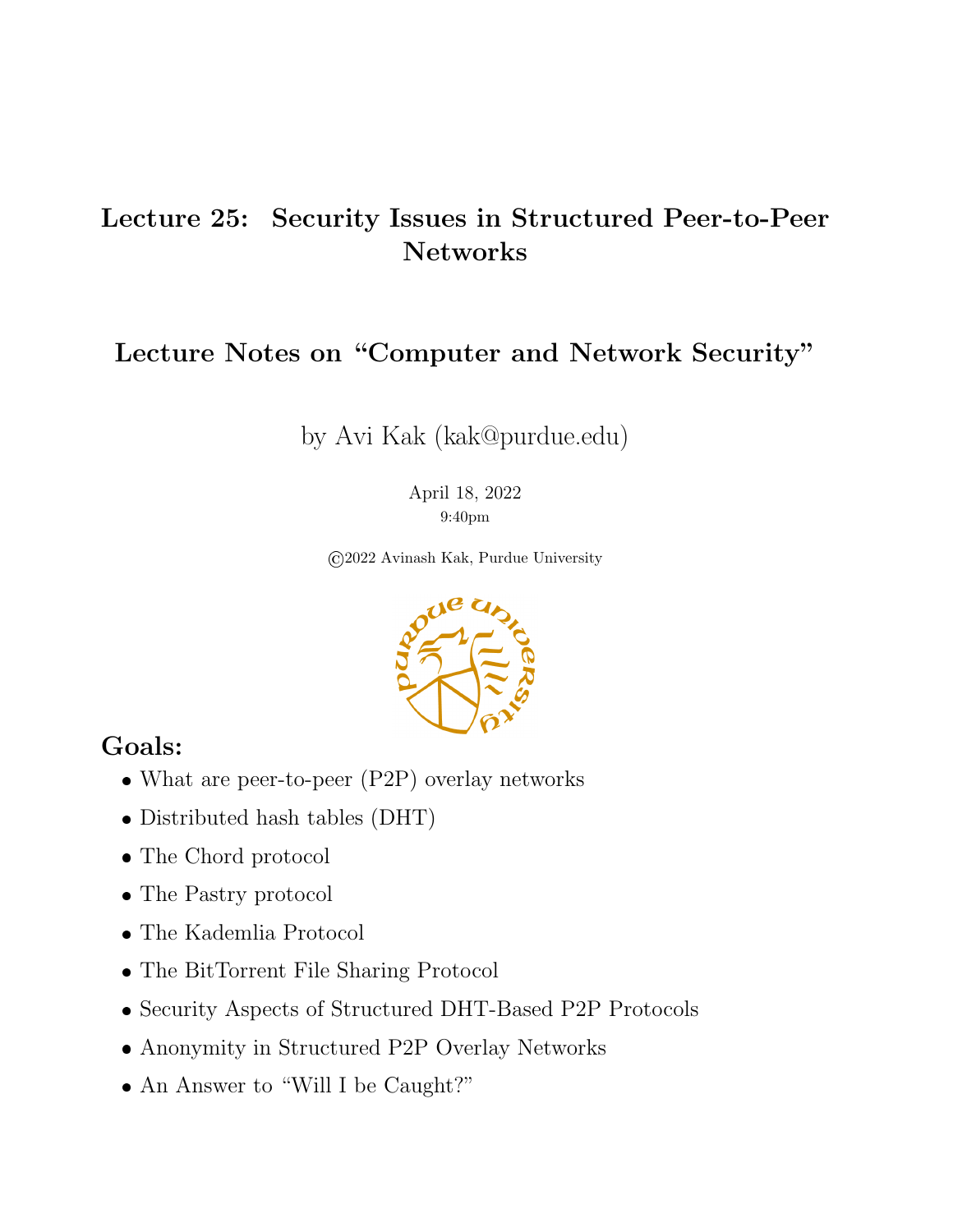## **CONTENTS**

<span id="page-1-0"></span>

|       | Section Title                                                                  | Page |
|-------|--------------------------------------------------------------------------------|------|
| 25.1  | What are Peer-to-Peer Overlay Networks?                                        | 3    |
| 25.2  | Distributed Hash Tables (DHT)                                                  | 8    |
| 25.3  | <b>Consistent Hashing</b>                                                      | 18   |
| 25.4  | <b>The Chord Protocol</b>                                                      | 20   |
| 25.5  | Node Proximity Issues in Routing with DHTs                                     | 26   |
| 25.6  | <b>The Pastry Protocol</b>                                                     | 28   |
| 25.7  | The Kademlia Protocol                                                          | 35   |
| 25.8  | Some Other DHT-Based P2P Protocols and a<br><b>Comparison of the Protocols</b> | 41   |
| 25.9  | <b>The BitTorrent Protocol</b>                                                 | 43   |
| 25.10 | <b>Security Aspects of Structured DHT-Based</b><br><b>P2P Protocols</b>        | 51   |
| 25.11 | Anonymity in Structured P2P Overlay<br><b>Networks</b>                         | 59   |
| 25.12 | An Answer to "Will I be Caught?"                                               | 64   |
| 25.13 | <b>Suggestions for Further Reading</b>                                         | 68   |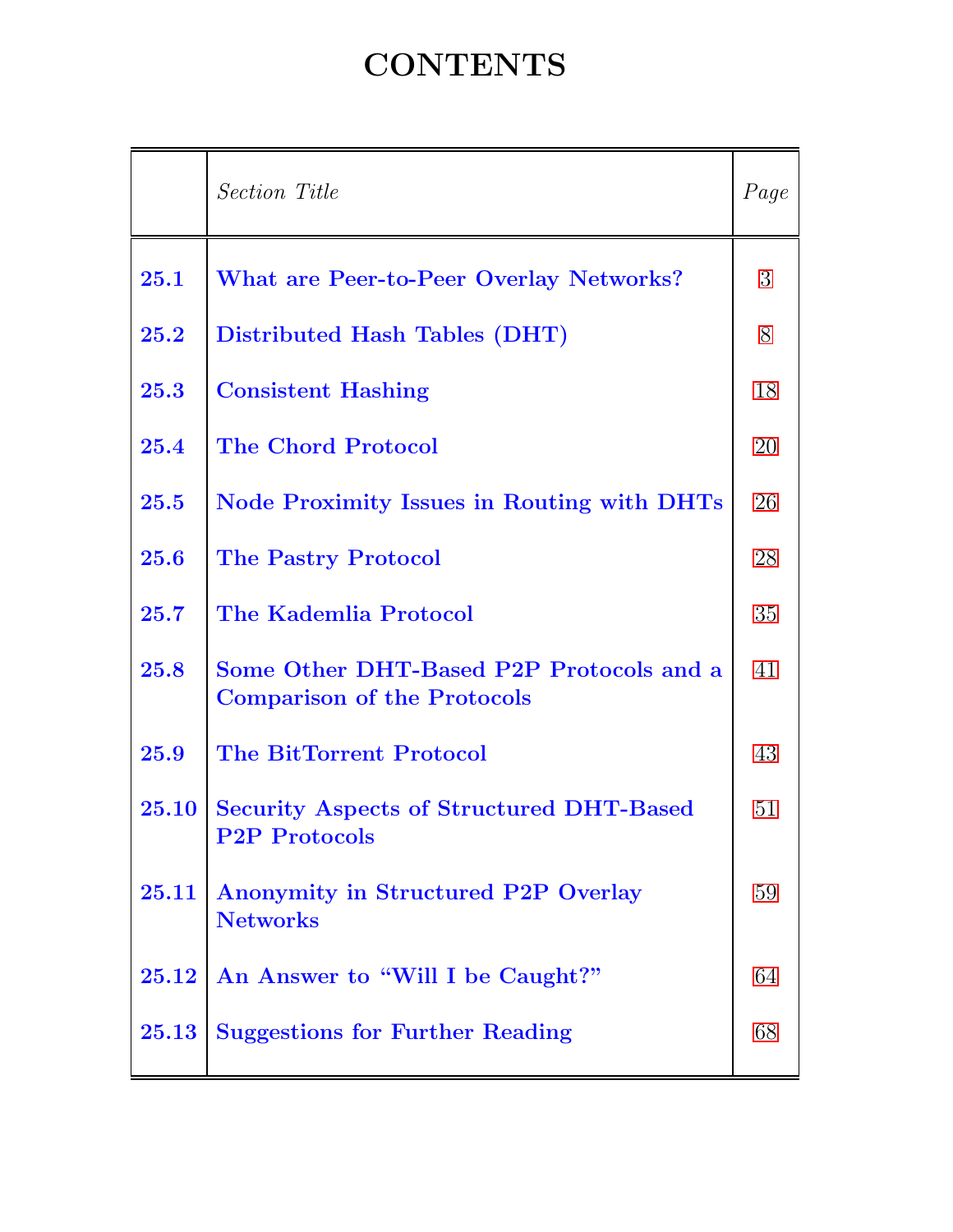## <span id="page-2-0"></span>25.1 WHAT ARE PEER-TO-PEER OVERLAY NETWORKS?

- Network services are typically based on the client-server model of communications. For example, the web services as provided by web servers (such as the HTTPD servers) and their interactions with the browsers that act as clients vis-a-vis the servers are based on the client-server model. Another common example of such a model would be the email servers that are in charge of transporting (sending and receiving) email over the internet and their interactions with a client email program running on your personal machine that downloads email from designated servers.
- In the client-server model of communications, the servers are used as centralized repositories of information that is delivered to the clients upon receipt of appropriately formatted requests. This is the same as the relationship between a library and you as a user/member of that library.
- Services in peer-to-peer (P2P) networks are based more on the notion of a book club. All the participants in a P2P network share equally all the information of mutual interest. [Sharing in the context of a P2P book-club could mean that, for the sake of overall efficiency in storage, a member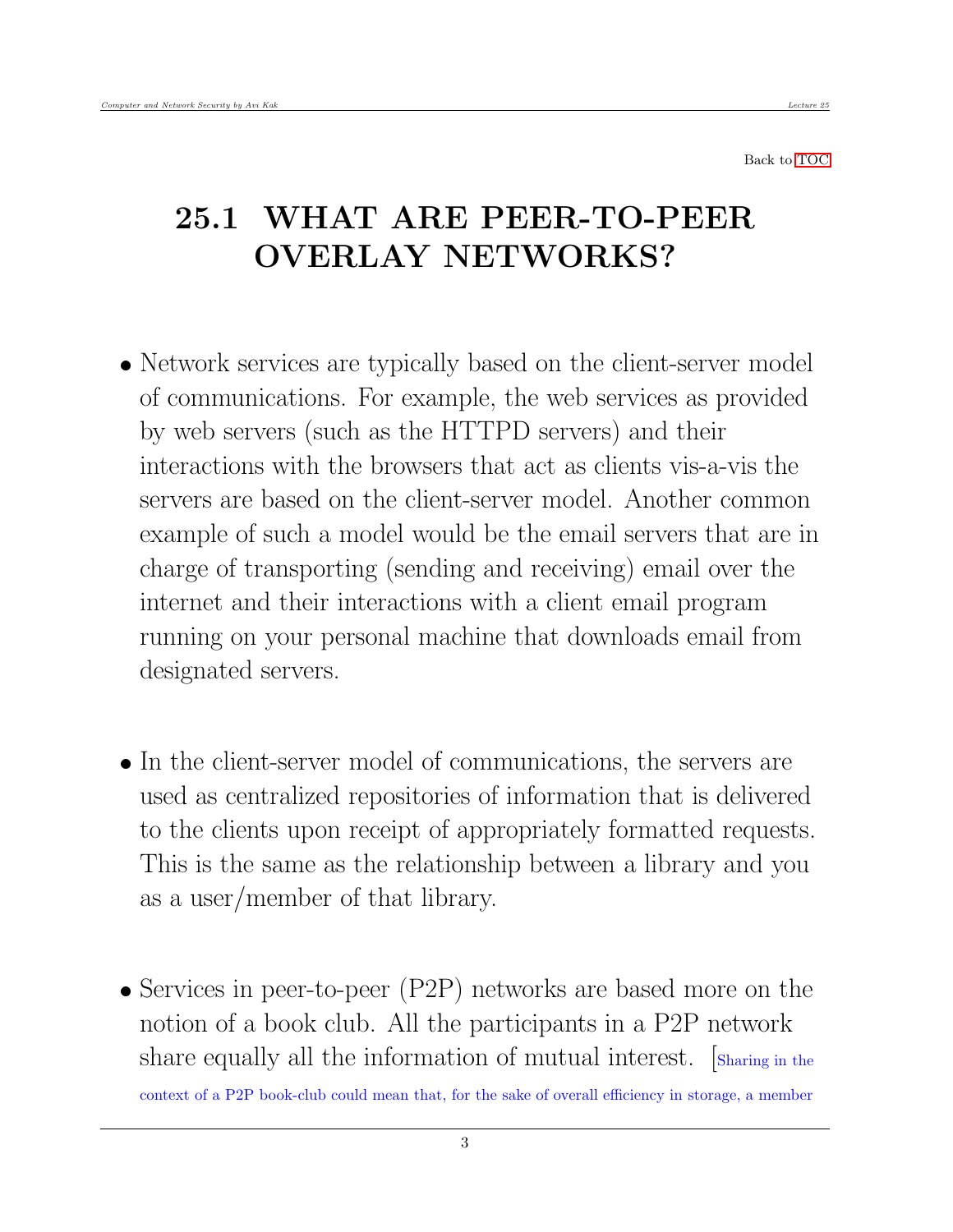participating in a network would store only that chapter that they are currently reading. When a member decides to look at a chapter that is not currently in their own computer, the computer would know automatically how to fetch it from one of the other members participating in the P2P network.

• Ideally, a P2P network should work in a completely decentralized fashion. That is, there should be no machine that acts as a coordinator in the network. The machines participating in a P2P network are frequently referred to as **nodes.** The earliest P2P systems that made this acronym virtually a household word did possess centralized components. **Napster**, launched originally in 1999, was the first P2P system that became very popular for sharing music files. Its functioning required a centralized database for mapping the song titles to the hosts where the songs were actually stored. Then, around 2001, came  $BitTorrent$  for P2P downloading of large multimedia objects such as movies. The earliest version of BitTorrent also required the notion of a central coordinator that was called the **tracker** which kept track of who had what segments of a large movie file. If you allow for centralized coordinators, constructing a P2P system for file sharing is a relatively easy thing to do. Let's say you are a content provider and you want your files to be downloaded through P2P file sharing. All you have to do is to provide at your web-site a tracker that keeps track of who has requested what file and a client program that folks can download. It would be the job of the client program to talk to the tracker program at your website. As a user, your client program will request a file from the tracker and the tracker would supply your client program with a list of all users currently in possession of the various segments of the file you want (and, at the same time, add you to the list of users who could be in possession of some segments of the file in question). Your client program would then request the various segments of the file from their keepers and assemble them back into the file that you were looking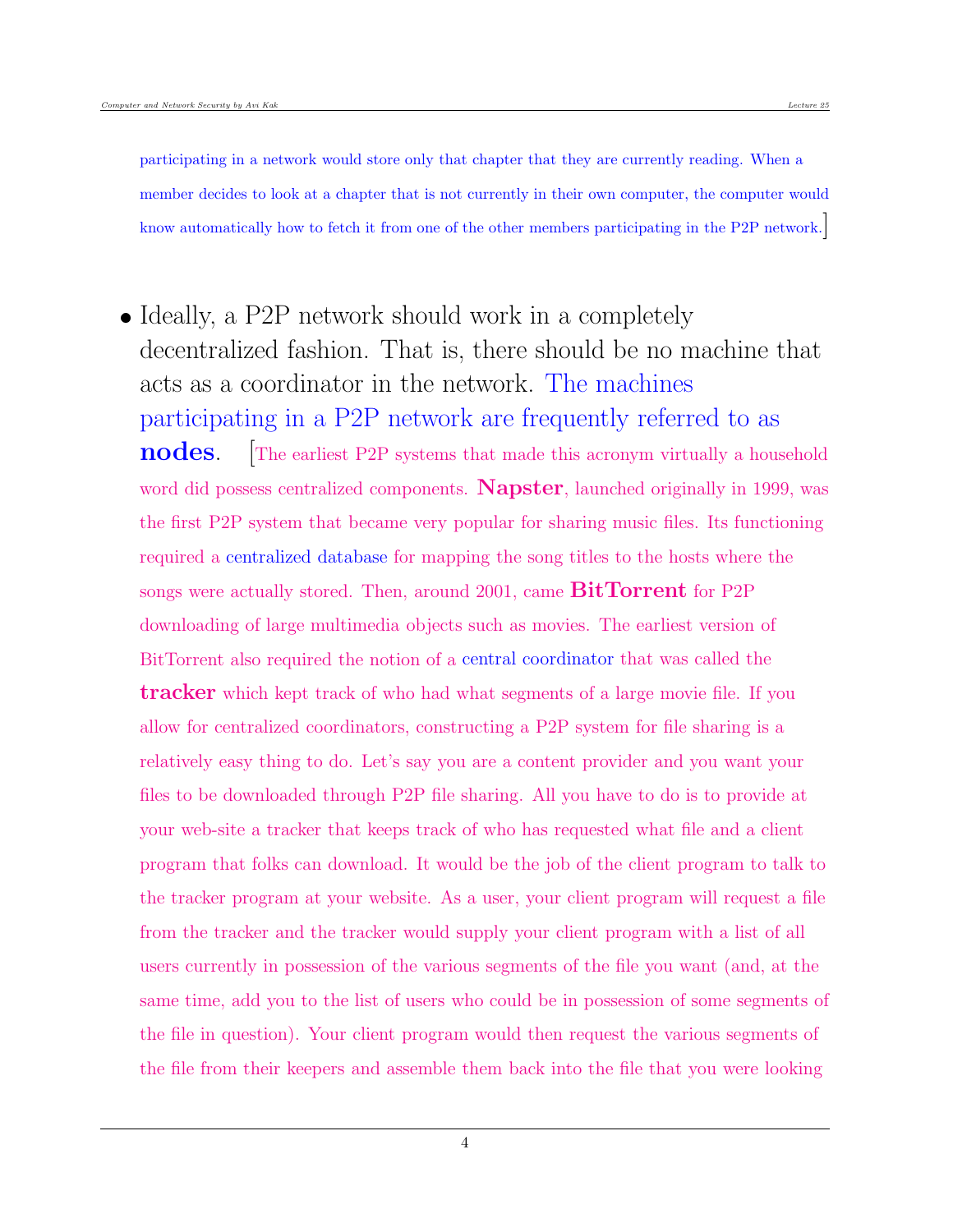### for.]

- As we will see in this lecture, the nodes in modern P2P networks are **self-organizing**. That is, each new incoming node knows where to place itself in an overall organization of all the participating nodes.
- In addition to being self-organizing, and partly because of it, the P2P protocols reviewed here allow for such networks to scale up easily.
- Because all nodes participating in modern P2P networks operate in an identical fashion and without the help of any sort of a central manager, P2P networks can be characterized as distributed systems. [The distributed nature of P2P networks also makes them more fault tolerant. That is, a sudden failure of one or more nodes in a network does not bring down the network. When node failures do take place, the rest of the network adapts gracefully. For that reason, P2P systems can also be called adaptive.]
- Since P2P networks are overlaid on top of the internet, they are commonly referred to as **overlay networks** or just **overlays**.
- We can therefore talk about routing in the underlying network (meaning the internet) and routing in the overlay.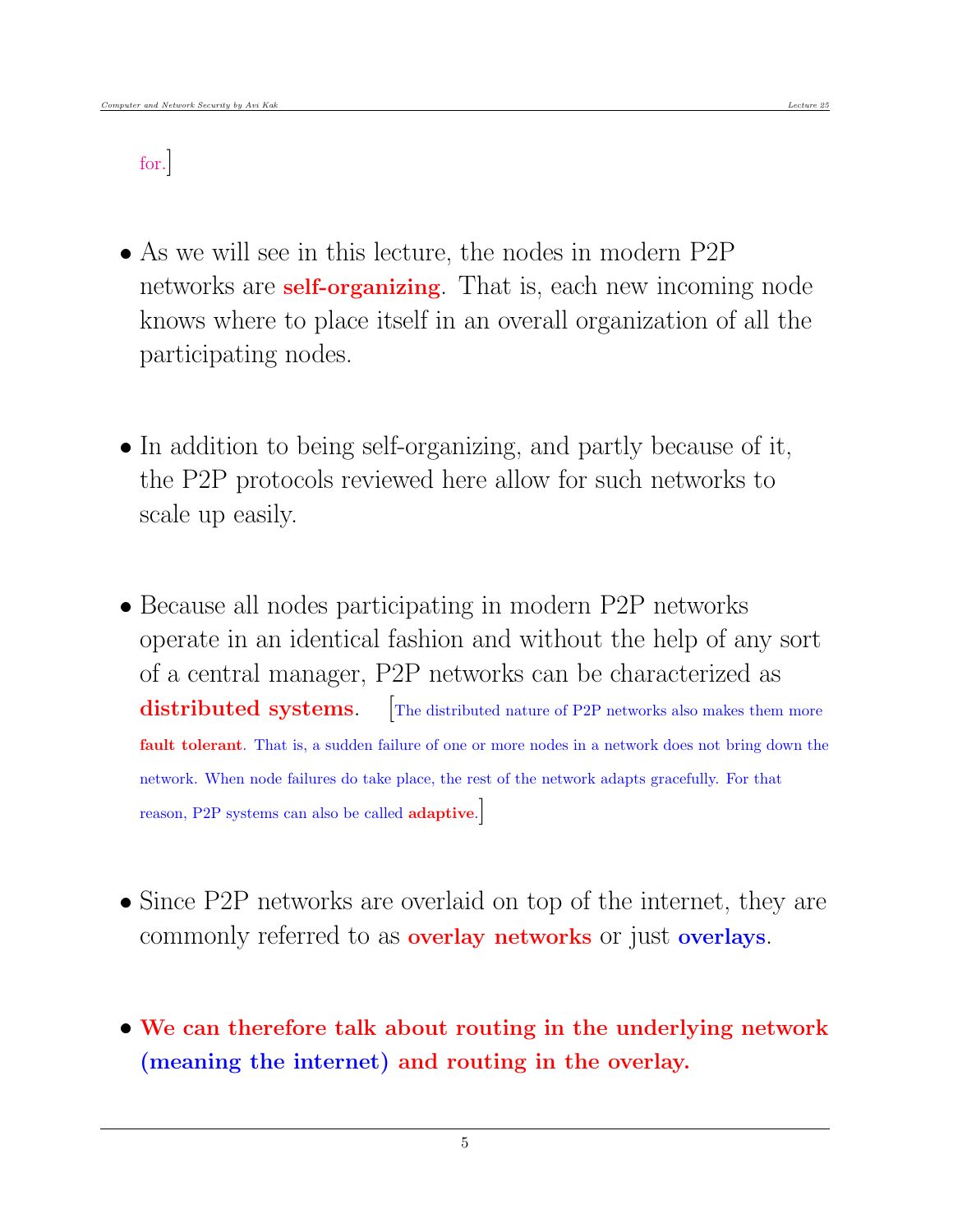- There are two fundamentally different types of P2P networks: structured and unstructured. Structured P2P networks generally guarantee that the number of hops required to reach any node in the network is upper-bounded by  $O(logN)$  where N is the number of participating nodes. Another important guarantee that a structured P2P network provides is that if a document is present in the network, it will definitely be reached. On the other hand, unstructured P2P networks, as we will see in Lecture 26, do NOT guarantee that a document that was previously stored in the network will definitely be reached. Additionally, unstructured P2P networks may not provide any specific guarantees regarding the number of hops needed to reach a given node.
- Fundamental to both the structured and the unstructured P2P networks is the concept of a distributed hash table (DHT).
- In the rest of this lecture, I will first introduce the concept of a distributed hash table (DHT) in Section 25.2. DHTs play a fundamental role in the operation of modern P2P networks.
- Subsequently, I'll briefly review three DHT-based P2P protocols: Chord, Pastry, and Kademlia. All of these are modern implementations of the P2P idea. [As noted previously in this section, while Napster was probably the oldest P2P file-sharing application, it was not a pure P2P system in the modern sense associated with this acronym since it relied on a central database that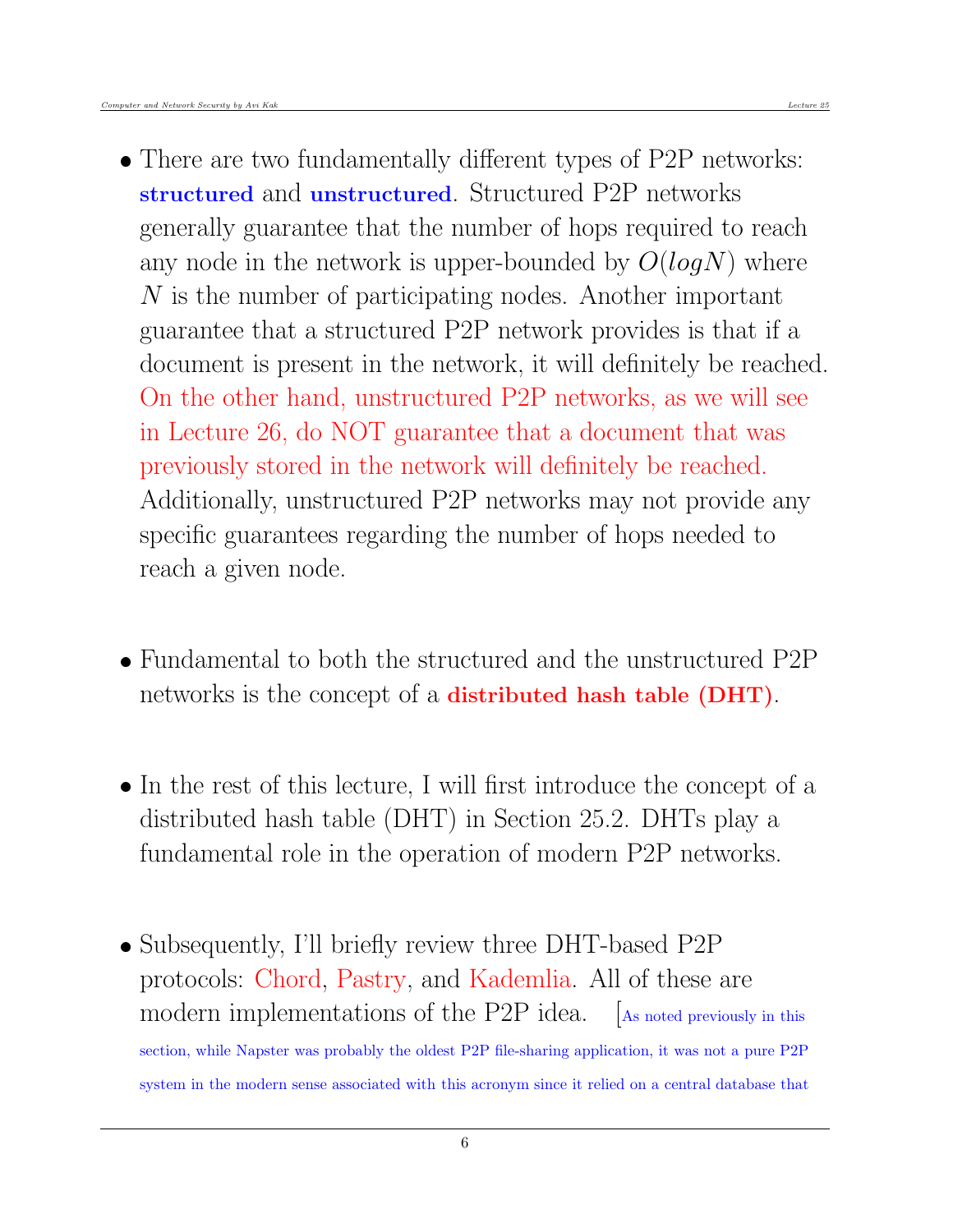mapped the song titles to the hosts where the songs were actually stored. This database was made available by a *central index server*. Such a central database would then become a single point of failure for the system. Napster was followed by Gnutella that is fully distributed. Search for resources in early versions of Gnutella was carried out by flooding the network with search requests — a concept that does not scale well as the network grows. Resource location in more modern P2P systems is based on the concept of DHT. Besides Chord, Pastry, and Kademlia, other examples of modern P2P protocols include CAN, Tapestry, Symphony, etc. The very popular BitTorrent, when used in the trackerless mode, also uses DHT for resource location; it is the same DHT as in Kademlia. See Section 25.9 on BitTorrent.]

 Finally, I'll talk about the security and anonymity issues related to structured overlay networks based on DHTs.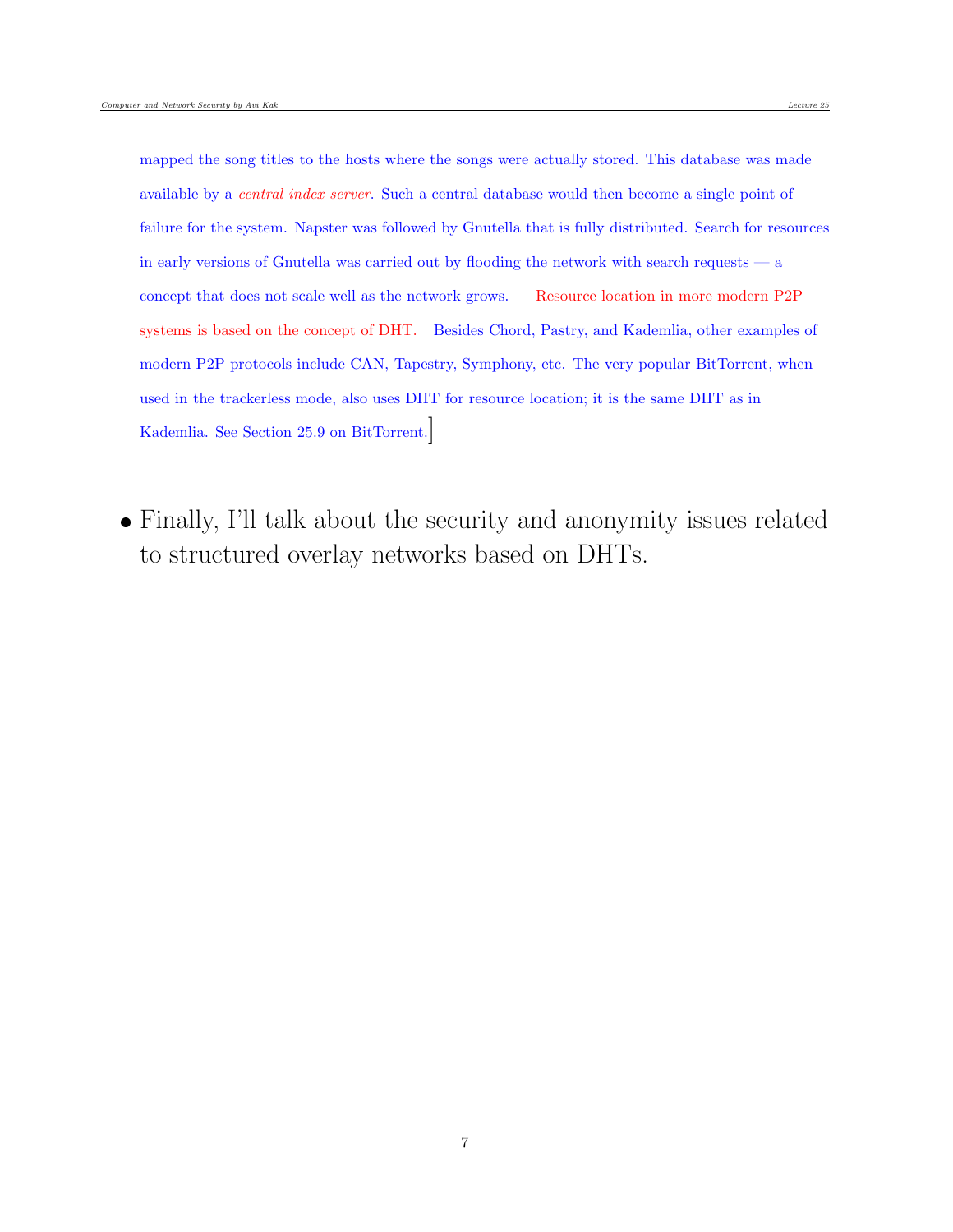# <span id="page-7-0"></span>25.2 DISTRIBUTED HASH TABLES (DHT)

- I recommend that the reader first review Section 15.10 of Lecture 15 before delving into the material presented here. A Distributed Hash Table (DHT) is an extension of the idea of a hash table, as explained in Section 15.10 of Lecture 15, for efficient storage of associative arrays that consist of  $\langle key, value \rangle$  pairs.
- As mentioned in Section 15.10 of Lecture 15, a telephone directory is probably the quickest example one can think of for an associative array. Our goal in that section was to store the  $\langle key, value \rangle$  pairs in the buckets of a hash table in such a way that we could access the phone numbers associated with the names in close to constant time, meaning in time that was largely independent of the size of the directory.  $\Box$  Note that the system of web pages also constitutes an associative array of  $\langle key, value \rangle$  pairs in which the URLs are the keys and, for each key, the web page at that URL the value associated with the key.]
- Our desire now is to store the telephone directory at a geographically distributed set of machines that we will again refer to as nodes. Each node will be characterized by its IP address and the port number it monitors for incoming data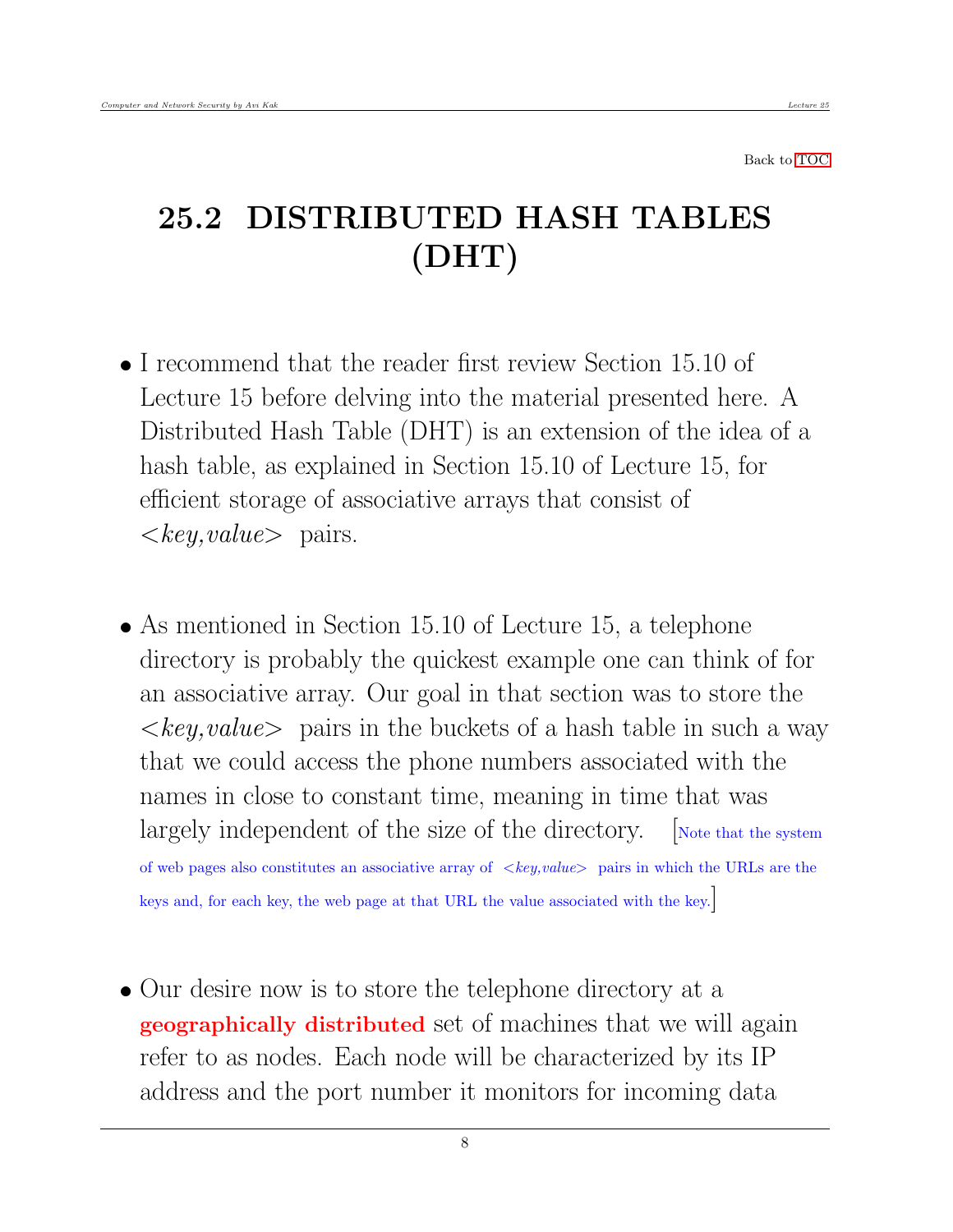lookup queries.

• Let's assume that, at least initially, we have access to 5 volunteer machines for implementing our DHT based storage. Let the IP addresses and the port numbers of these 5 nodes be:

| Node1: | 123.45.118.231:6783  |
|--------|----------------------|
| Node2: | 212.32.221.172:23799 |
| Node3: | 86.135.11.1:2378     |
| Node4: | 56.135.134.90:7651   |
| Node5: | 67.15.134.22:3213    |

 Just for the purpose of illustrating the basic idea of a DHT, we will now hash each IP address along with the port number into an 8-bit hash by adding the ASCII code values associated with all the characters and setting the hash to modulo 256 remainder. The following two-line Perl script can do this calculation for us:

```
#!/usr/bin/env perl
# silly_hash2
use List::Util qw(sum);
my $hash = (sum map ord, split //, join ' ', @ARGV) % 256; \#(A)print "$hash\n";
```
The script does all its work in line  $(A)$ . The part "split //, join" ' ', @ARGV" joins everything in the command line, while placing a white space between the successive items. The same part then splits the resulting string into an array of characters by calling split. Calling ord on these characters returns their ASCII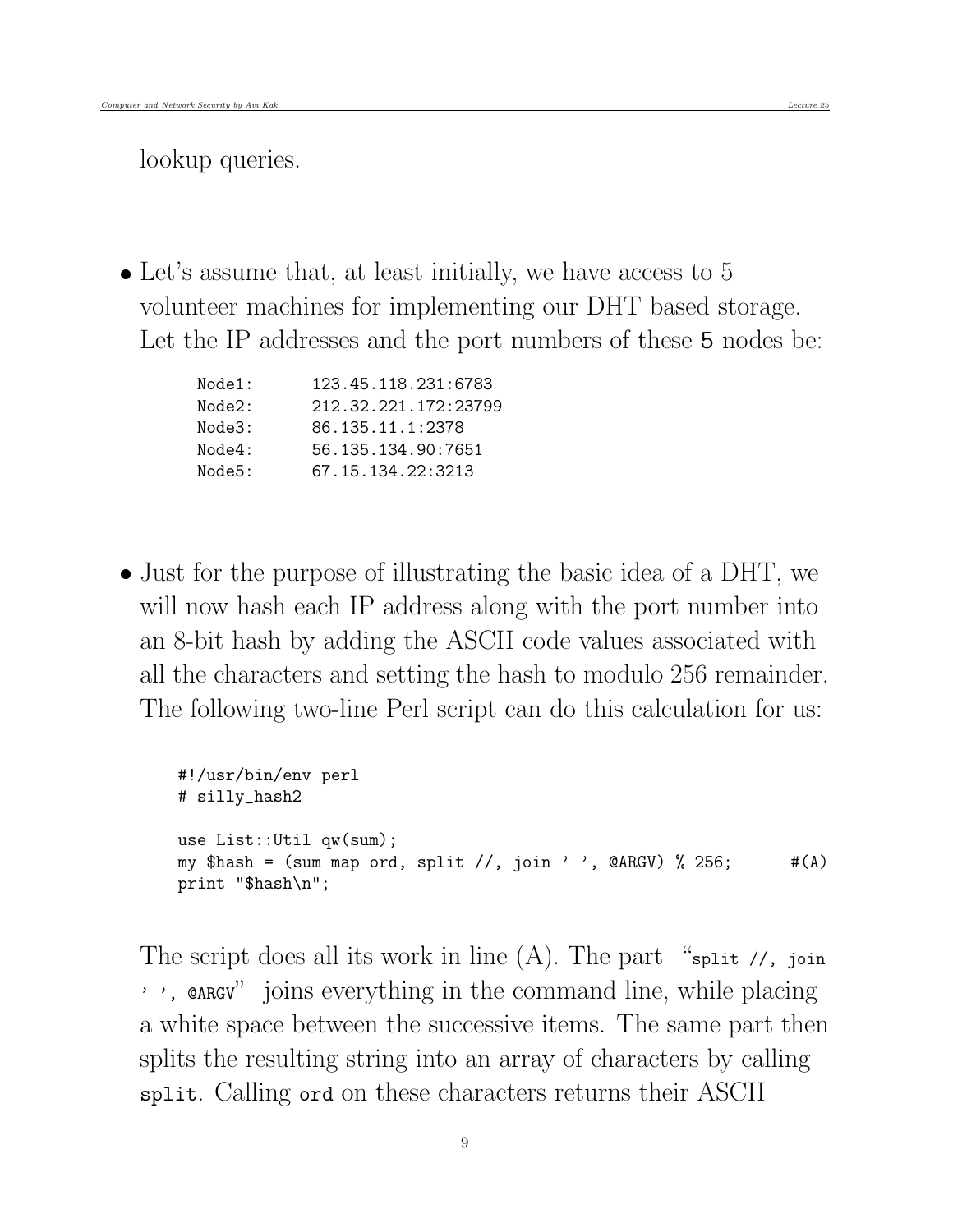codes. Perl's map function applies ord to each character returned by split. Subsequently, sum from the List::Util module adds the integers for all the characters. Finally, the modulo 256 division gives us the hash value we want. If instead of 256 for the modulus in the Perl expression, I had used a **prime number**, I'd be implementing one of the oldest hashing algorithms that was suggested by Arnold Dumey back in 1956 in his book "Computers and Automation." I have also stated this fact in Section 15.10 of Lecture 15, where I also mentioned that the first person to coin the term "hash" was the IBM mathematician Hans Luhn in 1953.]

 When we invoke the above script on the IP address and port number of the first participating machine, as shown below,

silly\_hash2 123.45.118.231:6783

we get the integer value 203. This hash value then becomes the nodeID of the machine whose IP address and the port number are given by 123.45.118.231:6783.

 $\bullet$  Shown below are the *nodeIDs* obtained in this manner for all five machines participating in our DHT:

| node $IP + port$     | nodeID |
|----------------------|--------|
|                      |        |
| 123.45.118.231:6783  | 203    |
| 212.32.221.172:23799 | 251    |
| 86.135.11.1:2378     | 50     |
| 56.135.134.90:7651   | 156    |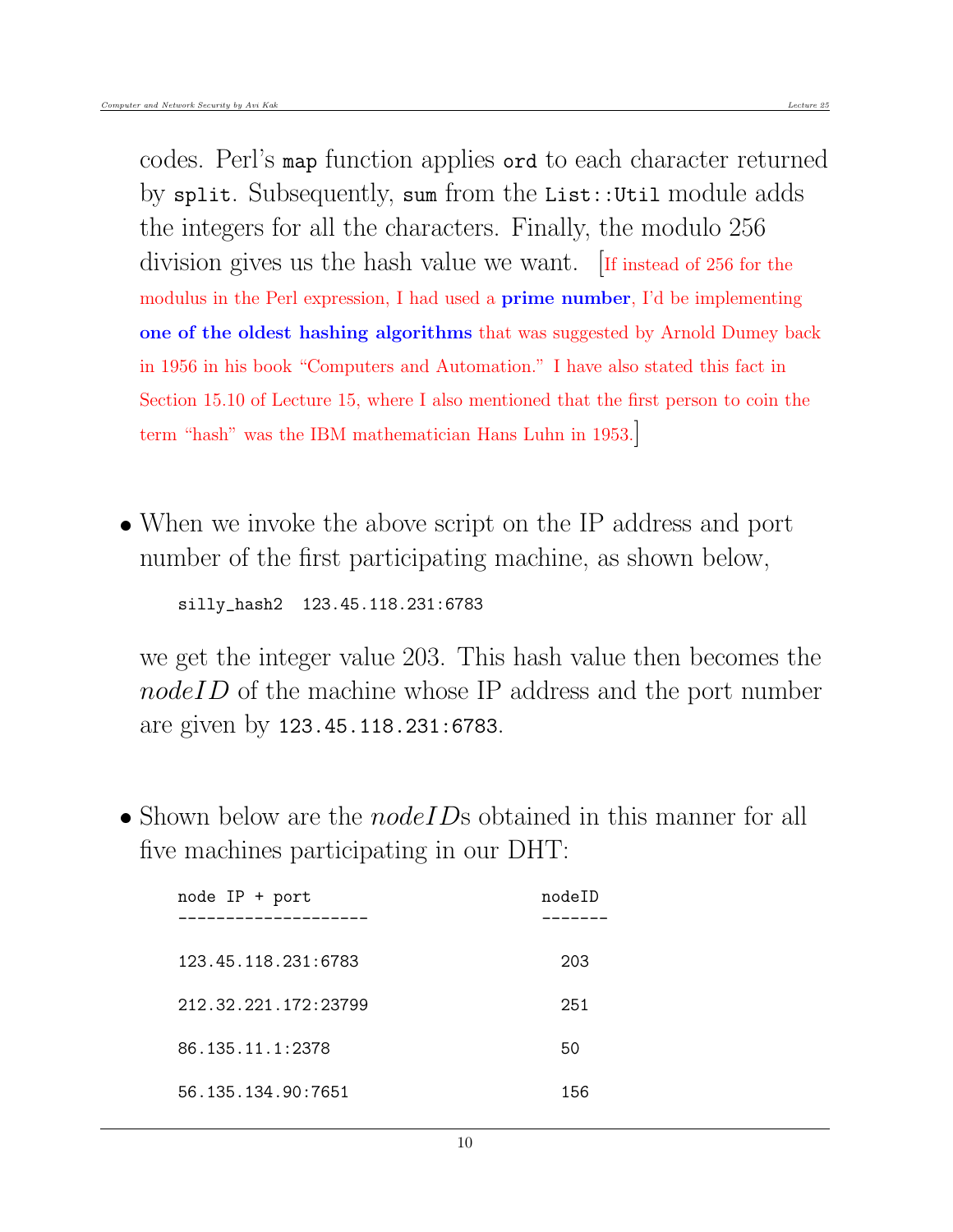67.15.134.22:3213 92

Using the modulus 256 amounts to computing an 8-bit hash. The integer value of each  $nodeID$  is guaranteed to be between 0 and  $2^8 - 1$ .

- $\bullet$  We can visualize the *nodeIDs* for the five participating machines on a circle of all possible hash values, as shown in Figure 1.
- This circle is referred to as the **Identifier Circle**.
- In general, if we compute m-bit hashes, the Identifier Circle will contain integer values between 0 and  $2^m - 1$ . In our case  $m = 8$ , so the circle contains integer values between 0 and 255, both ends inclusive. We will start with 0 at the top of the circle and move clockwise; that will make the rightmost point on the circle to stand for the integer value 64. The point at the bottom of the circle will stand for 128; and so on. The circle obviously represents the modulo  $2^m$  value of all possible integers.
- We will also be interested in distances between any two points on the Identifier Circle. For any two points  $A$  and  $B$  on the circle, the distance  $d(A, B)$  will be measured *clockwise* from A to B. For example, the distance between the points A and E is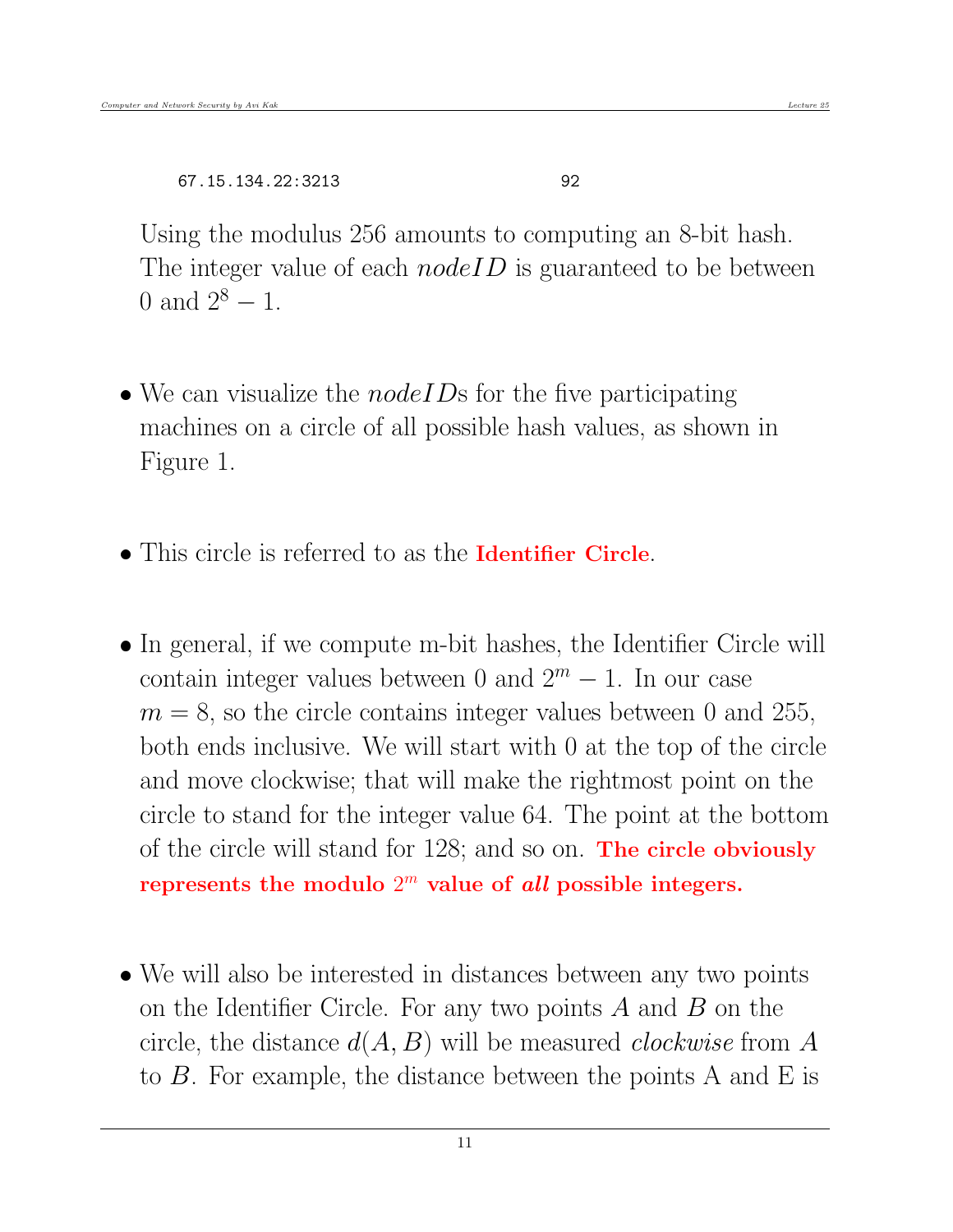

Identity Circle on which hash values are located modulo  $2^8$  since we represent node ID hashes and content key hashes by 8 bits.

Figure 1: If we calculate the ID to be given to a participating host as an m-bit hash, the ID values for all the hosts can be visualized on a circle such as the one shown here. This circle is referred to as the Identifier Circle. (This figure is

from Lecture 25 of "Lecture Notes on Computer and Network Security" by Avi Kak)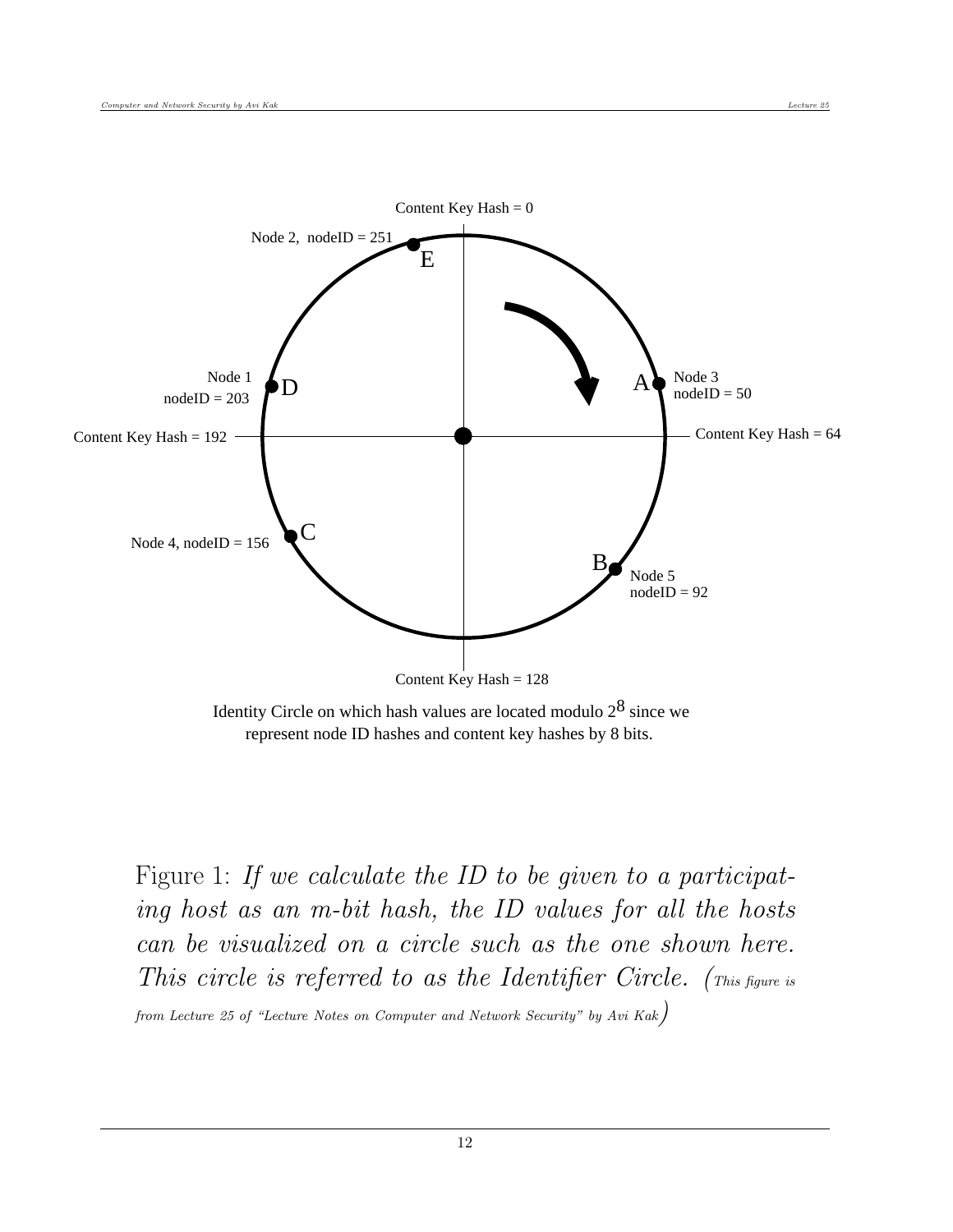$251 - 50 = 101$ . On the other hand, the distance between E and A is  $(256 + 50) - 251 = 56$ .

• Now we are ready to get down to our main business, which consists of storing a telephone directory in a distributed manner in the five nodes of the DHT. To illustrate how we can do that, let's pretend that our telephone directory has the following  $\langle$ *name,value* $>$  pairs it:

| avi kak         | 333-121-3456 |
|-----------------|--------------|
| rudy eigen      | 457-222-8823 |
| stacey smythe   | 333-456-7890 |
| kim catrail     | 222-737-8328 |
| mik milquetoast | 234-987-0098 |
|                 |              |

- Our overall approach will be to compute the 8-bit hash for each name in the telephone directory and locate that hash value on the Identifier Circle of Figure 1. We will refer to the hashes of the names in the telephone directory as **content keys** or just as keys.
- We must next figure out the point on the Identifier Circle where a given content key belongs. What we need is a policy regarding how to assign various segments of the Identifier Circle to each of the network nodes already placed on the circle (See Figure 1 that shows five live nodes already situated on the circle).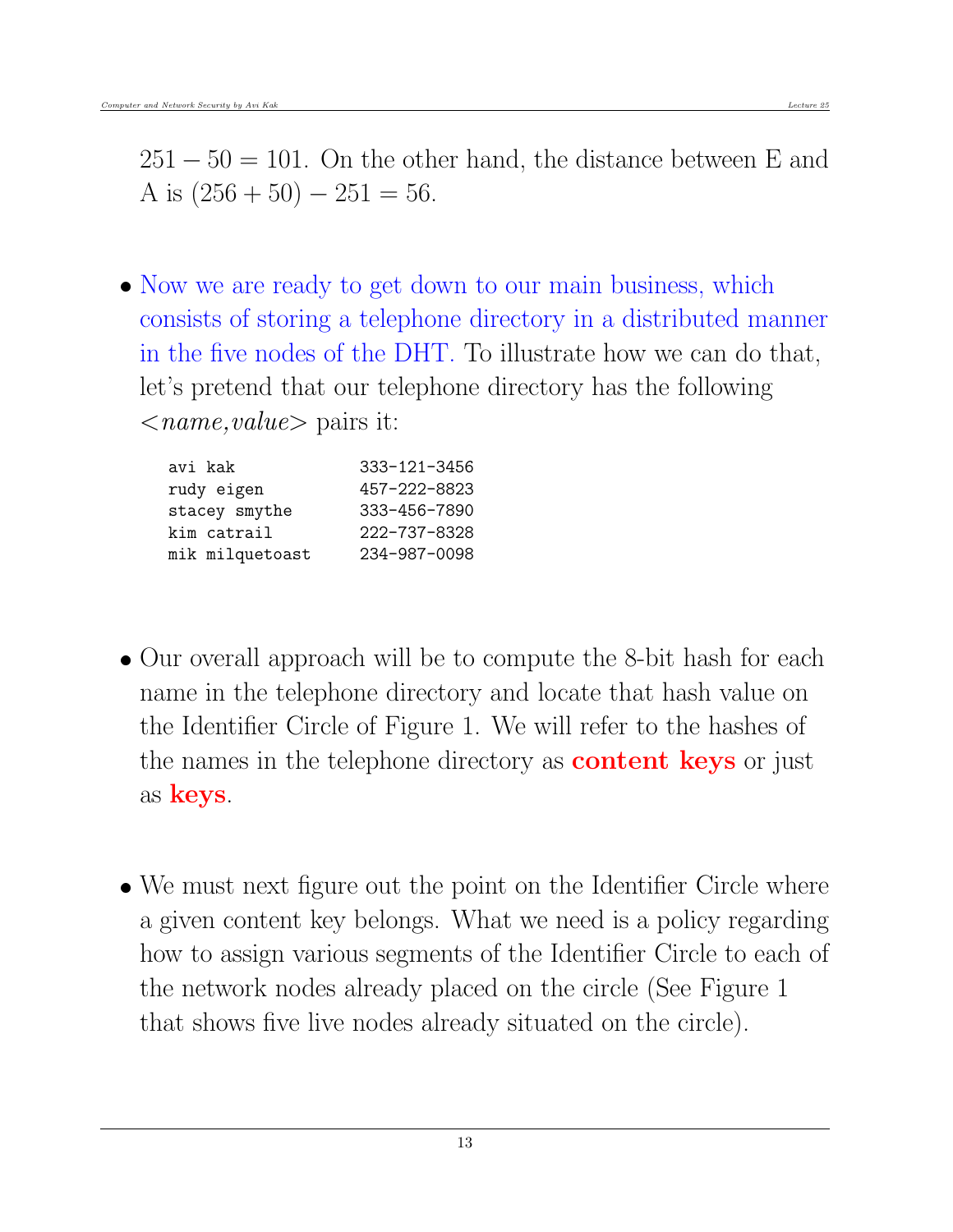- We could, for example, use the policy shown in Figure 2. This policy says that all content keys between any two consecutive nodes on the Identifier Circle will become the responsibility of the network node at the end of the circle segment. More precisely, all the keys that are between A's nodeID plus 1 and B's *nodeID*, inclusive of both ends, are assigned to B. Similarly with the other segments of the Identifier Circle in the figure.
- The policy shown in Figure 2 can be implemented by writing a function that could be called **lookup** (key). Given any point on the Identifier Circle that corresponds to a key, this function is supposed to return the IP address of the participating node that is responsible for that key. We can think of lookup(key) as a part of a database client program that could run on any machine authorized to access the DHT. But note that lookup(key) must possess a distributed implementation. This could be done by each node in the overlay network maintaining a successor pointer to the next node on the Identifier Circle. So when a query is received by a node concerning a particular key value key, if the value of key exceeds the node ID of the node, it would forward the query to the successor node. More efficient distributed implementations for **lookup(key)** will be presented when we discuss the Chord and the Pastry protocols for P2P.
- With the key-to- $nodeID$  assignment policy shown in Figure 2, we are now ready to store in our DHT the telephone directory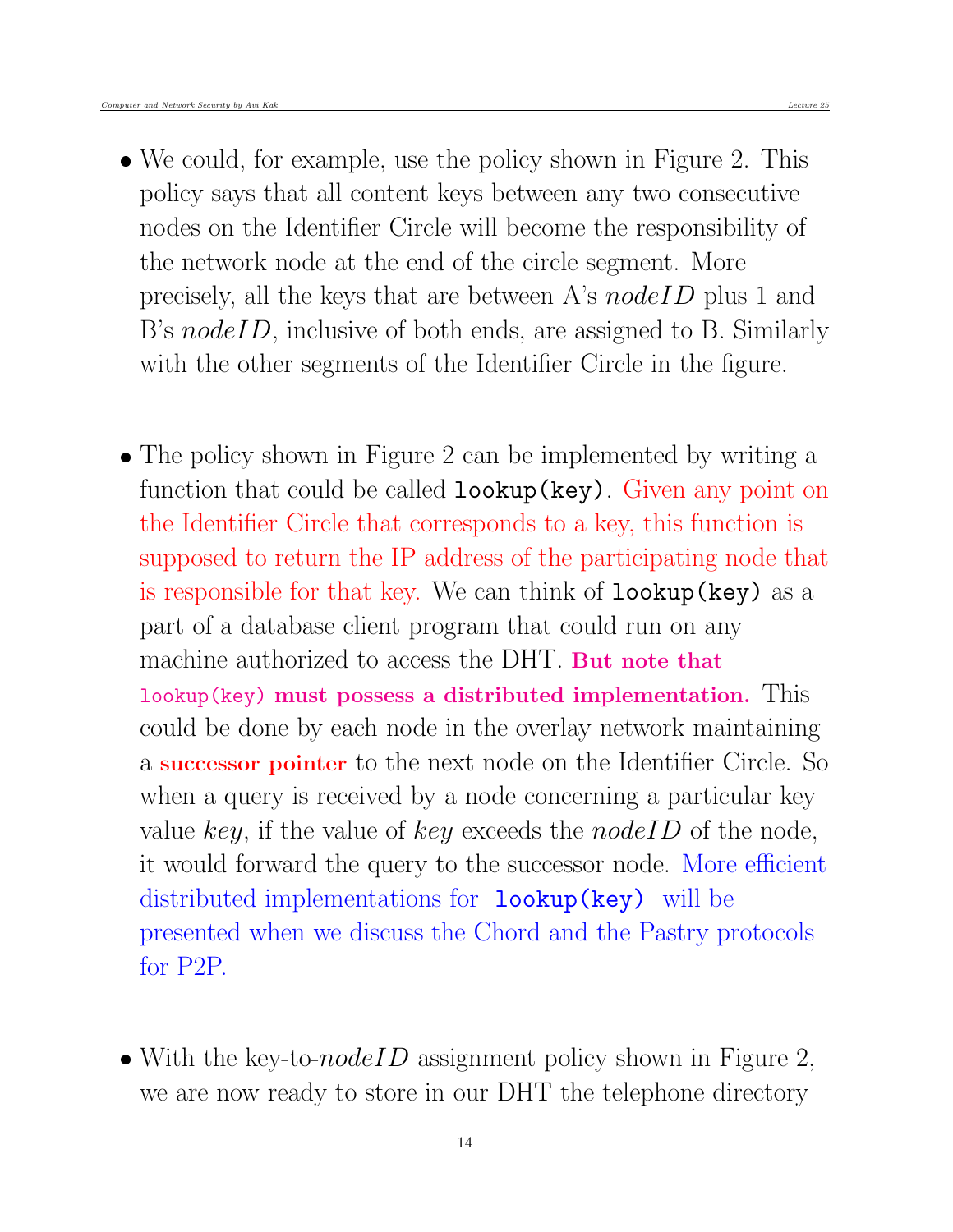

**All content−key hash values between A+1 and B assigned to the node at B All content−key hash values between B+1 and C assigned to the node at C All content−key hash values between C+1 and D assigned to the node at D All content−key hash values between D+1 and E assigned to the node at E All content−key hash values between E+1 and A assigned to the node at A**

Figure 2: Each node on the Identifier Circle is responsible for those content items whose content hashes fall between the previous node and the node in question. (This figure is from Lecture 25 of "Lecture Notes on Computer and Network Security" by Avi Kak)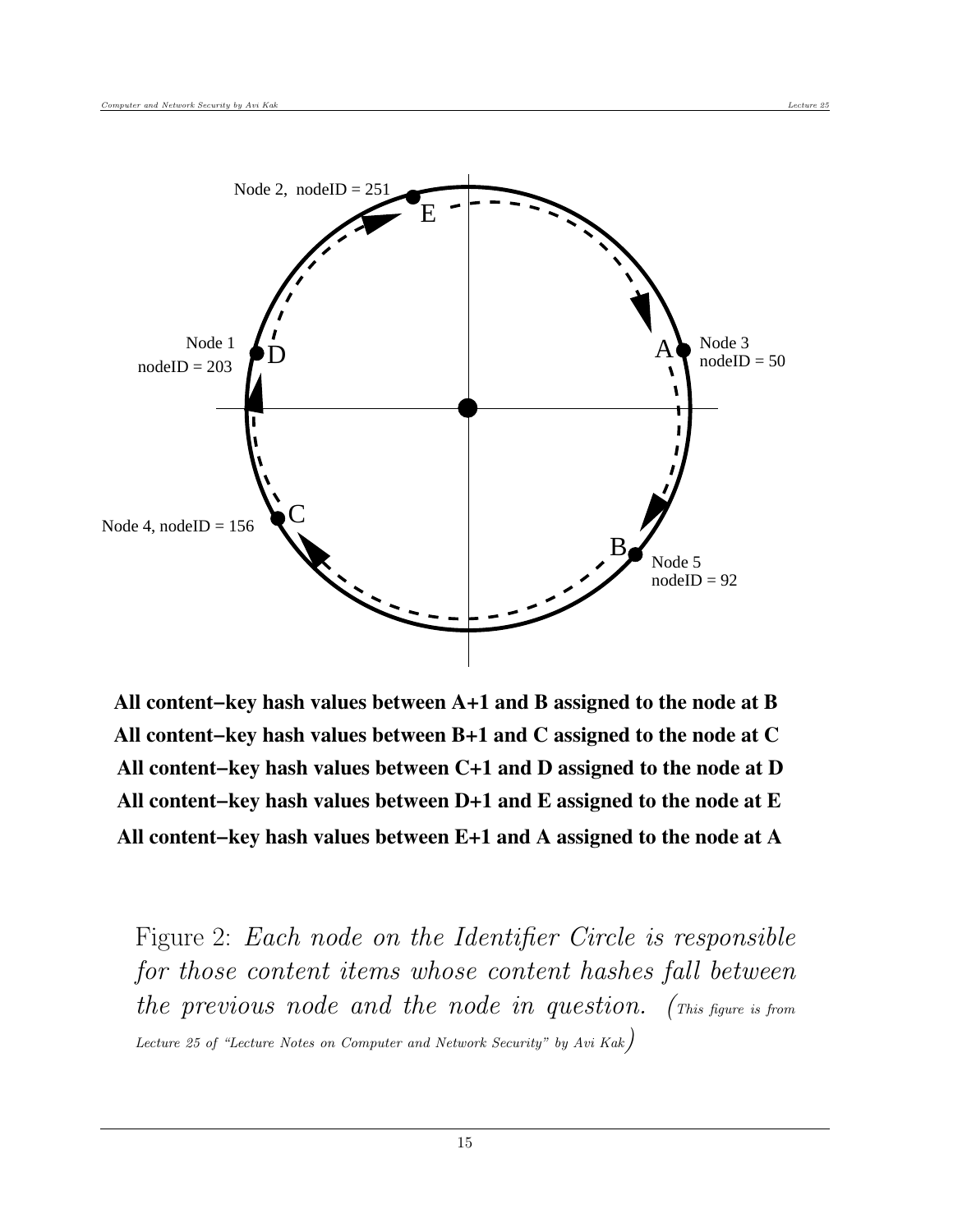presented earlier in this section. We apply the silly hash2 Perl script to each name in the telephone directory to obtain the hash values shown below in the right column. As stated earlier, these will be called the content keys or just the keys.

| name in directory<br>------------- | content key<br>________ |
|------------------------------------|-------------------------|
| avi kak                            | 151                     |
| rudy eigen                         | 236                     |
| stacey smythe                      | 67                      |
| kimberly catrail                   | 95                      |
| mik milquetoast                    | 25                      |

- We now locate these keys on the Identifier Circle and, with the key-to-node assignment policy of Figure 2, we must assign the entry for "mik milquetoast" to node A, for "stacey smythe" to node B, for "kimberly catrail" and "avi kak" to node C, and, finally, for "rudy eigen" to node E.
- The above scheme for distributed storage of information would work reasonably well if we had a fixed set of nodes participating in a P2P network. For a fixed set of nodes, a DHT would need to support just one operation lookup(key) that either returns "current node" if the content key belongs to the segment of the Identifier Circle that the current node is in charge of, or returns the IP address of the successor node.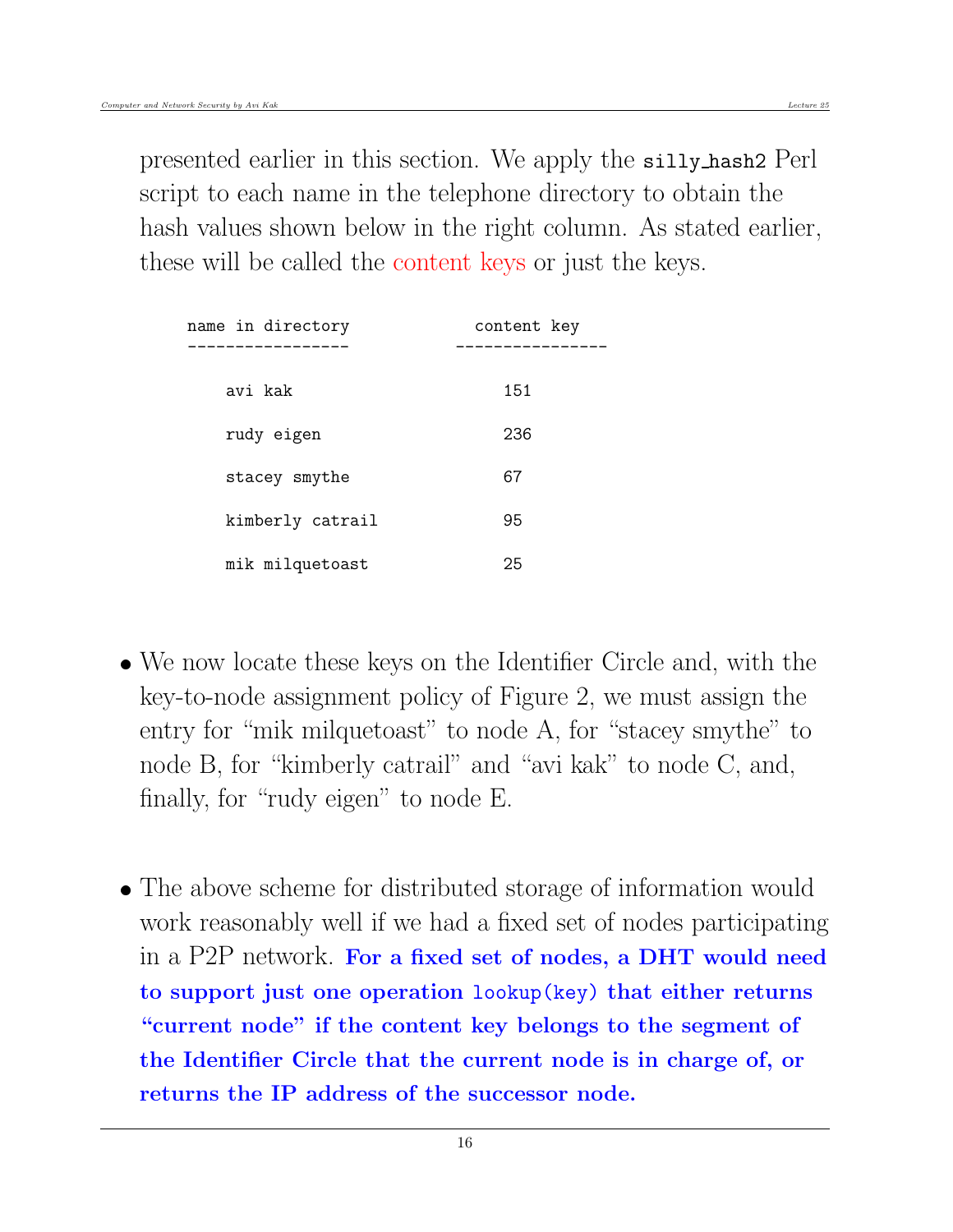- In actual practice, P2P networks need to be highly dynamic. They must allow for nodes to join and leave at will. So a protocol for data lookup in a P2P network must allow for this sort of churn. How that is accomplished depends on which P2P protocol you use – as you will see in the rest of this lecture.
- In order to address the challenges created by the need to allow nodes to join and leave at will, a practical P2P protocol must possess the following properties:
	- It must map content keys to network nodes while observing load balancing considerations.
	- Directly or indirectly, each node must be able to forward the lookup query for a given content key to a node whose ID hash is closer to the content key.
	- And, most importantly, each individual node must be able to build a routing table adaptively as new nodes join and existing nodes leave. A routing table in a P2P protocol is used to speed up the search for the node that is closest to a given content key and to facilitate recovery from node failures.
- Before presenting examples of protocols that possess the properties listed above, let us next talk briefly about an important property of DHTs that is called consistent hashing.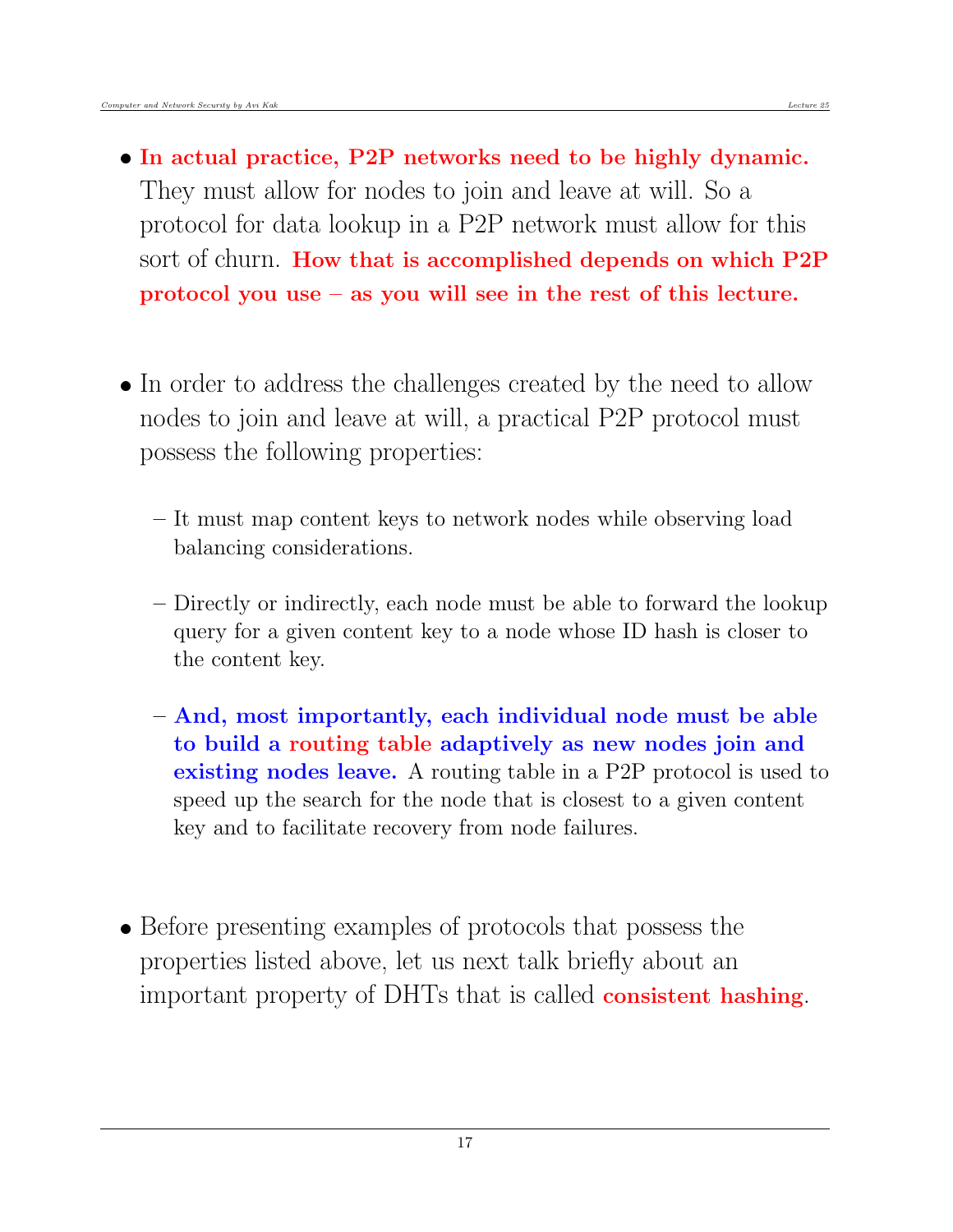## <span id="page-17-0"></span>25.3 CONSISTENT HASHING

- The explanation of DHT in the previous section would probably suffice for constructing a distributed database (albeit one that would not be efficient with regard to key lookup). **However**, that explanation left out one critical question: How do we let new nodes join the network and existing nodes leave it at their own pleasure? A related question would be: How do we make sure that our distributed database can handle node failures?
- The question regarding new nodes joining in and old nodes leaving has to be examined from the perspective of the extent to which the content keys must be reassigned to the various nodes. The notion of **consistent hashing** addresses this issue.
- We refer to a DHT scheme as **consistent hashing** if the insertion of a new node into the P2P overlay affects only the information stored at the machines whose  $nodeIDs$  are closest to the new node joining the overlay. For consistent hashing, it must also be true that the *removal* of an existing node should affect only the nodes that are still in the overlay and whose nodeIDs are closest to the departing node on the Identifier Circle.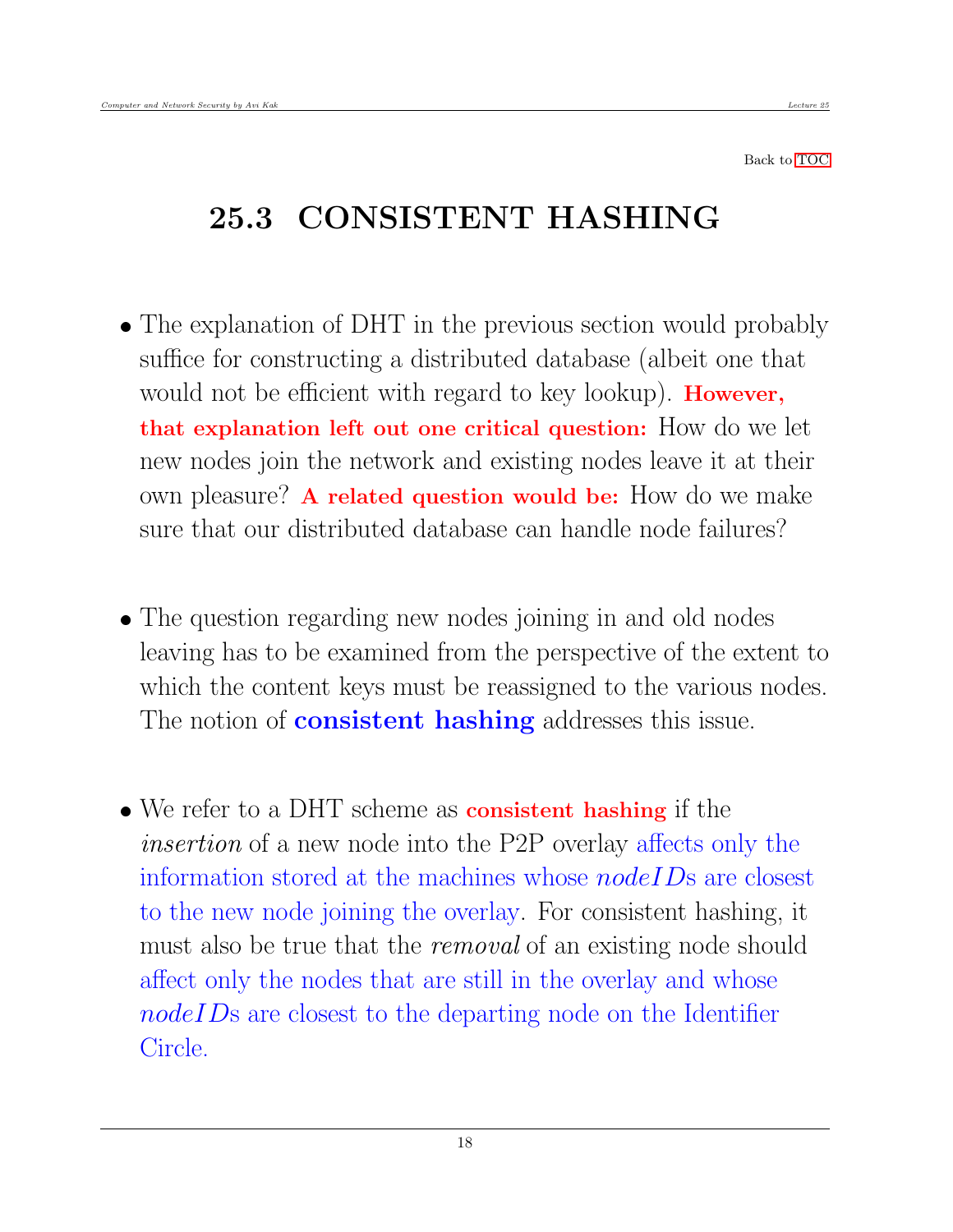- Consistent hashing is a highly desirable property of DHT schemes because it minimizes the reorganization of the stored data in the presence of high churn. Churn refers to nodes joining or leaving a P2P overlay at will.
- We will next review two P2P protocols, Chord and Pastry, and see how these practical issues are dealt with in these protocols.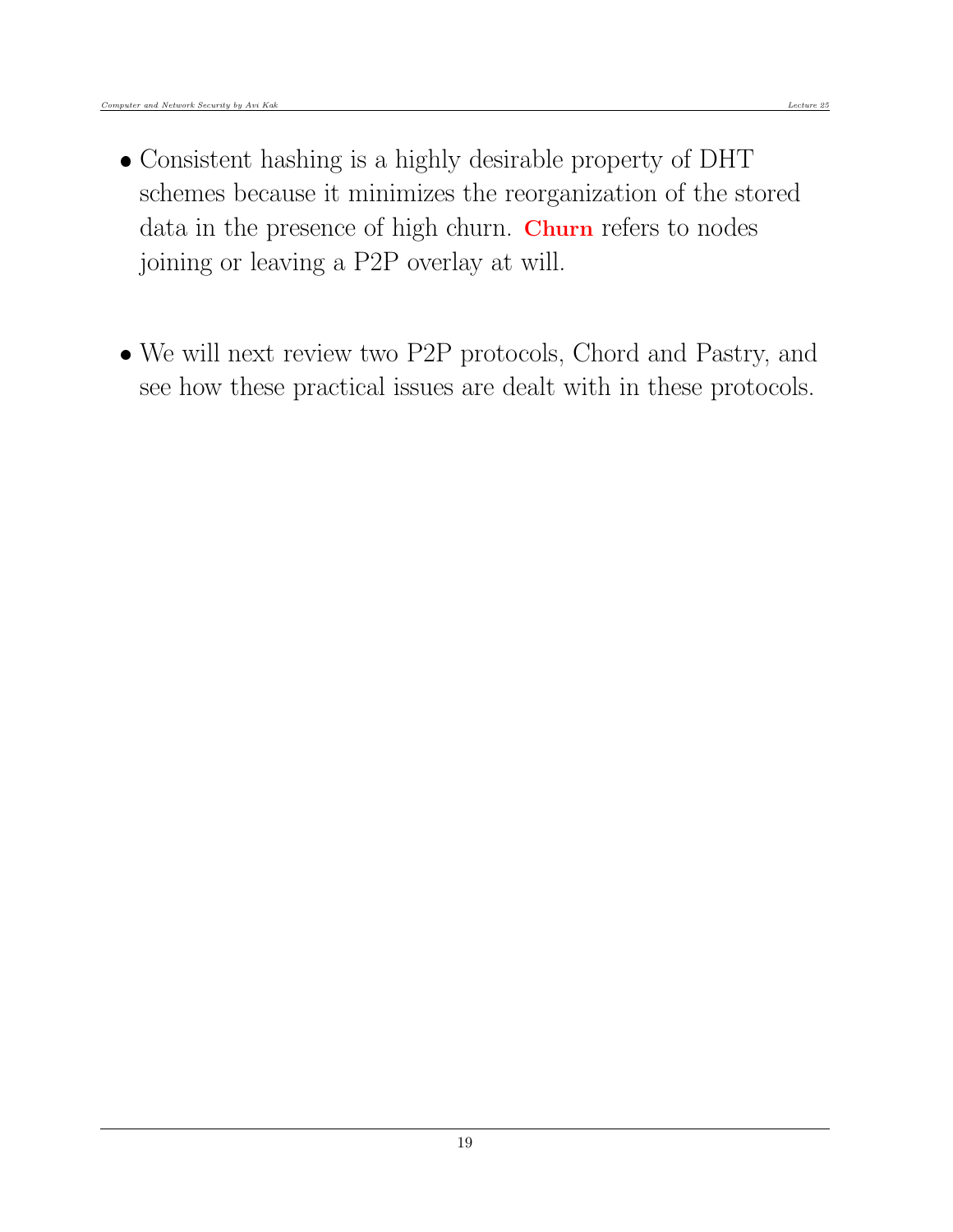# <span id="page-19-0"></span>25.4 THE CHORD PROTOCOL

- The Chord protocol was created by Ion Stoica, Robert Morris, David Karger, M. Frans Kaashoek, and Hari Balakrishnan. [Proc. ACM SIGCOMM 2001]
- The Chord protocol uses for node identities the Identifier Circle shown in Figure 1. The  $nodeID$  for each node is typically calculated by hashing its IP address using the SHA-1 algorithm (see Lecture 15). As a result, each  $nodeID$  is a 160-bit integer and we have a maximum of  $2^{160}$  points on the Identifier Circle of Figure 1. In keeping with our earlier explanation of how DHT works, the content keys are also calculated with the same SHA-1 algorithm. The goal is to create a distributed database in which a content document is stored at a node whose  $nodeID$  is closest to the content key going clockwise on the Identifier Circle.
- Each physical node participating in a Chord overlay network maintains a successor pointer and a predecessor pointer. [Actually, as we will see later, each node also maintains a list of a certain number of nearest successors for greater efficiency in content location and to facilitate recovery from node failures.]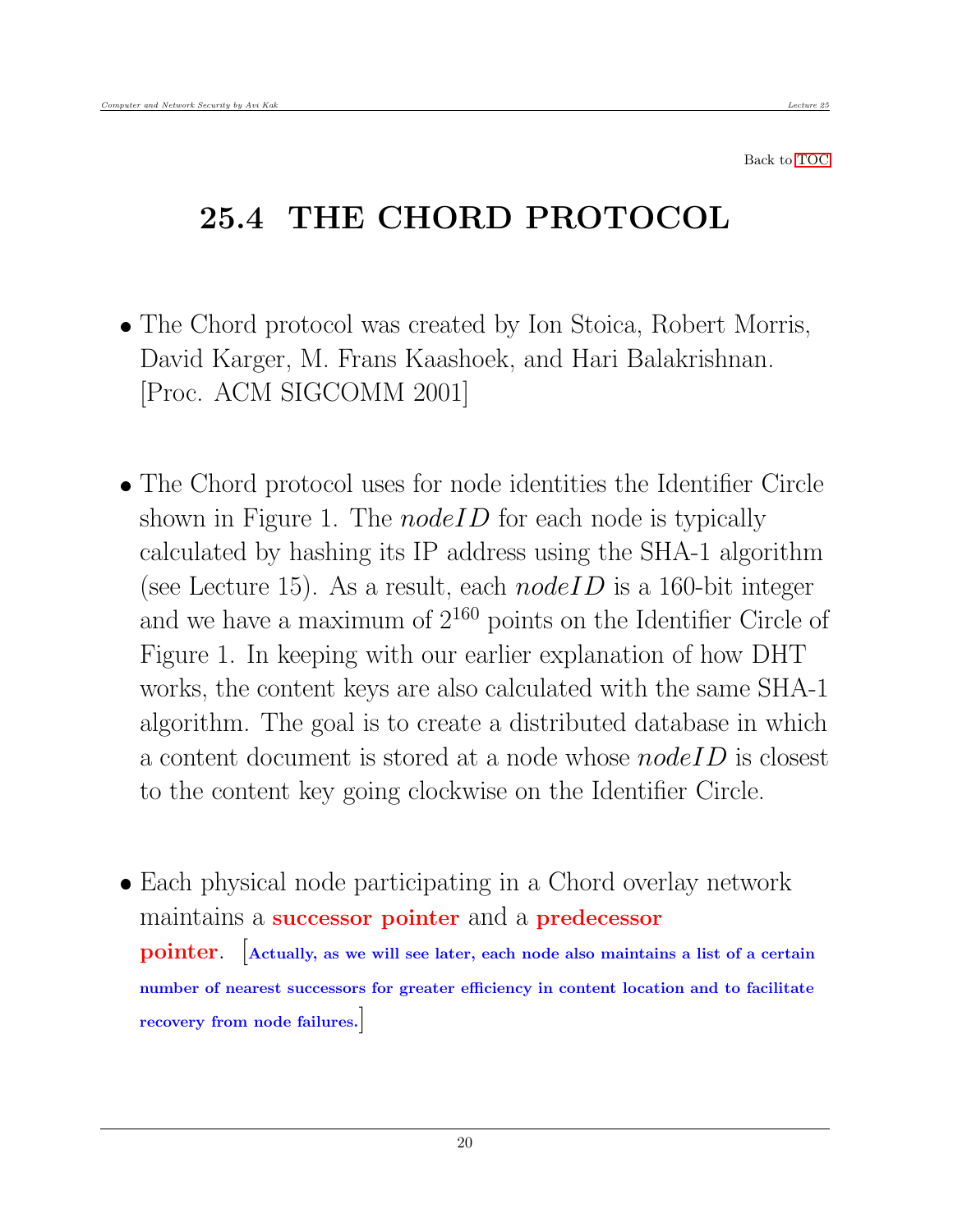- Note that the notion of a *successor pointer* applies to a live node in the overlay. For a given live node on the Identifier Circle, the successor pointer consists of the *nodeID* and the IP address of the live node that is next on the Identifier Circle.
- We will also talk about a function successor(key). We want this function to return the *nodeID* of the next live node on the Identifier Circle after the point that corresponds to the content key of value key. That is, the function successor() invoked on the content key key should return the Identifier Circle location of the live node responsible for the key key.
- Strictly speaking, the Chord protocol needs to know only the successor pointer at each live node for the protocol to work correctly. However, in order to speed up the process of successor location for an arbitrary content key on the Identifier Circle, each live node additionally maintains a **routing table** with at most m entries in it where m is the number of bits used for representing  $nodeIDs$  and the content keys. With SHA-1 as the algorithm that calculates the  $nodeIDs$  and the content keys,  $m = 160$ . So the routing table at each node will have at most 160 rows in it.
- The first entry in the routing table at the node whose  $nodeID$ is  $n$  is the IP address of the successor node to the *hypothetical* content key  $n + 1$  on the Identifier Circle; the next entry the IP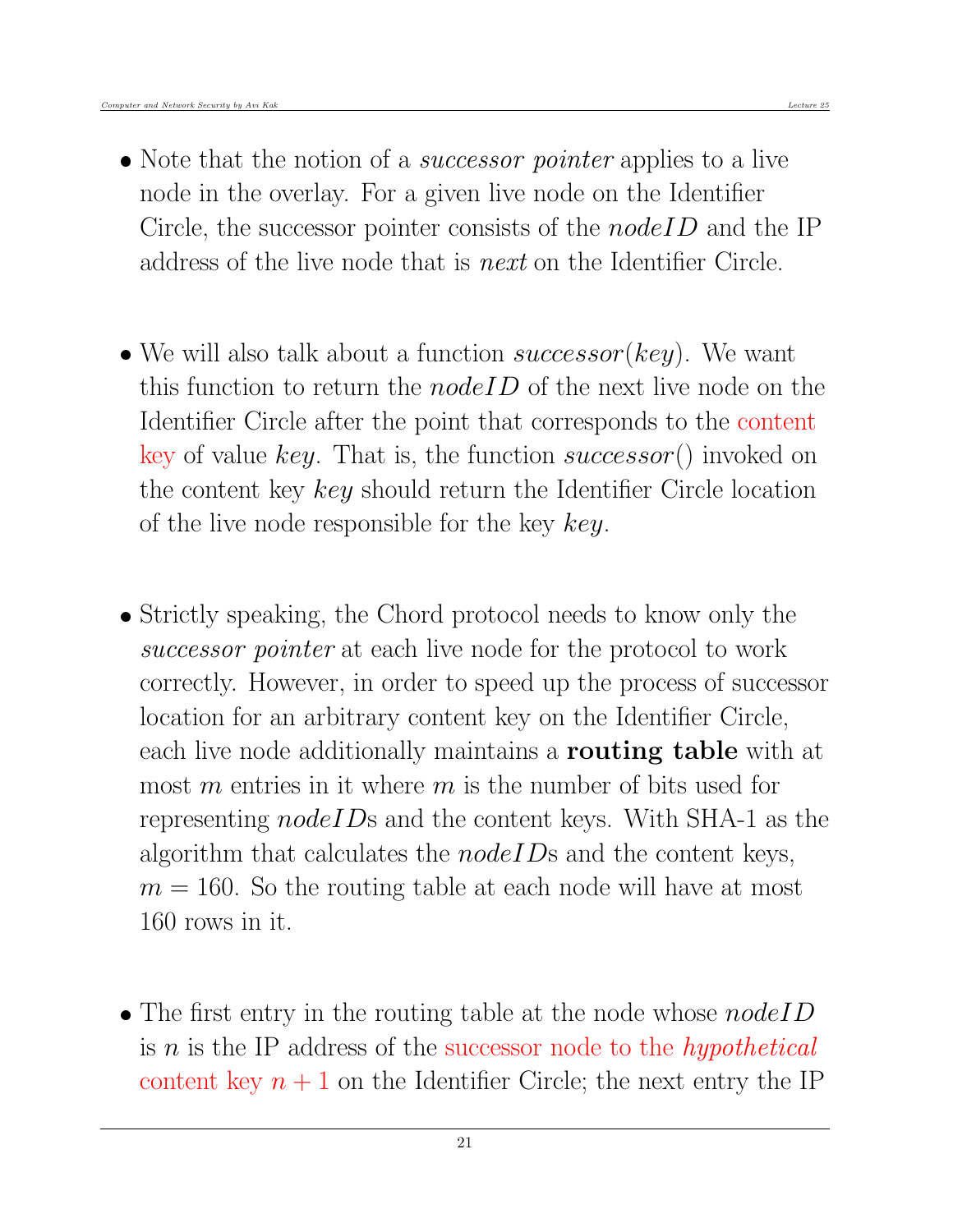address of the successor node to the hypothetical content key  $n + 2$  on the Identifier Circle; the entry below that the IP address of the successor node to the hypothetical content key  $n+2^2$  on the Identifier Circle; and so on.

• So, in general, the  $i^{th}$  row in the routing table contains the IP address of the successor node to the hypothetical content key  $n + 2^{i-1}$  for  $1 \leq i \leq m$  where m is the number of bits used to represent the *nodeIDs* and the content keys. So if the entry in the  $i^{th}$  row of the routing table is the IP address of a node whose  $nodeID$  is  $s_i$ , we can write

$$
s_i = successor(n+2^{i-1}) \qquad 1 \le i \le m-1
$$

where the addition in the argument to  $successor()$  is computed modulo  $2^m$ .

- Whereas  $m$  is the maximum number of rows in the routing table at each node, for obvious reasons the number of successors listed will not exceed  $N$ , the actual number nodes participating in the overlay. So if  $N < m$ , which is not an unlikely scenario for a small overlay, several of the entries in the routing table may point to the same successor node.
- With the above construction of the routing table, each participating node has a detailed "perception" of the nodes that are ahead of its own position but in its own vicinity on the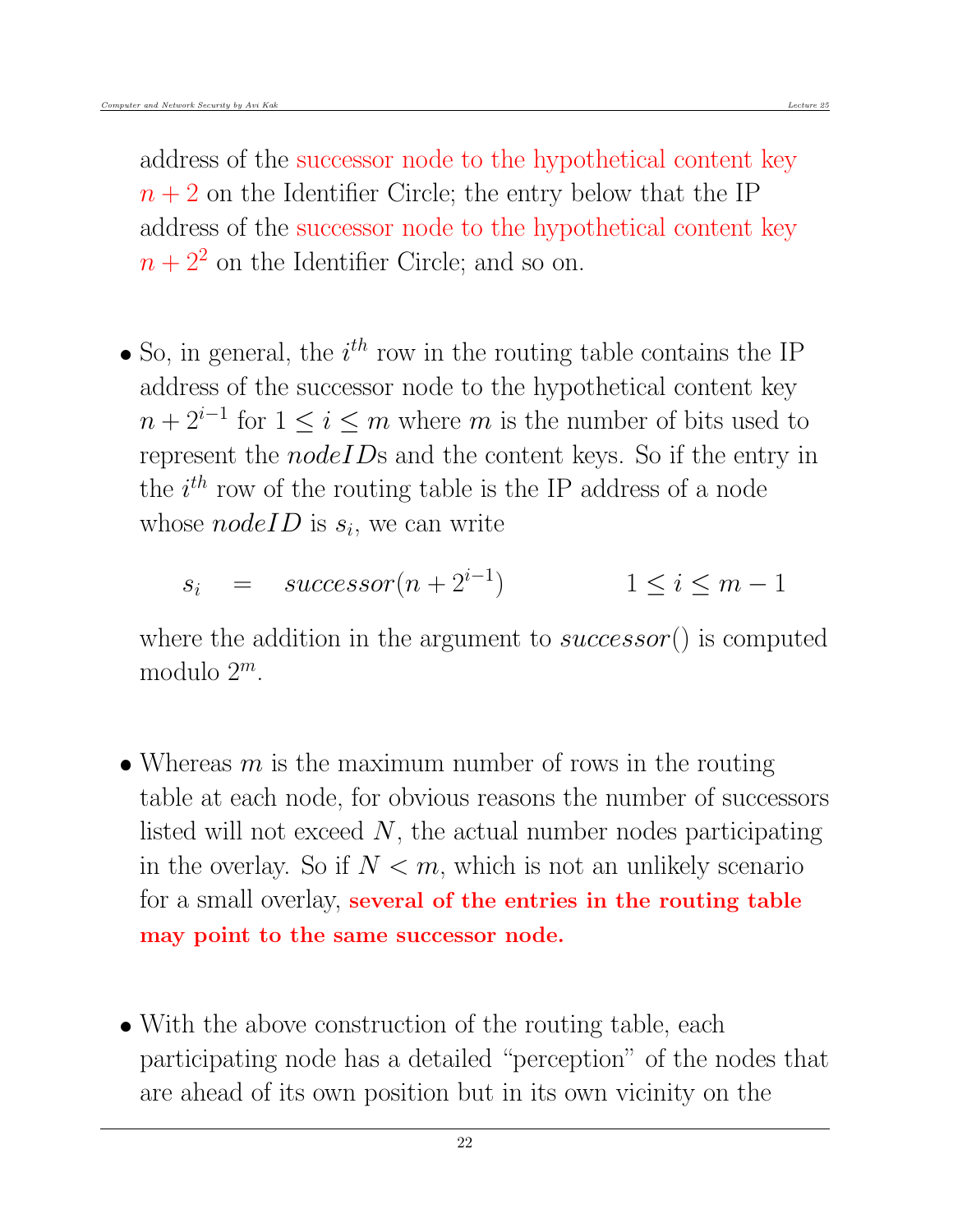Identifier Circle. This perception becomes increasingly coarse — coarser by halves, to be precise — for nodes that are farther out on the Identifier Circle.

- This is how the routing table is used to handle a query for a content key k: This query can be submitted to any live node on the Identifier Circle. Let's say that the query goes to a node whose nodeID is n. If k were to equal n, or  $n + 1$ , or  $n + 2$ , we would directly find in the routing table the successor nodes for that content key. For any other value of  $k$ , the routing table is queried for an entry whose *nodeID* j immediately *precedes k*. For obvious reasons, the node that is a successor to  $j$  is more likely to own the content key  $k$  than the node  $n$  was. Through recursive lookups of the routing tables in this manner, each contacted node  $n$  is bound to get closer and closer to the node that actually owns the key  $k$ .
- The developers of Chord have theoretically established that the number of nodes that must be contacted to find a successor in an N-node network is  $O(logN)$  with high probability.
- Let's now talk about how a new node joins the network and how the network adapts when a node leaves the network.
- To simplify joining (or leaving) the overlay, each participating node in a Chord network maintains what is known as a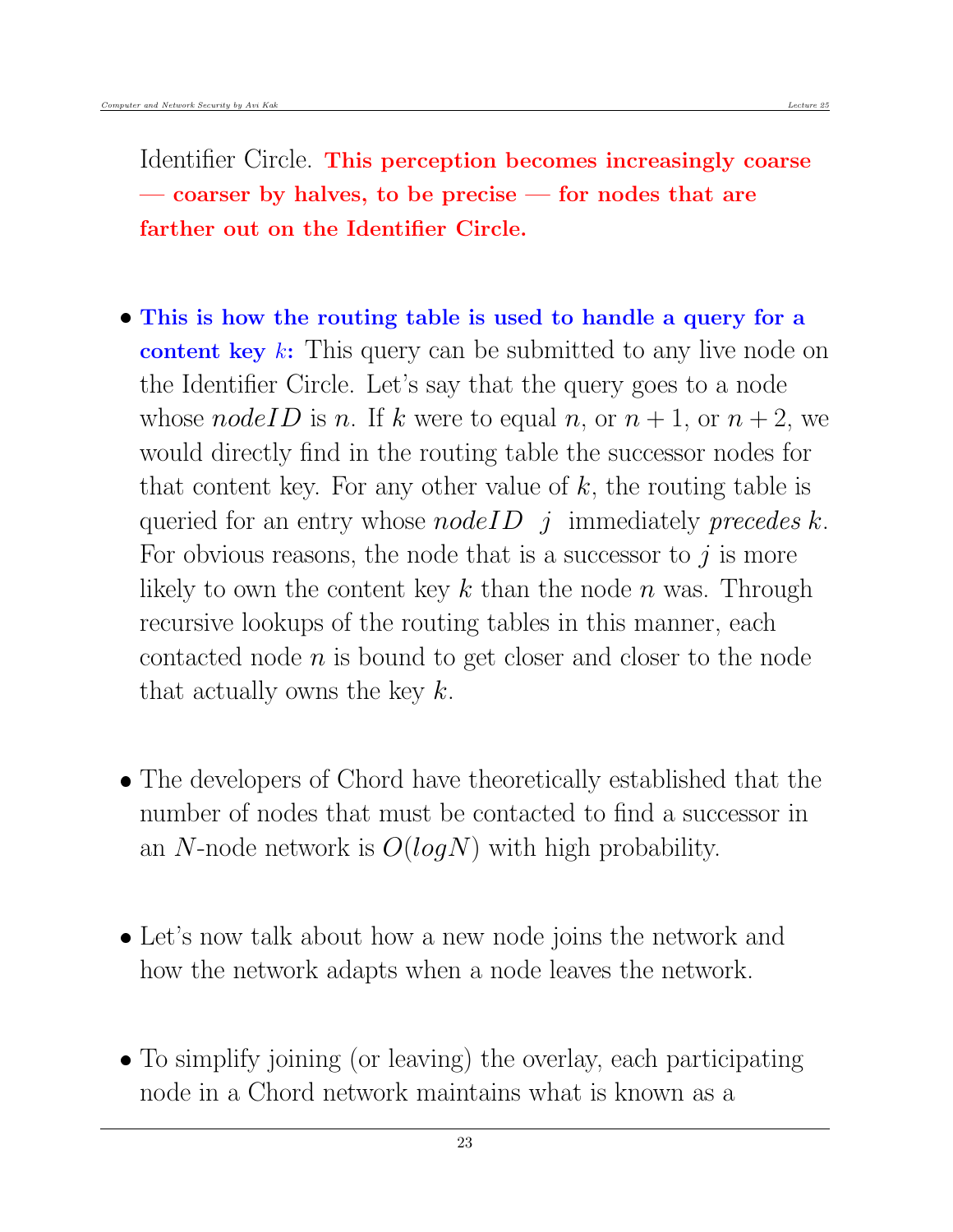**predecessor pointer**, which is the *nodeID* and the IP address of the node immediately preceding the node in question on the Identifier Circle. So whereas the successor pointers we mentioned earlier allow a clockwise traversal of the Identifier Circle, the predecessor pointers would allow a counterclockwise traversal of the circle.

- A new node that wants to join a Chord overlay computes its nodeID and contacts any of the existing nodes with that information. Assume that the *nodeID* of the new node is n. Also assume that the *nodeID* of the node contacted by the new node is  $n'$ . The new node n queries  $n'$  as to what its (meaning, n's) successor is in the Identifier Circle. Let this successor be  $n<sub>s</sub>$ . The new node then links itself into the Identifier Circle by making  $n_s$  its immediate successor and making  $n_s$ 's predecessor its own predecessor. The node  $n$  also fills up its routing table by using the entries in the routing table for  $n_s$ . Subsequently,  $n_s$ updates its own routing table and makes  $n$  its immediate predecessor. Finally, the entries in the routing tables of all the nodes are updated taking into account the new node.  $\mathbb{R}^n$ developers of Chord have shown that, with high probability, the number of nodes that need to update their routing tables is  $O(logN)$  where, as before, N is the number of nodes in the overlay.] Finally, the content keys that should be assigned to the new node are transferred from  $n_s$  to n.
- When a node whose  $nodeID$  is n leaves the network, its predecessor in the Identifier Circle must update its successor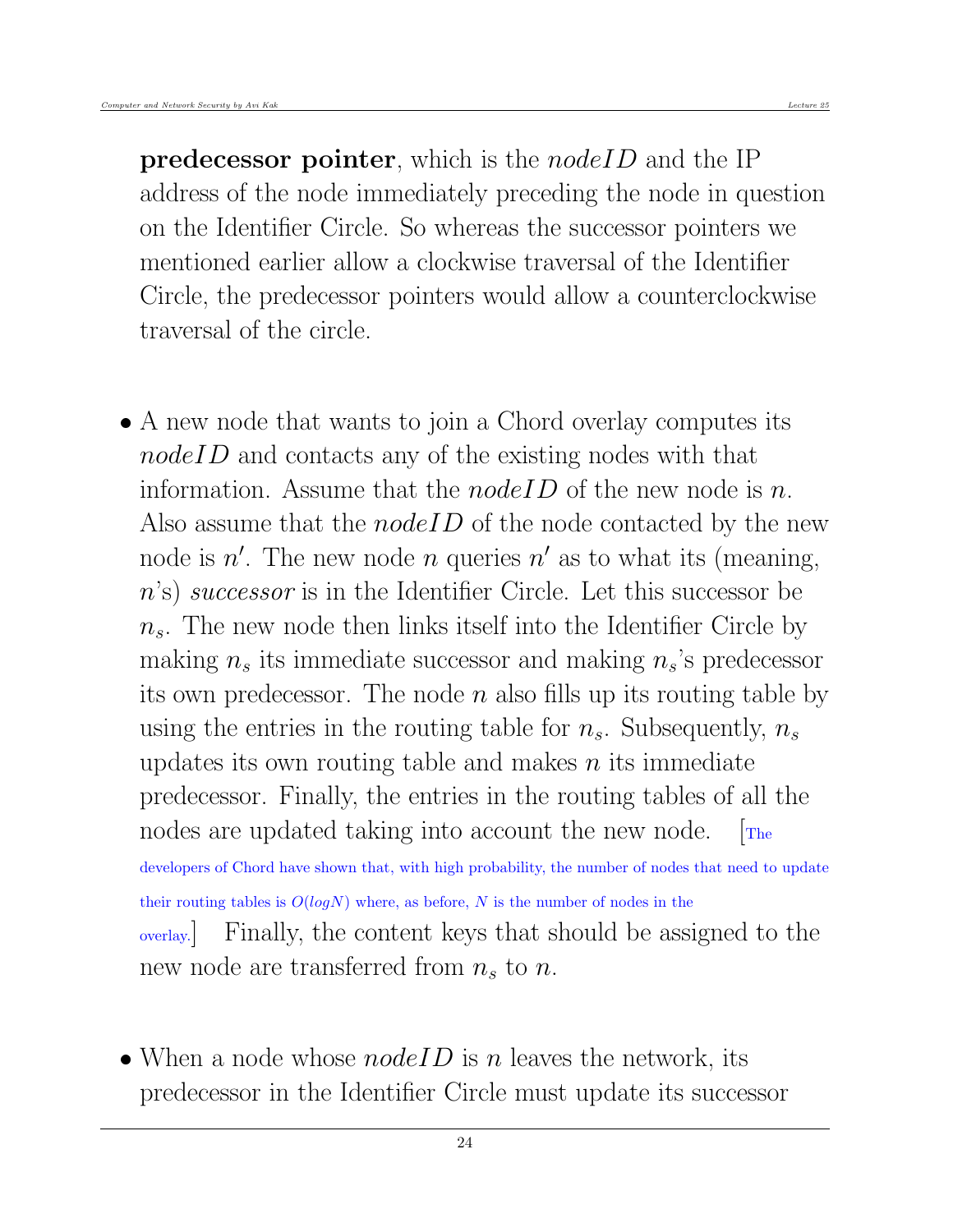pointer to what was  $n$ 's successor. By the same token, this latter node must update its predecessor pointer to point to what was  $n$ 's predecessor. As a last step, all of the content keys that were assigned to the departing node must now be reassigned to what was  $n$ 's successor.

- In order to deal with random joins and departure of nodes, Chord runs a special high-level program,  $stabilize()$ , at every node every 30 seconds. When a newly joined node  $n$  runs its stabilize(), it is the stabilizer's job to make sure n's successor has a correct predecessor.
- Potential loss of content (that is, the data associated with the content keys) stored at a node that may have failed or departed without notification is dealt with by storing a list of immediate successor nodes at each live node and replicating content between multiple immediate successors.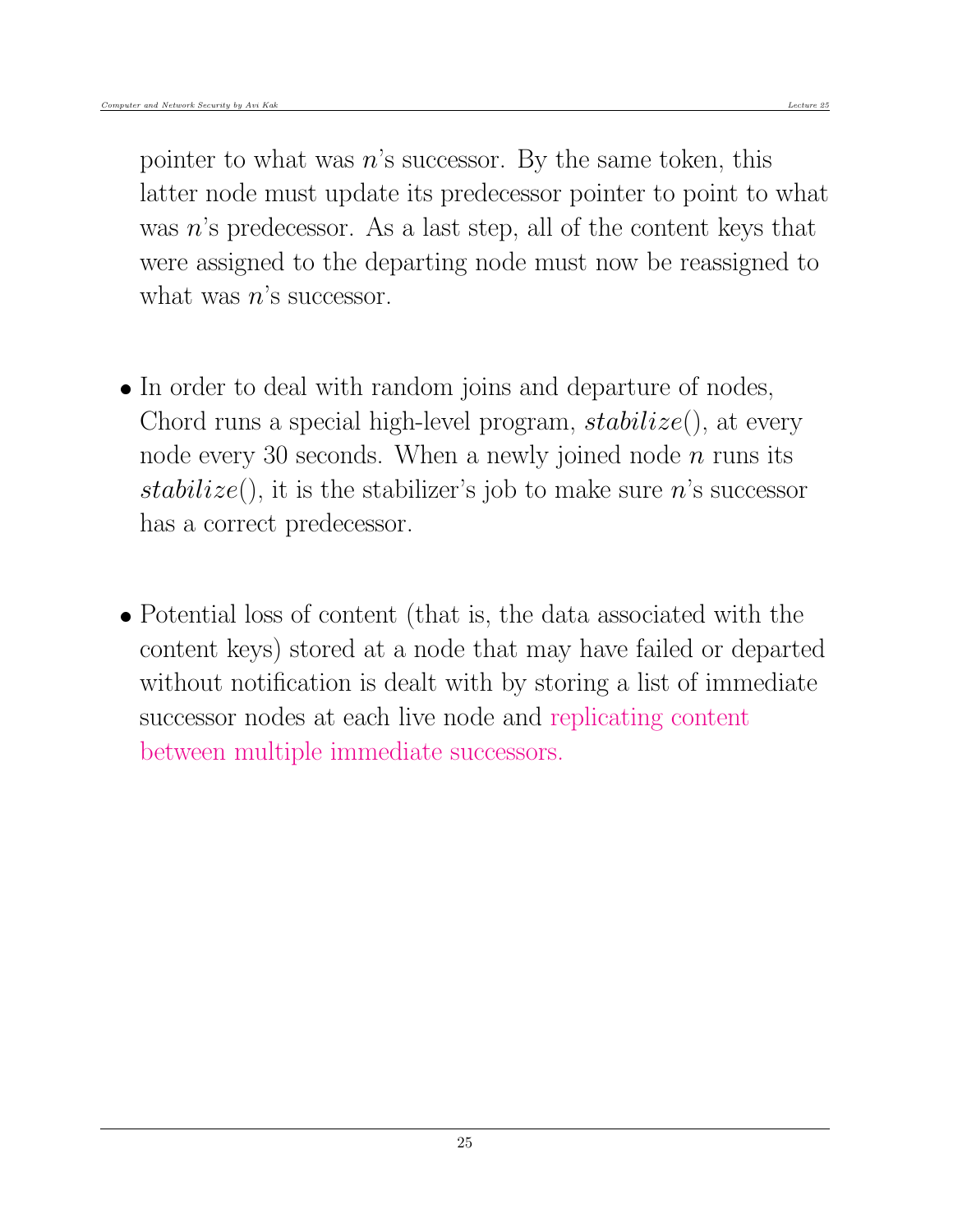# <span id="page-25-0"></span>25.5 NODE PROXIMITY ISSUES IN ROUTING WITH DHTs

- The basic Chord protocol as described in Section 25.4 suffers from an interesting "shortcoming": A good hashing algorithm — and, despite modern concerns about its security, SHA-1 is a very good hashing algorithm from the standpoint of how it disperses the hash values over the entire range — will distribute the *nodeID* values all over the Identifier Circle even when the IP addresses of the nodes are closely related. In what follows, we will explain why this could degrade the performance of a Chord overlay network.
- Say that you have a dozen machines participating in a Chord overlay, with half of these on the local network in your lab in USA and the other half in another lab somewhere in India. Since SHA-1 will create a large change in the hash values for even very small changes in the IP addresses associated with the machines, when you locate the 12 nodes on the Identifier Circle of Figure 1, the nodes would be situated in a more or less random order as you walk around the circle. That is, you will not see any clustering of the nodes corresponding to the six machines in the US and the six machines in India.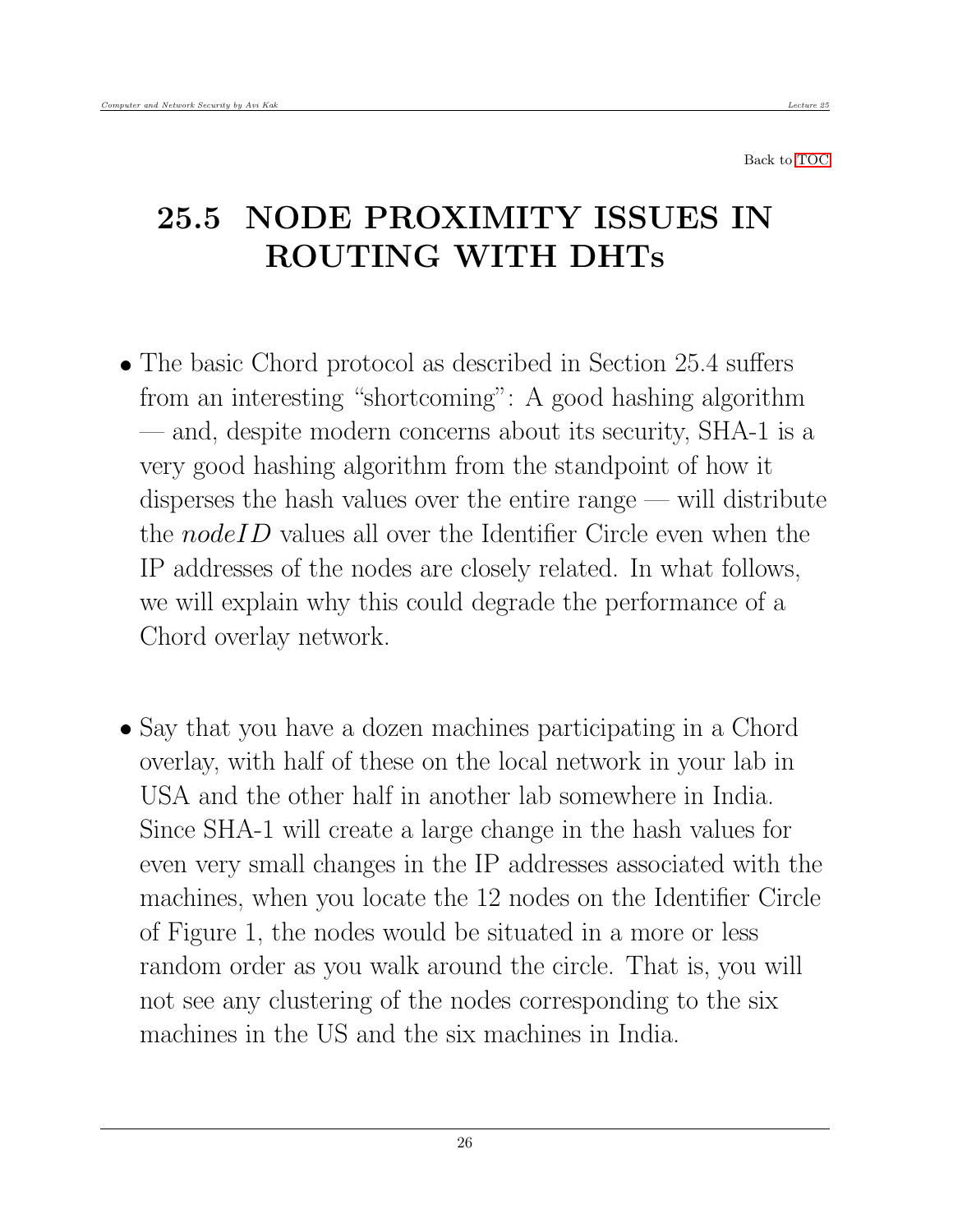- So when an application program seeks the overlay node that is responsible for a given content key, in all likelihood that query will make multiple hops around the globe even when the overlay node of interest is sitting right next to the computer running the application program.
- This problem arises because the basic Chord protocol does not take into account any proximity between the nodes in deciding how to route the queries. We consider two nodes to be proximal if, in the underlying network, each can communicate with the other either directly or with minimal passage through router boundaries.
- The next P2P protocol we present, Pastry, is more aware of proximity between the nodes. Of all the nodes that are candidates for receiving a query, it will try to choose one that is most proximal to the one where a query is originating.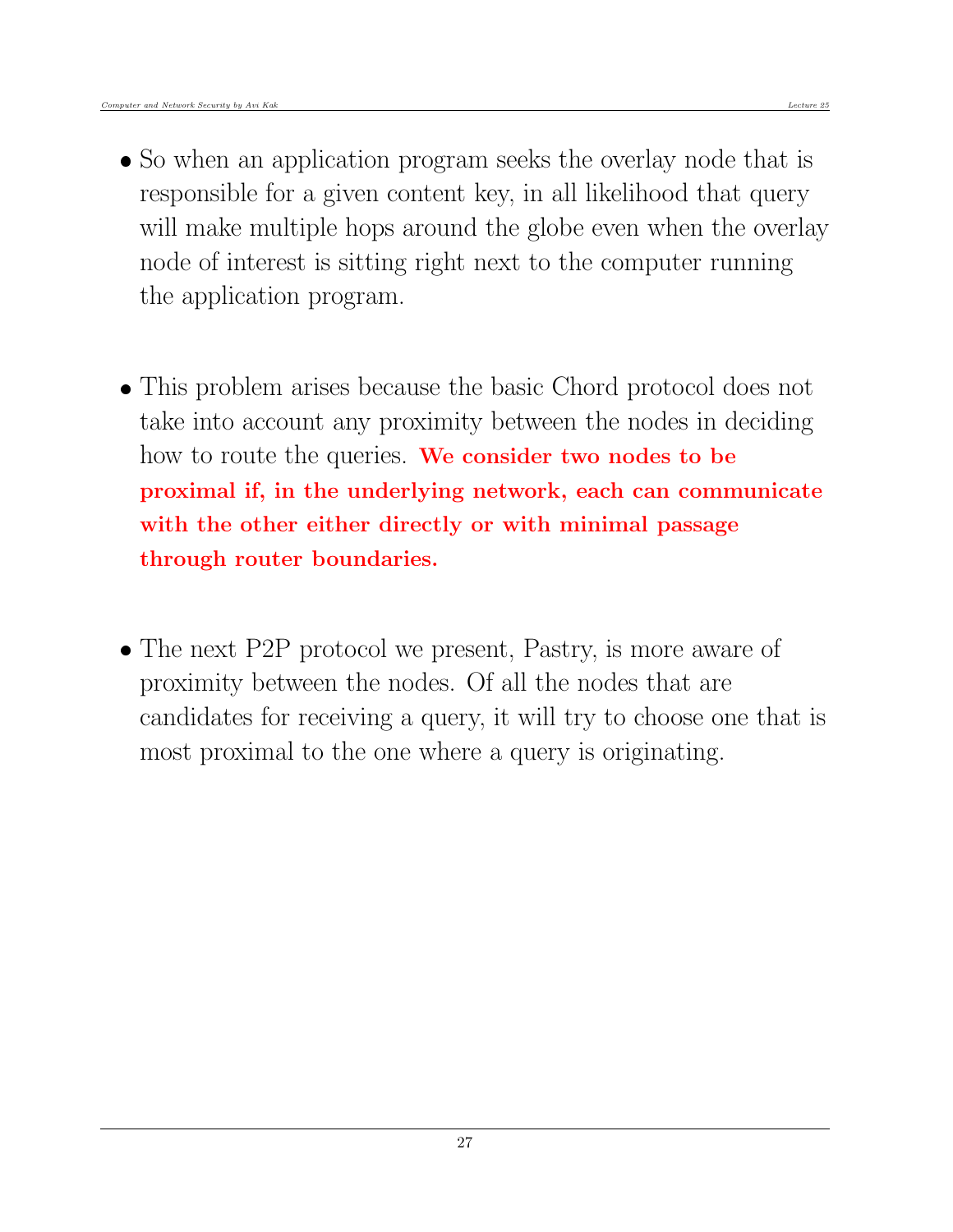# <span id="page-27-0"></span>25.6 THE PASTRY PROTOCOL

- The Pastry protocol was created by Antony Rowstron and Peter Druschel. [Proc. 18th IFIP/ACM Conference on Distributed Systems Platforms, 2001]
- Pastry, like Chord, creates a self-organizing overlay network of nodes. As in Chord, each participating node is assigned a nodeID by possibly hashing its IP address and port number.
- Pastry uses a 128-bit hash for  $nodeIDs$  and for content keys. So, on the Identifier Circle (see Figure 1), the numeric address of a node is an unsigned integer between 0 and  $2^{128} - 1$ .
- When deciding at which node to store a message, Pastry uses the same basic rule as Chord: A message is delivered to the node whose  $nodeID$  is closest to message key. But Pastry gets to that final node in a manner that is different from Chord.
- What distinguishes Pastry from Chord is that the former takes into account *network locality* by using a **proximity metric**.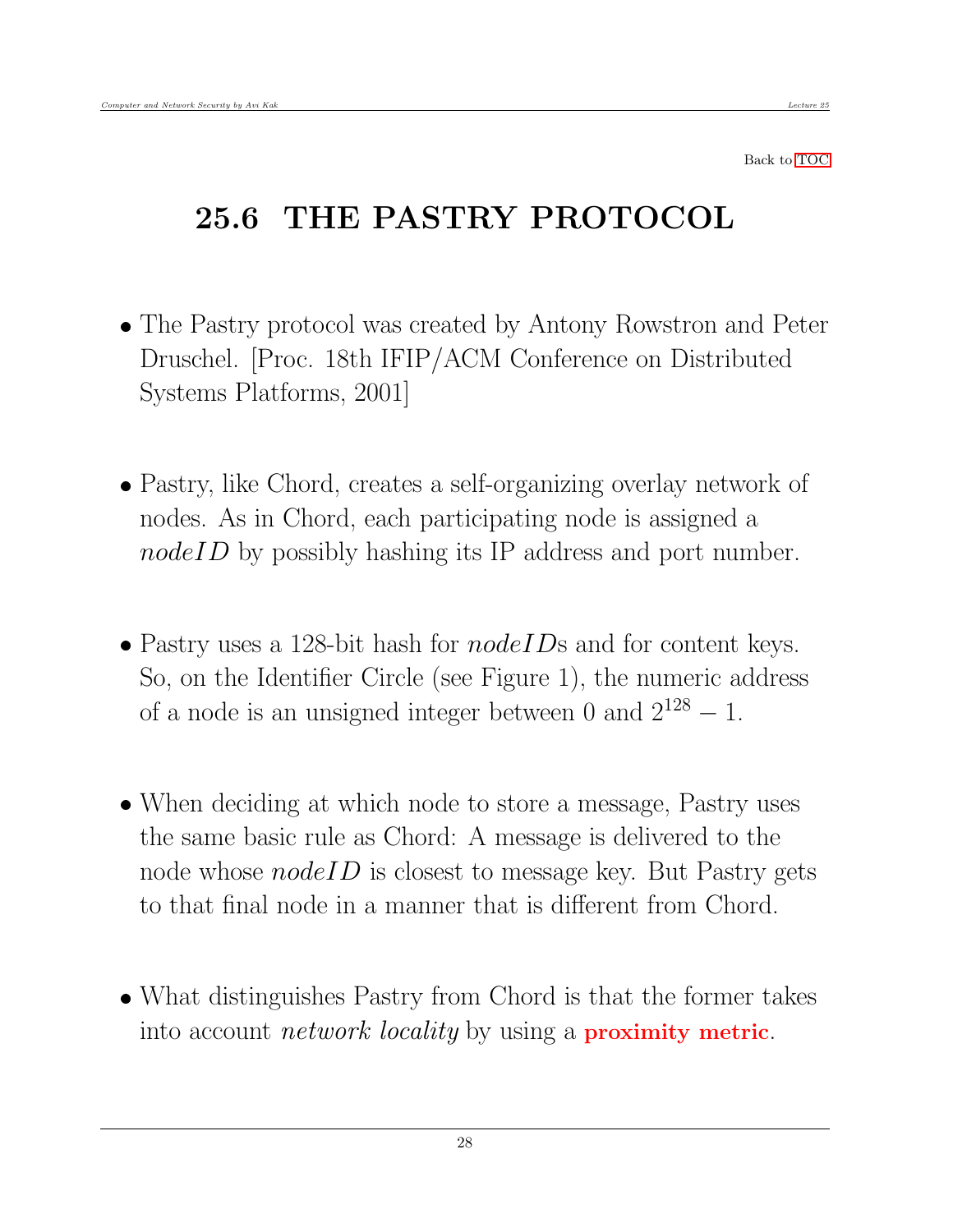- The proximity metric could be the number of IP routing hops in the underlying physical network. It is the higher-level application program that is supposed to supply the proximity metric. The application program could, for example, use a utility such as traceroute to estimate the number of hops between any two nodes. By taking into account network locality through the proximity metric, Pastry tries to minimize the distance traveled by messages.
- With regard to how messages are routed, another difference between Chord and Pastry is how a content key is compared with the *nodeIDs* in order to decide which node to forward a query to. The comparison of the hash values is carried out using base-b digits. For example, with base-16 digits, Pastry would compare the hex digits of a content key with the hex digits of a  $nodeID$ . This comparison looks for the **common prefix** between the two.
- Pastry makes a routing decision on the basis of the length of the above-mentioned prefix; the length of the prefix shared with the current node's  $nodeID$  is compared with the length of the prefix shared with the next node's *nodeID*. The goal is to make the shared prefix longer with each routing step. However, if that is not possible, the goal is to select a node whose  $nodeID$  is numerically closer to the content key but, at the same time, whose prefix shared with the key is no shorter than what is the case at the current node.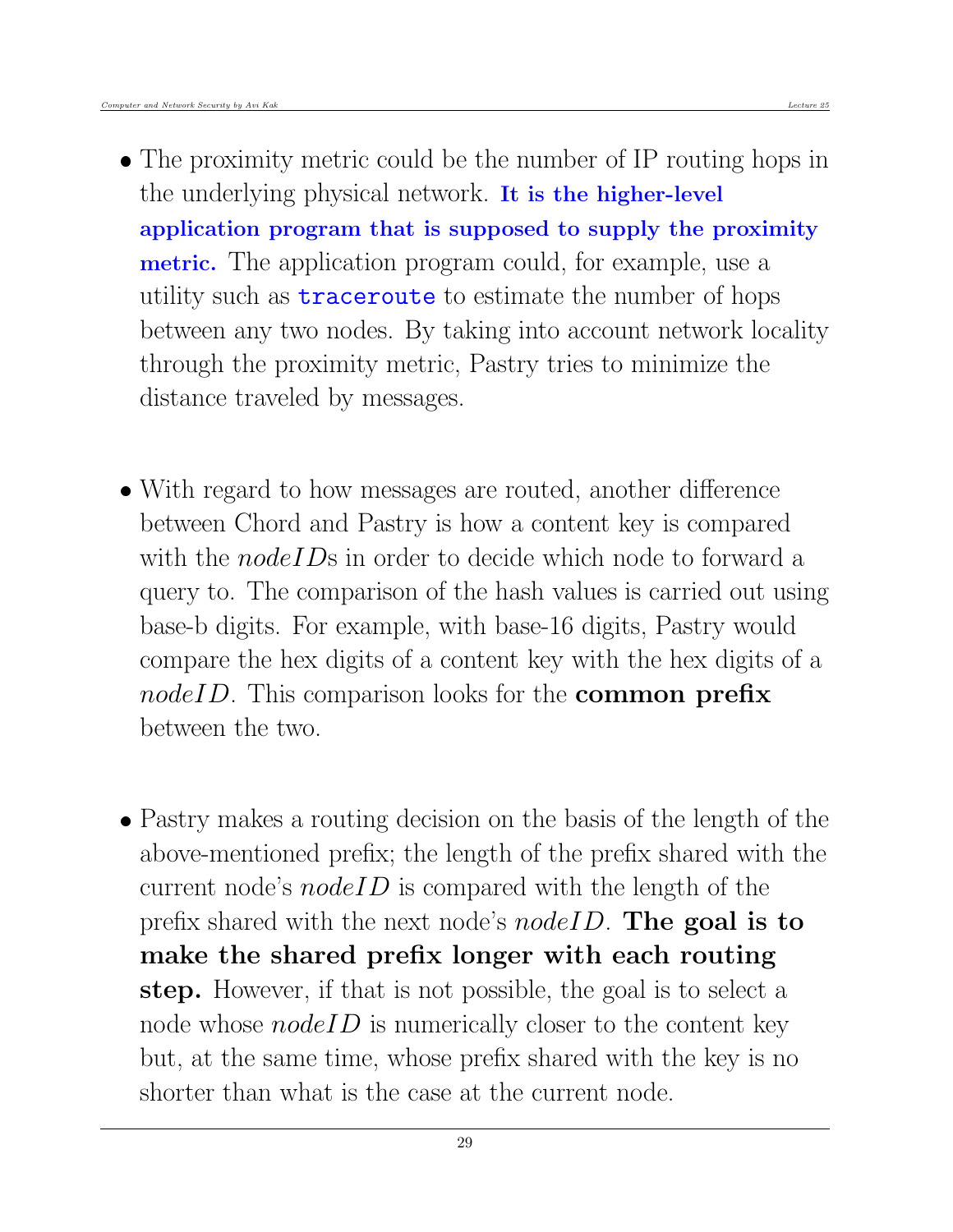- With the routing scheme described above, the number of correct digits in the *nodeID* of the next node chosen as a query is forwarded will always either increase or stay the same. If it stays the same, the numerical distance between the *nodeID* of the node chosen and the content key will decrease. Therefore, the routing protocol must converge.
- The above-mentioned routing decisions are made with the help of a routing table maintained at every node. If b-bit digits are used for comparing a *nodeID* with a key, then the routing table consists of  $128/2^b$  rows and  $2^b$  columns. Since typically  $b = 4$ , the routing table for a typical Pastry network node will have 8 rows and 16 columns.
- Assuming  $b = 4$ , Figure 3 shows the order in which the IP addresses would be stored in the routing table at a node whose nodeID is 3a294f1b. Recall that the comparison between the  $nodID$ 's in this case is carried out using hex digits. Each row of the table orders the IPs according to the  $nodeIDs$  associated with them. In the  $0^{th}$  row, the entries are ordered in increasing order of the first digit in the *nodeIDs*. Since there 16 possible values for the first digit, we will have 16 entries in the first row. Note the empty cell in the first row of the routing table  $-$  this cell is empty because it corresponds to all possible nodes in the overlay whose  $nodeID$ 's begin with the prefix digit 3. All such nodes in the overlay are represented by the rest of the table. Along the same lines, note the empty cell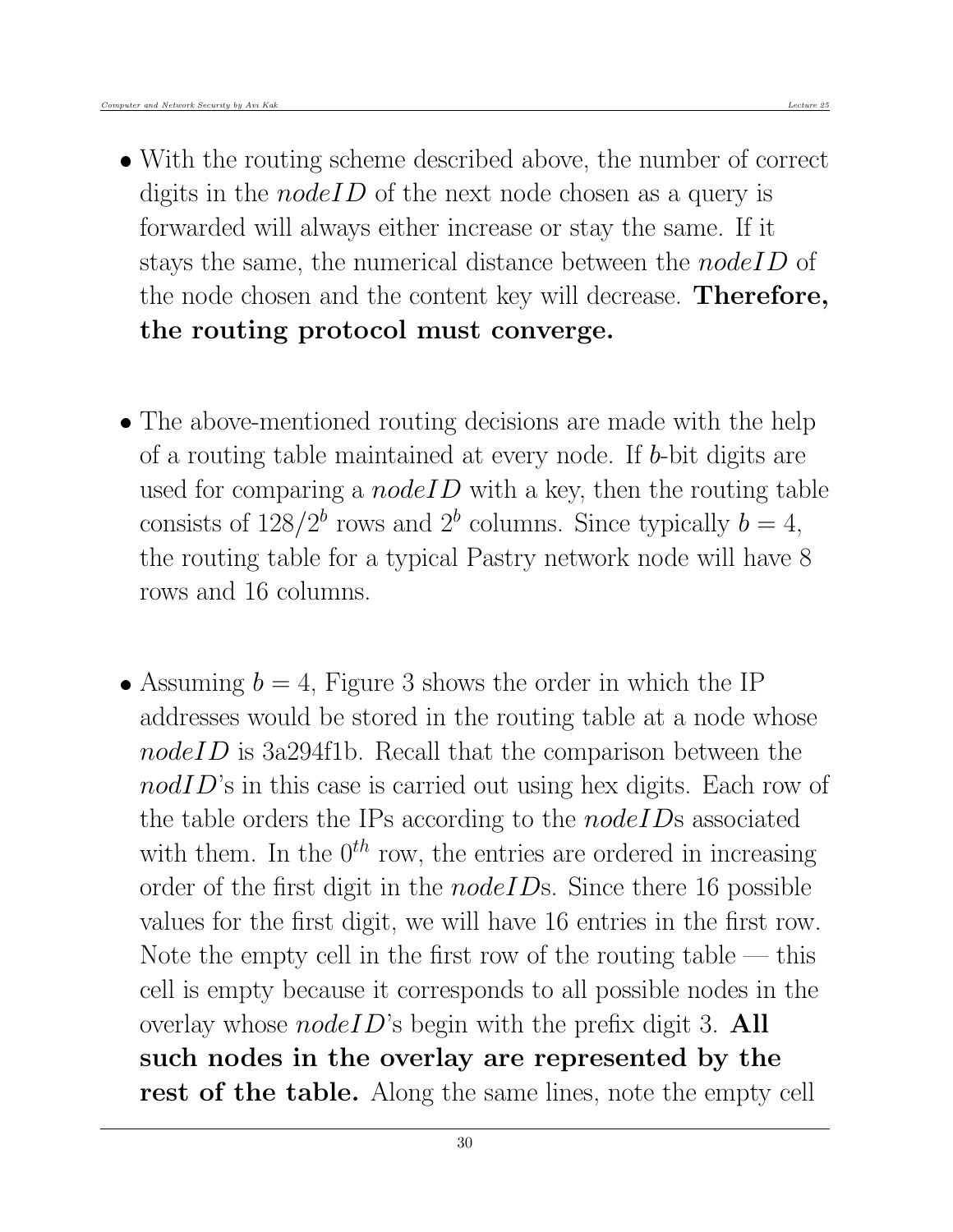in the second row of the table. This cell is empty because it corresponds to all possible nodes in the overlay that begin with the prefix 3a. All such nodes in the overlay are represented by the rest of the table below the second row, and so on.

- Note that in general there will not exist an IP entry in every non-empty cell of the routing table shown in Figure 3. The table shows only the order in which the IP addresses of the nodes would be stored in the routing table if such nodes are indeed active in the overlay. If there does not exist in the overlay a node corresponding to any of the non-empty cells in Figure 3, then that cell would be empty of an IP address.
- In case the reader is wondering as to how the routing table gets filled, we need to talk about Pastry's join operation that allows a new node to join the overlay.
- When a new node wishes to join the overlay, it sends its 128-bit nodeID to a node that is currently active in the overlay and that hopefully is close to the new node in terms of the proximity metric used. Let's denote the new node's  $nodeID$  by X and the currently active node that  $X$  first contacts as  $A$ . The node A then sends a join message to the rest of the nodes to discover the node whose  $nodeID$  is closest to X. This message propagates in the overlay like any other query message, except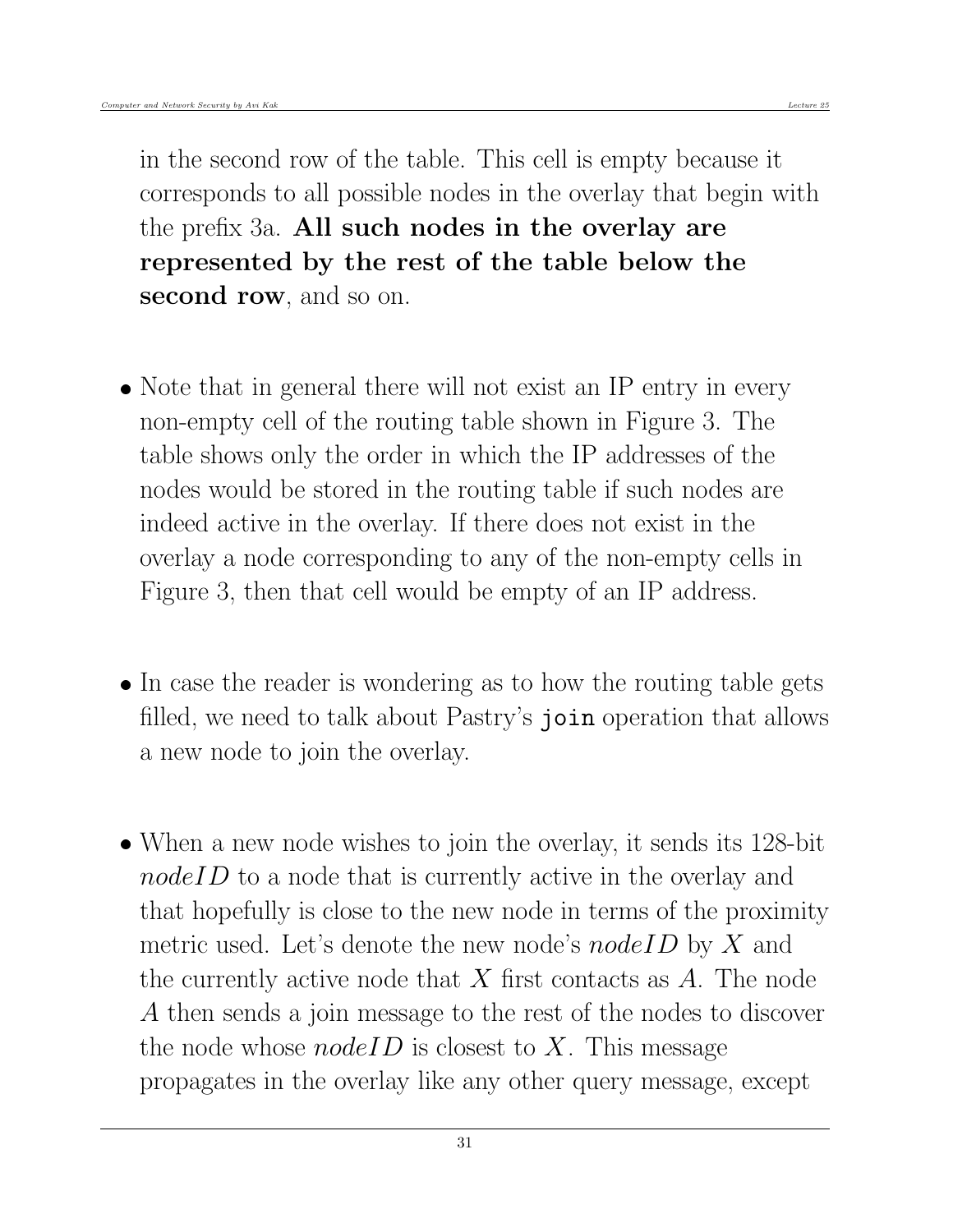#### **Routing Table for a Node of nodeID =** *3a294f1b*

*x =* **arbitrary suffix**

| Row 7            | ŏ<br>٠              | $\bullet$                | ۰<br>ō<br>٠                  | $\bullet$<br>٠ | $\ddot{\bullet}$<br>٠ | ò<br>٠                       | $\ddot{\bullet}$<br>٠ | ٠<br>٠                | ò<br>٠                | $\ddot{\bullet}$<br>$\bullet$ | ፡<br>٠         |                  | $\bullet$                    | $\bullet$<br>٠        | ō<br>٠                | $\ddot{\bullet}$<br>٠                   |                                                                            |
|------------------|---------------------|--------------------------|------------------------------|----------------|-----------------------|------------------------------|-----------------------|-----------------------|-----------------------|-------------------------------|----------------|------------------|------------------------------|-----------------------|-----------------------|-----------------------------------------|----------------------------------------------------------------------------|
| Row 6            | ٠<br>ះ              |                          | ٠<br>៖                       | ٠<br>٠         | $\ddot{\bullet}$      | ٠<br>٠<br>ė                  | ٠<br>$\ddot{\bullet}$ | ٠<br>$\ddot{\bullet}$ | ٠<br>$\bullet$        | ٠<br>İ                        | ٠<br>ះ         | ٠<br>ះ           | ٠<br>$\ddot{\bullet}$        | ٠<br>$\ddot{\bullet}$ | $\bullet$             | ٠<br>$\ddot{\bullet}$                   |                                                                            |
|                  | x                   | x                        | x                            | x              | x                     | x                            | x                     | x                     | x                     | x                             | x              | x                | x                            | x                     | x                     |                                         |                                                                            |
|                  | 0                   | 1                        | $\overline{2}$               | 3              | 4                     | 5                            | 6                     | 7                     | 8                     | 9                             | a              | b                | $\mathcal{C}_{0}$            | d                     | e                     |                                         |                                                                            |
|                  | 4                   | $\overline{\mathcal{A}}$ | 4                            | 4              | 4                     | $\boldsymbol{4}$             | 4                     | 4                     | 4                     | 4                             | 4              | 4                | 4                            | 4                     | 4                     |                                         |                                                                            |
| Row 5            | 2<br>9              | $\overline{2}$<br>9      | $\overline{\mathbf{2}}$<br>9 | 2<br>9         | 2<br>9                | $\overline{\mathbf{2}}$<br>9 | $\overline{2}$<br>9   | $\overline{2}$<br>9   | $\overline{2}$<br>9   | $\boldsymbol{2}$<br>9         | 2<br>9         | 2<br>9           | $\overline{\mathbf{2}}$<br>9 | 2<br>9                | $\boldsymbol{2}$<br>9 |                                         | for such nodes.                                                            |
|                  | $\boldsymbol{a}$    | a                        | a                            | a              | a                     | a                            | a                     | a                     | a                     | a                             | a              | a                | a                            | a                     | a                     |                                         | digits of the nodeID 3a294f1b.<br>The rest of the table below is           |
|                  | 3                   | 3                        | 3                            | 3              | 3                     | 3                            | 3                     | 3                     | 3                     | 3                             | 3              | 3                | 3                            | 3                     | 3                     | ↓                                       | the prefix 3a294f, the first six                                           |
|                  |                     |                          |                              |                |                       |                              |                       |                       |                       |                               |                |                  |                              |                       |                       |                                         | This cell left is empty because<br>it corresponds to all nodes with        |
|                  | x                   | x                        | x                            | x              |                       | x                            | x                     | x                     | x                     | x                             | x              | x                | x                            | x                     | x                     | x                                       |                                                                            |
|                  | 0                   | 1                        | $\overline{2}$               | 3              |                       | 5                            | 6                     | 7                     | 8                     | 9                             | a              | b                | $\boldsymbol{c}$             | d                     | $\pmb{e}$             | $\boldsymbol{f}$                        |                                                                            |
| Row <sub>4</sub> | 9                   | $\boldsymbol{g}$         | 9                            | 9              |                       | 9                            | 9                     | 9                     | 9                     | 9                             | 9              | 9                | 9                            | 9                     | 9                     | $\boldsymbol{2}$<br>9                   |                                                                            |
|                  | a<br>2              | a<br>$\overline{c}$      | a<br>2                       | a<br>2         |                       | a<br>2                       | a<br>$\overline{2}$   | a<br>2                | a<br>$\overline{2}$   | a<br>2                        | a<br>2         | a<br>2           | a<br>2                       | a<br>2                | a<br>$\boldsymbol{2}$ | a                                       | The rest of the table below is<br>for such nodes.                          |
|                  | 3                   | 3                        | 3                            | 3              |                       | 3                            | 3                     | 3                     | 3                     | 3                             | 3              | 3                | 3                            | 3                     | 3                     | 3                                       | the prefix 3a294, the first five<br>digits of the nodeID 3a294f1b.         |
|                  |                     |                          |                              |                | V                     |                              |                       |                       |                       |                               |                |                  |                              |                       |                       |                                         | This cell is left empty because<br>it corresponds to all nodes with        |
|                  |                     |                          |                              |                |                       |                              |                       |                       |                       |                               |                |                  |                              |                       |                       |                                         |                                                                            |
|                  | x                   | $\boldsymbol{l}$<br>x    | $\overline{2}$<br>x          | 3<br>x         | x                     | x                            | 6<br>x                | x                     | 8<br>$\boldsymbol{x}$ |                               | a<br>x         | h<br>x           | $\boldsymbol{c}$<br>x        | d<br>x                | $\pmb{e}$<br>x        | $\overline{f}$<br>x                     |                                                                            |
|                  | $\overline{c}$<br>0 | $\boldsymbol{2}$         | $\boldsymbol{2}$             | 3              | $\overline{c}$<br>4   | $\overline{2}$<br>5          | $\overline{c}$        | $\overline{c}$<br>7   | $\overline{2}$        |                               | $\overline{c}$ | $\overline{2}$   | $\overline{2}$               | $\overline{c}$        | $\overline{2}$        | $\overline{2}$                          |                                                                            |
| Row <sub>3</sub> | a                   | a                        | a                            | a              | a                     | $\boldsymbol{a}$             | $\boldsymbol{a}$      | $\boldsymbol{a}$      | a                     |                               | a              | $\boldsymbol{a}$ | a                            | a                     | a                     | a                                       | of 3a294f1b. The rest of the table<br>below is for all such nodes.         |
|                  | 3                   | 3                        | 3                            | 3              | 3                     | 3                            | 3                     | 3                     | 3                     |                               | 3              | 3                | 3                            | 3                     | 3                     | 3                                       | corresponds to all nodes with the<br>prefix 3a29, the first four digits    |
|                  |                     |                          |                              |                |                       |                              |                       |                       |                       |                               |                |                  |                              |                       |                       |                                         | This cell is left empty because it                                         |
|                  | x                   | x                        |                              | x              | x                     | $\pmb{\mathcal{X}}$          | x                     | $\pmb{\mathcal{X}}$   | $\boldsymbol{x}$      | x                             | x              | x                | x                            | x                     | x                     | x                                       |                                                                            |
|                  | 0                   | 1                        |                              | 3              | 4                     | 5                            | 6                     | 7                     | 8                     | 9                             | a              | b                | $\boldsymbol{c}$             | d                     | e                     | $\boldsymbol{f}$                        | 3a294f1b. The rest of the table<br>below is for all such nodes.            |
| Row <sub>2</sub> | a                   | a                        |                              | a              | $\boldsymbol{a}$      | a                            | a                     | $\boldsymbol{a}$      | a                     | a                             | a              | $\boldsymbol{a}$ | a                            | a                     | a                     | $\boldsymbol{a}$                        | corresponds to all nodes with the<br>prefix 3a2, the first three digits of |
|                  | 3                   | 3                        |                              | 3              | 3                     | 3                            | 3                     | 3                     | 3                     | 3                             | 3              | 3                | 3                            | 3                     | 3                     | 3                                       | This cell left empty because it                                            |
|                  |                     |                          |                              |                |                       |                              |                       |                       |                       |                               |                |                  |                              |                       |                       |                                         | nodes.                                                                     |
|                  | x                   | x                        | x                            | x              | x                     | $\pmb{\mathcal{X}}$          | x                     | x                     | x                     | x                             |                | x                | $\boldsymbol{c}$<br>x        | x                     | $\pmb{e}$<br>x        | $\boldsymbol{f}$<br>$\pmb{\mathcal{X}}$ | digits of 3a294f1b. The rest of<br>the table below is for all such         |
| Row 1            | 3<br>0              | 3<br>1                   | 3<br>$\overline{2}$          | 3<br>3         | 3<br>4                | 3<br>5                       | 3<br>6                | 3<br>7                | 3<br>8                | 3<br>9                        |                | 3<br>b           | 3                            | 3<br>d                | 3                     | $\mathbf{3}$                            | it corresponds to all nodes with<br>with the prefix 3a, the first two      |
|                  |                     |                          |                              |                |                       |                              |                       |                       |                       |                               |                |                  |                              |                       |                       |                                         | This cell is left empty because                                            |
|                  | x                   | x                        | $\pmb{\mathcal{X}}$          |                | x                     | x                            | x                     | x                     | $\boldsymbol{x}$      | x                             | x              | x                | x                            | x                     | x                     | x                                       | table below is for all such nodes.                                         |
| Row 0            | 0                   | 1                        | $\boldsymbol{2}$             |                | 4                     | 5                            | 6                     | 7                     | 8                     | 9                             | a              | b                | $\boldsymbol{c}$             | d                     | $\pmb{e}$             | $\boldsymbol{f}$                        | the prefix 3, the first digit of the<br>nodeID 3a294f1b. The rest of the   |
|                  |                     |                          |                              | Ý              |                       |                              |                       |                       |                       |                               |                |                  |                              |                       |                       |                                         | This cell is left empty because it<br>corresponds to all nodes with        |

Figure 3: When 4-bit digits are used for comparing nodeIDs with content hash keys, this figure shows the order in which the IP addresses would be stored in the routing table.  $(r_{his})$ 

figure is from Lecture 25 of "Lecture Notes on Computer and Network Security" by Avi Kak)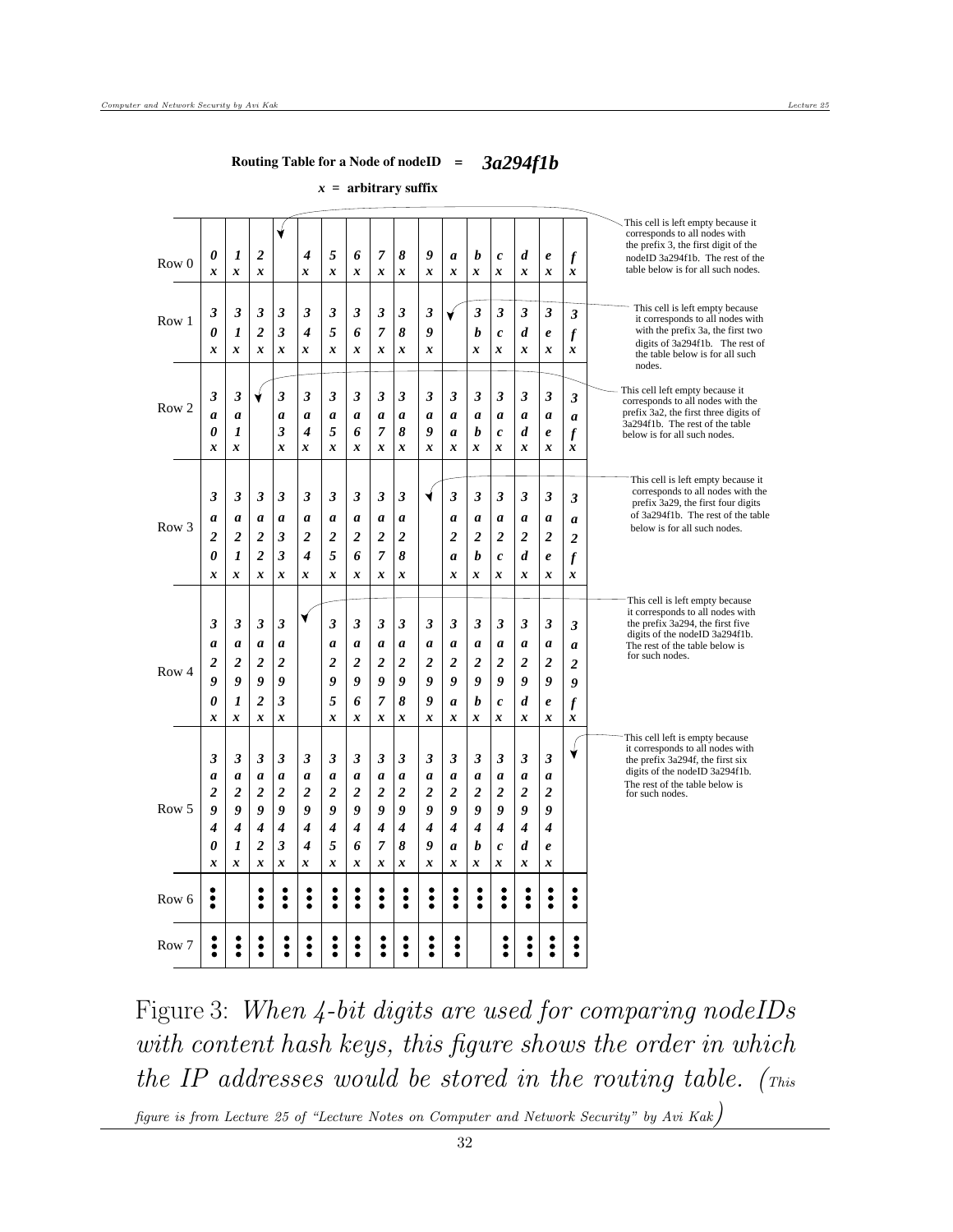for the fact that any nodes encountered along the way send their routing tables back to  $X$ . Based on the information received, and possibly on the additional information queried from other nodes, node  $X$  initializes its own state (and that includes its routing table).

- In addition to the routing table, each node also maintains a leaf set that consist of a maximum of l nodes whose *nodeIDs* are numerically closest to that of the present node. Of these,  $l/2$  are the nodes whose *nodeIDs* are larger than that of the current node and  $l/2$  nodes those whose *nodeIDs* are smaller than that of the current node. The value of l, constant for all the nodes in a network, is typically  $8 * log_{2b}N$  where N is the total number of nodes in the overlay. Since  $b = 4$  commonly, that would l typically equal to  $8 * log_{16}N$ . Nodes in the leaf set are used to seek out a node closest to the current node, in accordance with the routing rules mentioned earlier. Nodes in the leaf set are also used for storing copies of the content information; this is done to make sure that the information is not lost when a node fails or otherwise leaves the network.
- If the prefix-based routing rules described earlier do not yield a suitable target node from the routing table and if the leaf set also does not yield one, then the current node or its immediate neighbor is the query's final destination.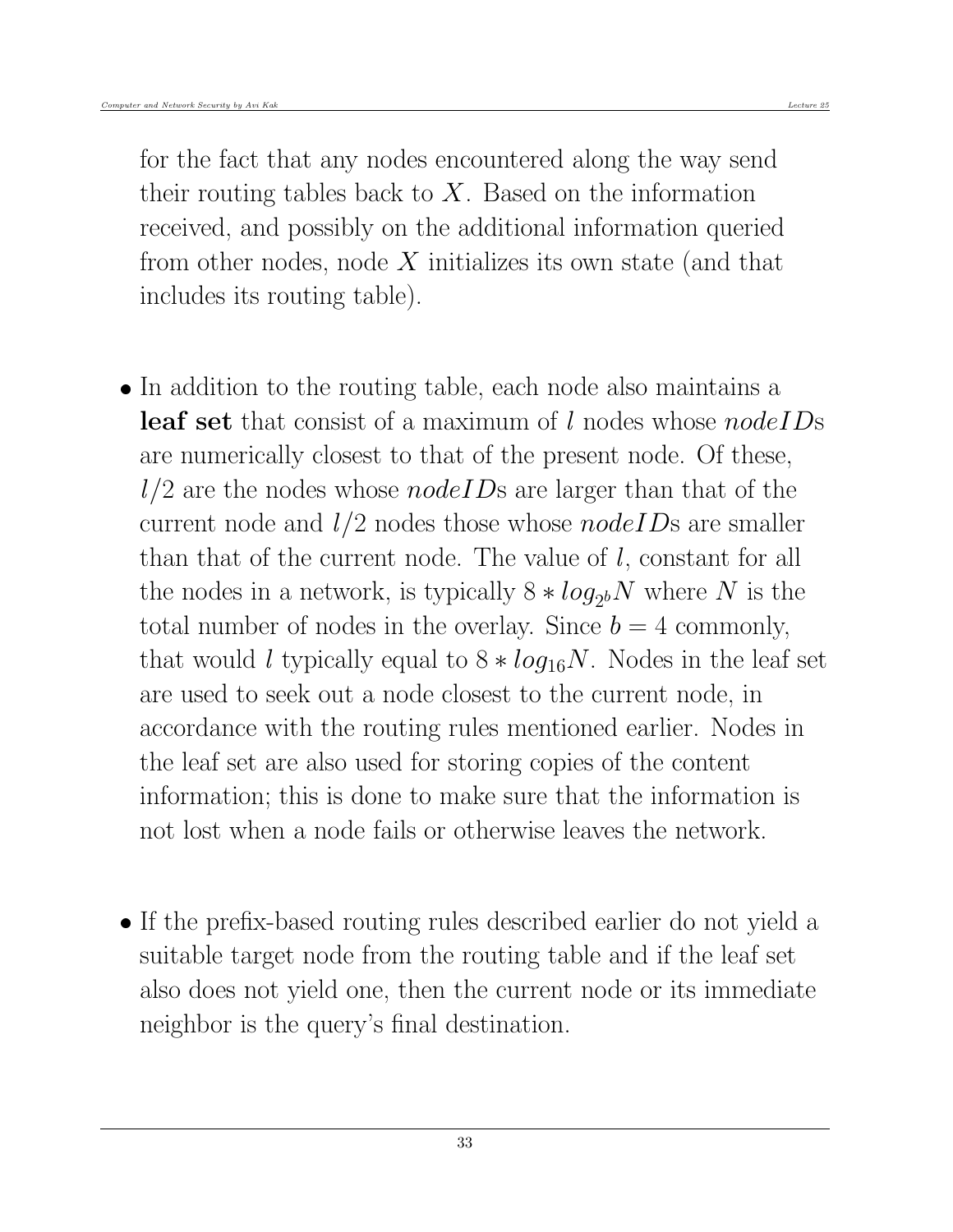Pastry's prefix-based routing results in the number of routing hops being bounded by approximately  $log_{16}N$  where N is the number of nodes in the overlay and when base-16 digits are used for comparing keys with  $nodeID$ s.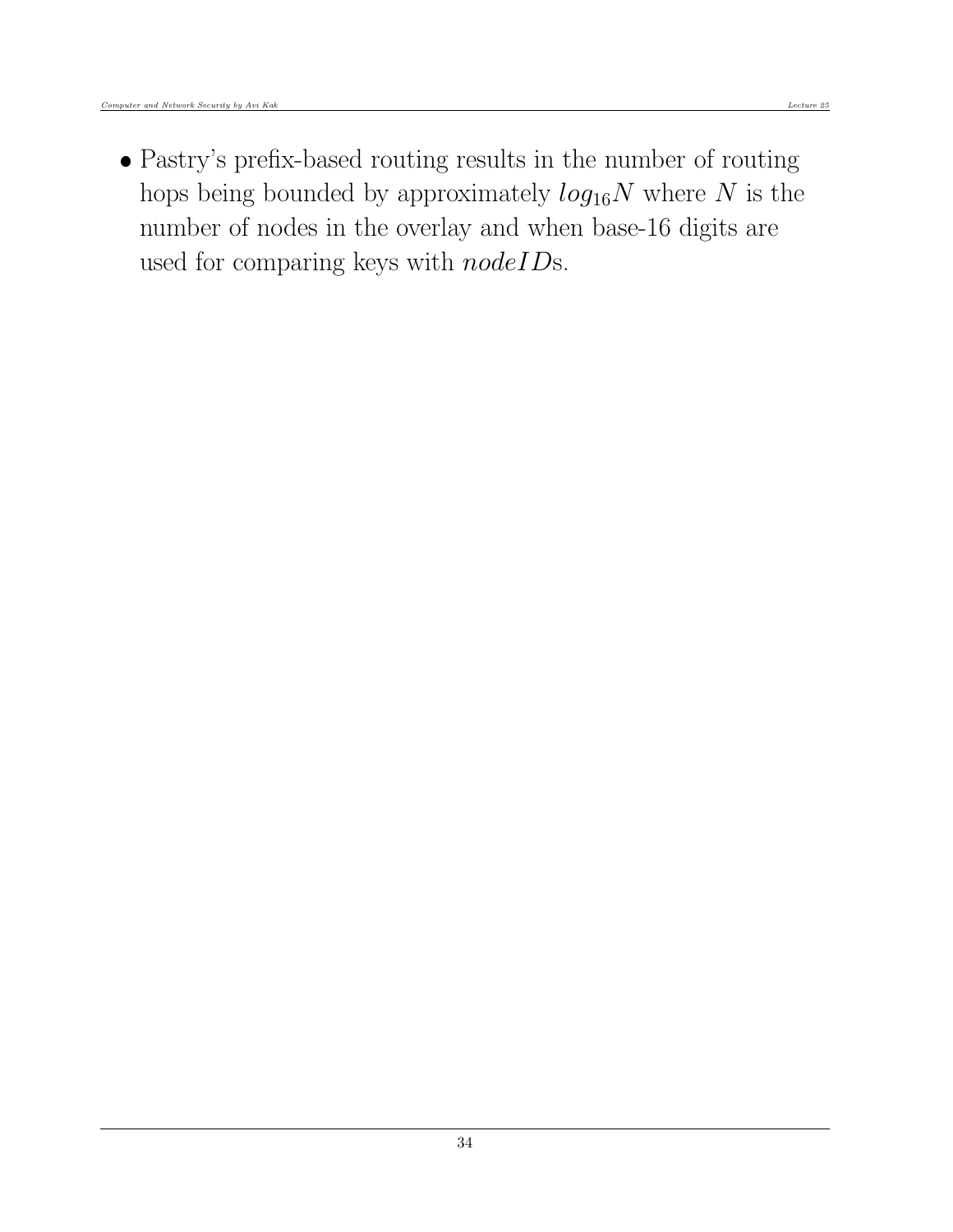# <span id="page-34-0"></span>25.7 THE KADEMLIA PROTOCOL

- Kademlia was developed by Peter Maymounkov and David Mazieres. [IPTPS02 2002].
- Kademlia is important because its DHT is employed by the very popular BitTorrent protocol (for downloading music and movies) when it is used in a trackerless mode. A brief review of BitTorrent is presented in Section 25.9.
- Kademlia uses the same identifier space as Chord (Figure 1). Each node wishing to join a Kademlia overlay typically uses SHA-1 to generate a 160-bit value for its  $nodeID$ . The key values are also generated in the same manner as in  $Chord - by$ applying SHA-1 to the data that needs to be stored. Again as in Chord and Pastry, data for a given content key is stored at a node whose  $nodeID$  is closest to the key.
- To understand routing in Kademlia, you have to understand how this protocol measures the "distance" between two points on the Identifier Circle of Figure 1. Since a new idea is sometimes best understood by comparison with an older version of the same idea, let's first review how Chord and Pastry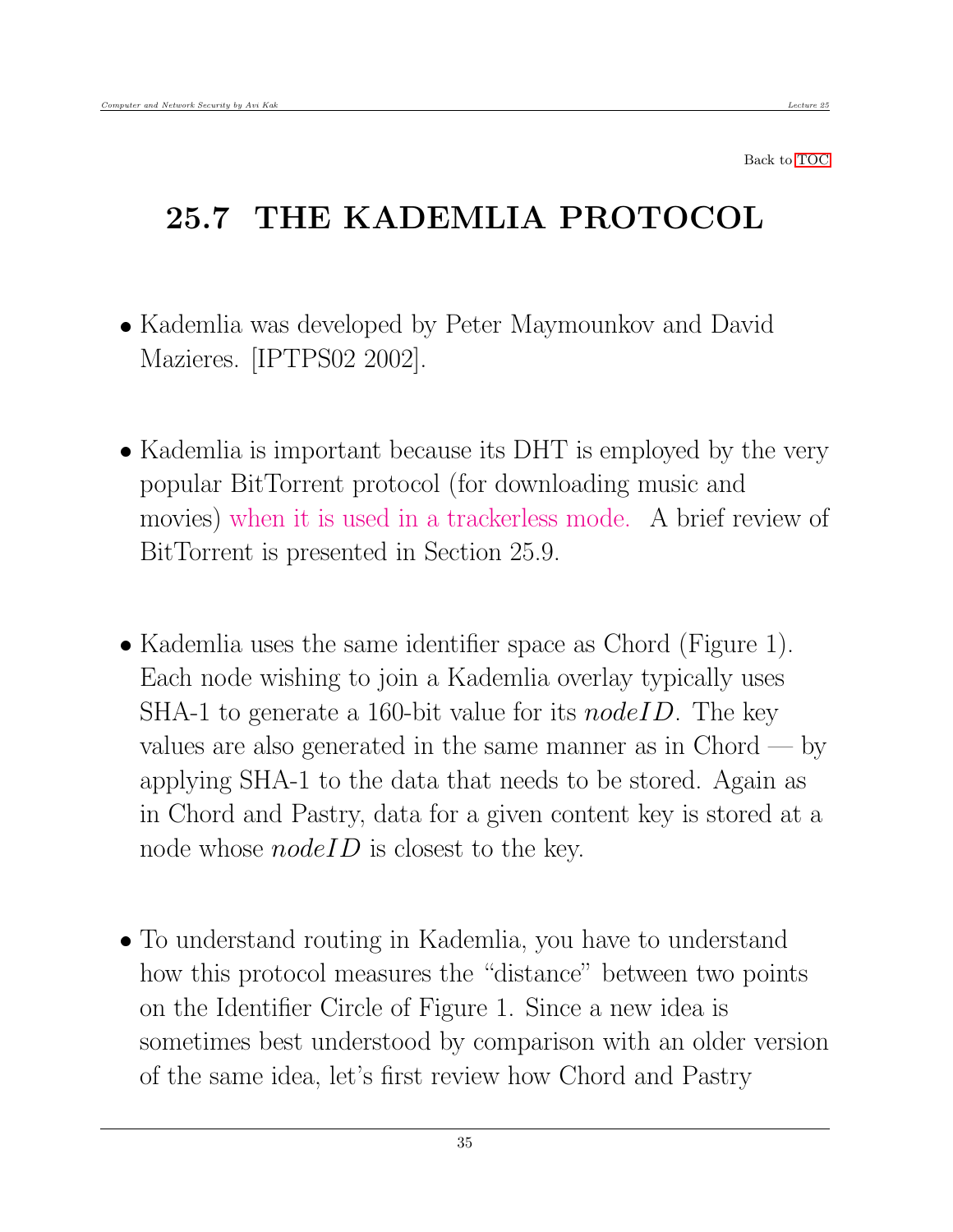measure distances in the identifier space.

- As the reader will recall, Chord measures the distance from a point A to a point B on the Identifier Circle of Figure 1 by going **clockwise** from A to B and subtracting (modulo  $2^{160}$ ) the integer value of A from the integer value of B. This notion of distance between two points in the identifier space is asymmetric with respect to the points. On the other hand, as explained earlier, Pastry uses two separate methods for computing the distance between two points in the identifier space: In the first method, Pastry sets the distance on the basis of the shared prefixes in the base-b representations of the two points and, in the second method, the distance is computed in the same way as in Chord. Whereas Pastry's first method for computing the distance between two points is symmetric with respect to the points, the second method, being the same as in Chord, is asymmetric.
- Compared to Chord and Pastry, Kademlia measures the distance between any two points A and B on the Identifier Circle of Figure 1 by taking the XOR of the two bit patterns. If  $d(A, B)$  denotes the XOR of the bit patterns corresponding to the *nodeIDs* represented by the points A and B on the Identifier Circle, it can be shown easily that d is a metric:  $d(A, B) = 0$  if an only if  $A = B$ ;  $d(A, B) \ge 0$  for A and B;  $d(A, B) = d(B, A)$ ; and, finally,  $d(A, B) + d(B, C) \geq d(A, C)$ . The triangle inequality follows from the fact that  $d(A, C) = d(A, B) \oplus d(B, C)$  and the fact that  $\forall A \geq 0, \forall B \geq 0 \quad A + B \geq A \oplus B$ .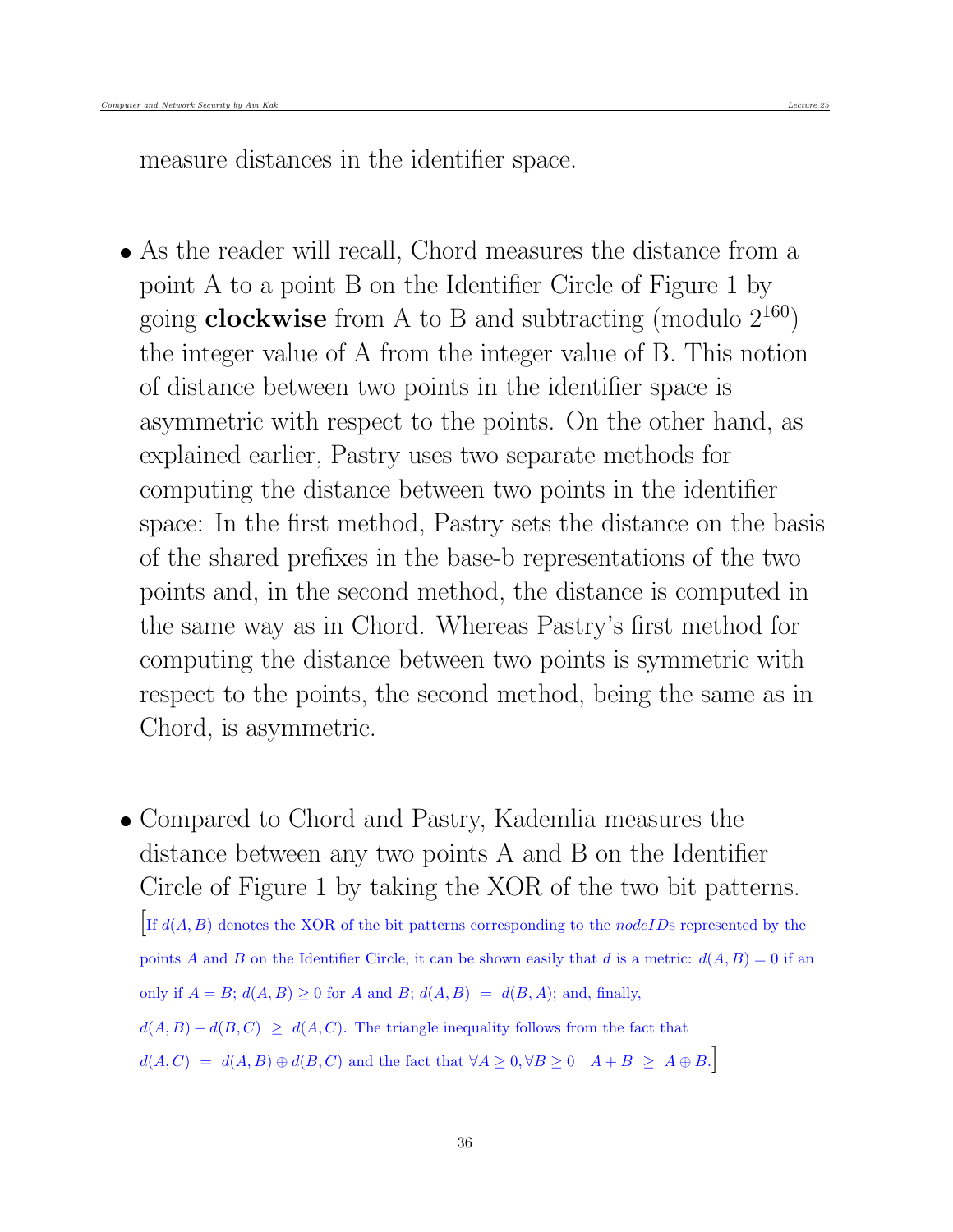- Since the XOR metric is symmetric, a node can receive a query from a node in its own routing table. For the sake of a comparison, the metric used in Chord for comparing two values of  $nodeID$  is asymmetric, as mentioned previously. Since Chord measures distances in the clockwise direction only on the Identifier Circle, a node A can be close to B but B may not be close to A.] The symmetry in the metric used to measure the distances in the identifier space allows a Kademlia node to send queries to all nodes in its vicinity.
- In Kademlia, the routing table at each node consists of a maximum of 160 separate lists when a 160-bit representation is used in the identifier space. The list for each  $0 \leq i \leq 160$  at a node consists of the connection information for all the nodes that are at a distance between  $2^i$  and  $2^{i+1}$  from itself. The connection information on each destination node consists of the IP address, the UDP port, and the nodeID value.
- The list of the nodes for each i is referred to as a  $k$ -bucket. The reason for k in the name  $k$ -bucket will become clear shortly.
- Each k-bucket is kept sorted by the time last seen, with the least recently "seen" node at the the head of the list and the most recently "seen" node at the tail. It will soon become clear as to what is meant by "seen."
- Since the distance between  $2^i$  and  $2^{i+1}$  can be very small for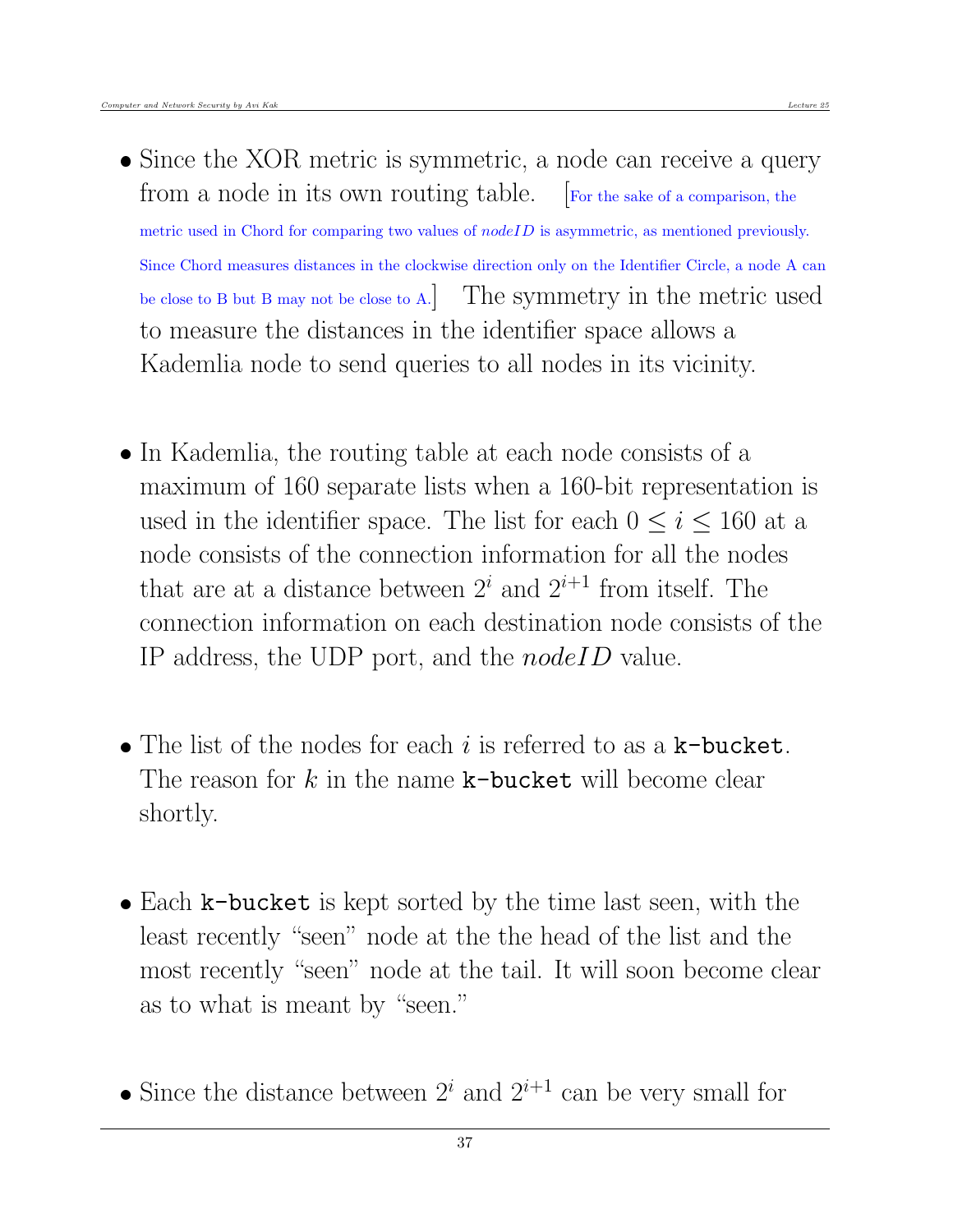small i, it is possible for the  $k$ -buckets for small i to be empty. For large i, we keep a maximum of k nodes in the  $k$ -bucket, with k being typically set to 20. Kademlia refers to  $k$  as the system-wide replication parameter.

- When node A receives a message (query or reply) from node B, A updates the appropriate k-bucket depending on the distance between *nodeID* values for A and B. If B is already in the k-bucket, it is moved to the tail of the list. If B is not in the k-bucket and the list is not full, B is still moved to the tail of the list. If B is not in the k-bucket and the list is full, the node at the head of the list — the least recently seen node — is pinged. If the response to the ping times out, it is removed from the k-bucket and B inserted at the tail. However, if there is a response to the ping, the pinged node is moved to the tail of the list and B simply ignored with regard to its insertion in the routing table. The authors of Kademlia refer to this as the least-recently seen eviction policy.
- When a  $\langle \text{key}, \text{value} \rangle$  is stored in the DHT, for data replication purposes it is stored in the k nodes that are nearest to that key. This is the same as what happens in Chord and Pastry. However, the procedure used to discover the  $k$  nodes closest to a key is different in Kademlia.
- $\bullet$  The search for the k closest nodes to a given key begins by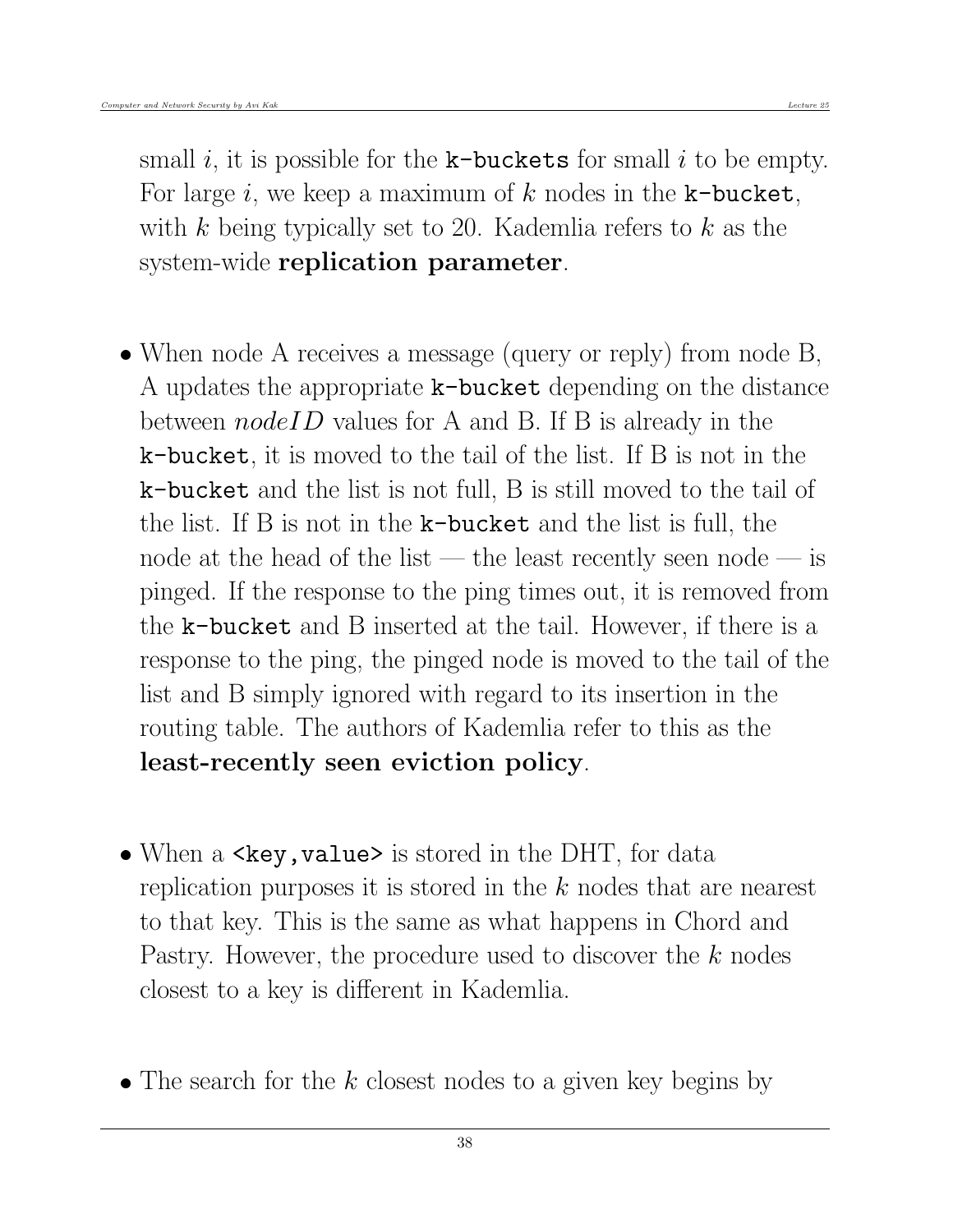selecting  $\alpha$  "contacts" from the closest **k-bucket** of any node in the overlay. Let A be the node where we search for the  $k$ closest nodes to a given key. We therefore start at A with the k-bucket that is closest to the key in question. If there are fewer than  $\alpha$  nodes in that bucket, the node A selects nodes from the k-bucket that is next closest to the key and so on until a pool of  $\alpha$  nodes has been constructed. This list of  $\alpha$ nodes is referred to as the **shortlist** for the search. The node A then sends out parallel asynchronous requests to all the nodes in the shortlist. If any of the targeted nodes fails to reply, the node A removes it from the shortlist. From the replies that are received, the node A reconstitutes with the k nodes closest to the key in question. This process continues iteratively at the node A until no further nodes are dropped from the shortlist.

- $\bullet$  The above procedure for finding the k nodes closest to a given key is referred to as  $node\_lookup(key)$ .
- One big advantage of sending out parallel asynchronous queries in *node\_lookup(key)* is that timeout delays from failed nodes are minimized. Note that  $\alpha$  is a system-wide concurrency parameter, usually set to 3.
- Many of the operations in Kademlia are based on  $node\_lookup(key)$ .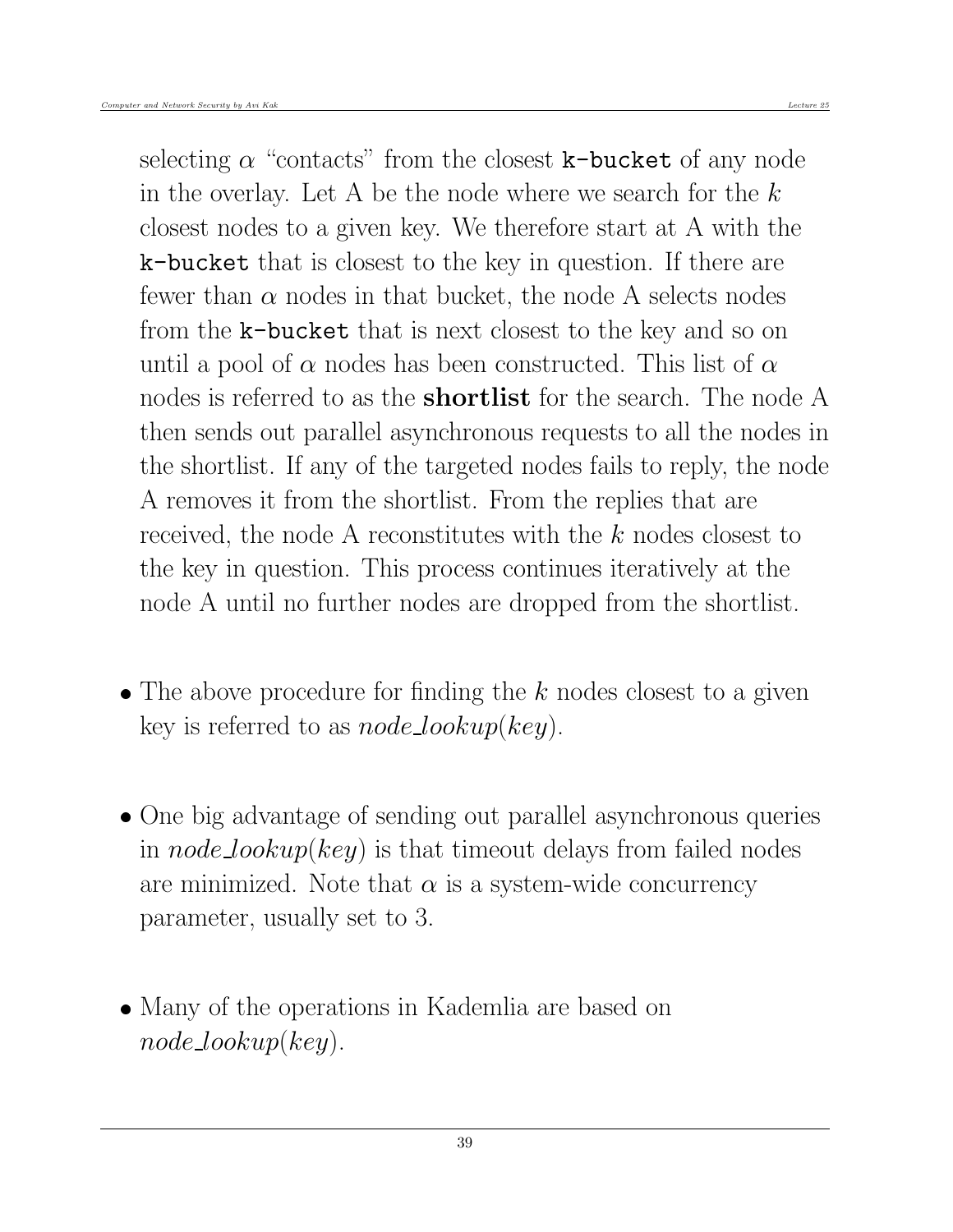- When a new node wishes to join a Kademlia overlay, it first computes its own  $nodeID$  and then inserts the contact triple (IP address, UDP port, and the  $nodeID$  number) of some known active node in the overlay into the appropriate bucket as its first contact. The new node invokes  $node\_lookup(key)$  with the argument key set to its own *nodeID*. This step populates the k-buckets of the currently active nodes that are contacted by  $node\_lookup(key)$  with the contact triple of the new node. After this, the new node refreshes its **k-buckets** by calling  $node\_lookup(key)$  using values for key set randomly to a point in the intervals covered by the k-buckets.
- Finally, there exists a Python implementation of Kademlia  $-$  it is called Khashmir — that is used in BitTorrent. Other Python implementations of Kademlia include SharkyPy and Entangled.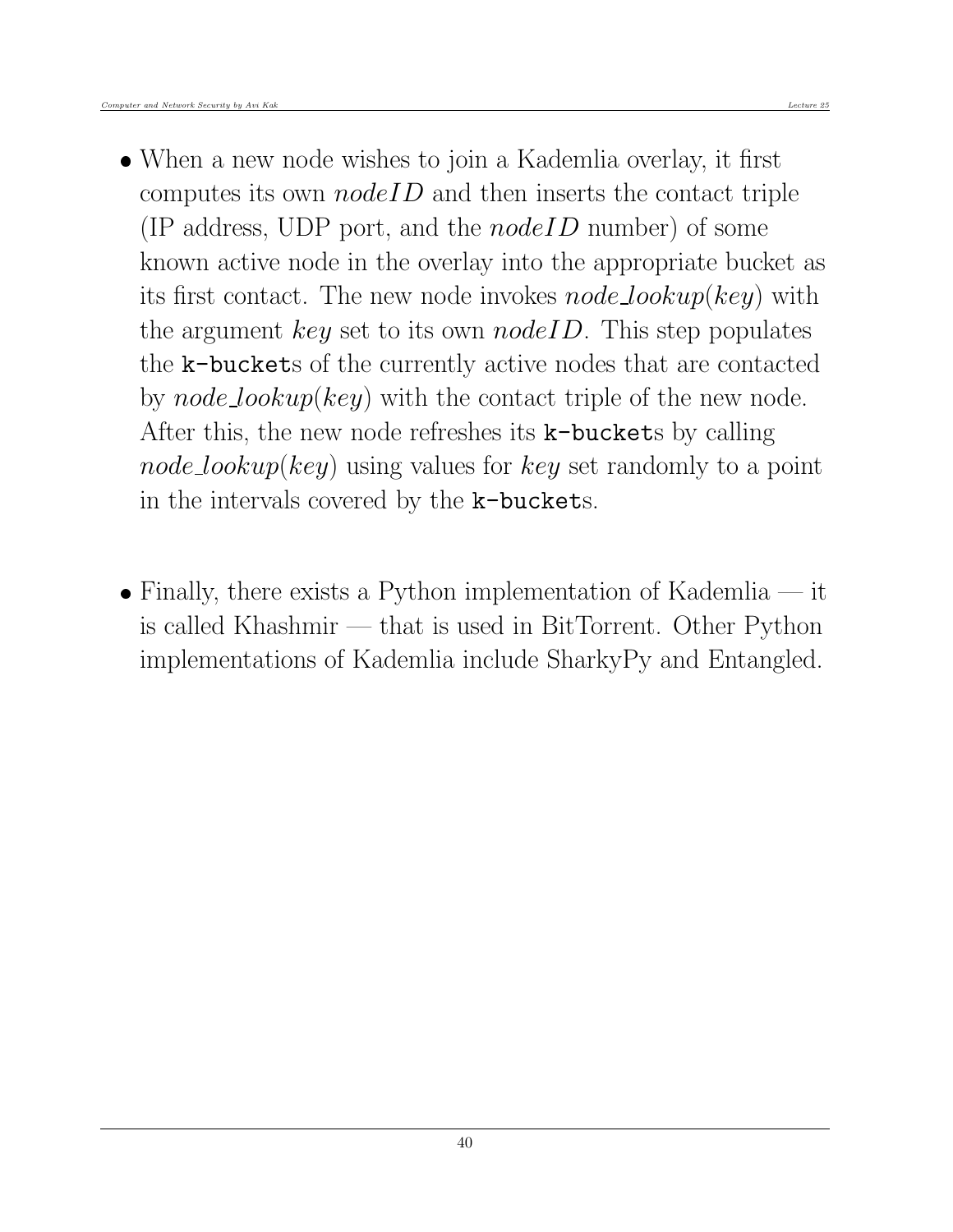# <span id="page-40-0"></span>25.8 SOME OTHER DHT-BASED P2P PROTOCOLS AND A COMPARISON OF THE PROTOCOLS

- The other DHT-based P2P protocols that have also received much attention include CAN (Content Addressable Network), Tapestry, RSG (Rainbow Skip Graph), Viceroy, and so on.
- Tapestry's routing algorithm is similar to Pastry's. Therefore, like Pastry, it can include node proximity in its criterion for selecting entries for the routing table at each node. Tapestry is also based on the one-dimensional circular *nodeID* space used in Chord, Pastry, Kademlia, etc.
- Whereas Chord, Pastry, Kademlia, etc., route messages in a one-dimensional circular  $nodeID$  space, CAN routes messages in a d-dimensional space. Each node maintains a routing table with  $O(d)$  entries in it. The entries in the routing table refer to the node's neighbors in the d-dimensional space. Like Chord, CAN is not able to take into account node proximities.
- Shown next are two tables, the first lists some performance metrics for comparing DHT-based P2P protocols, and the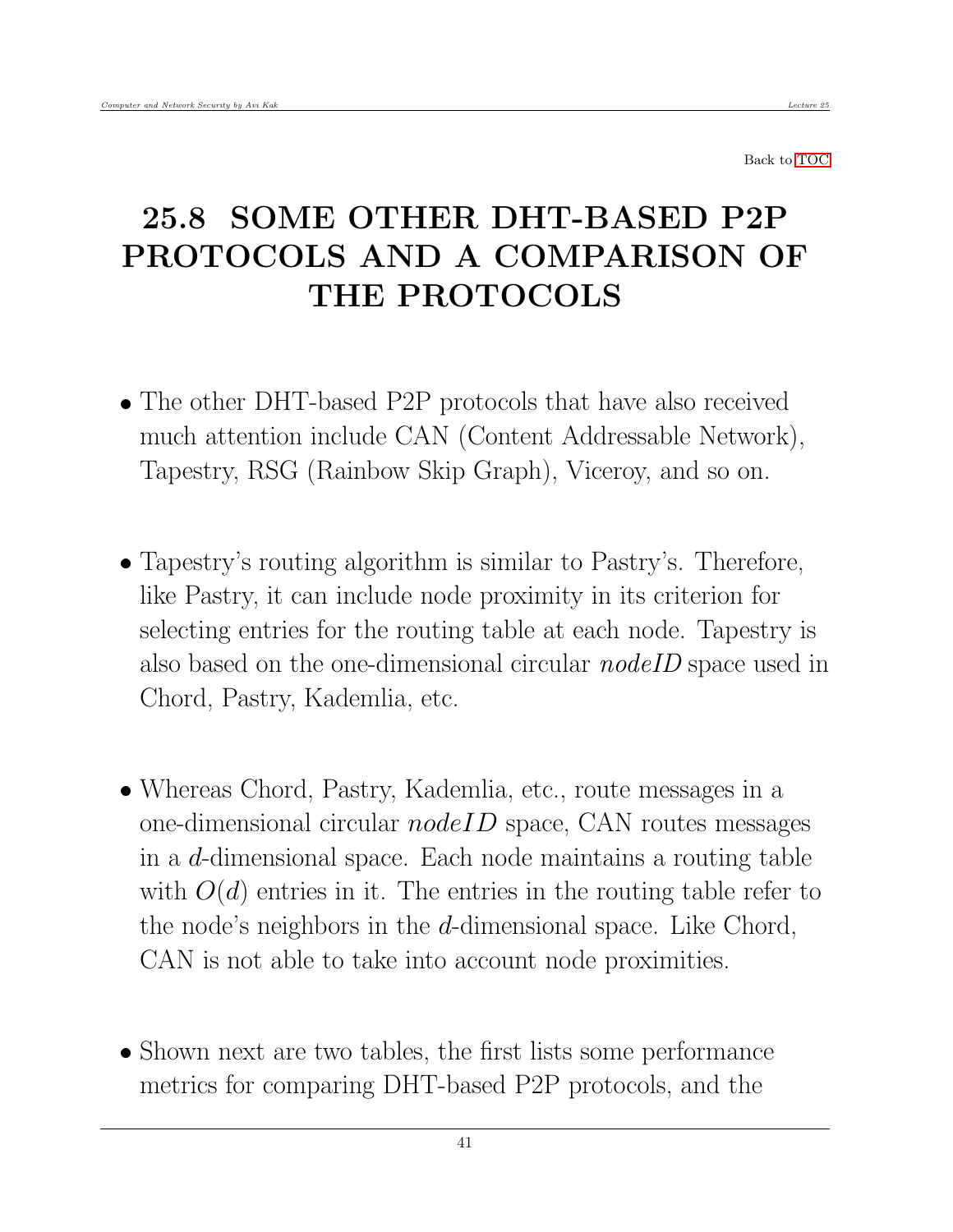second a comparison of some of the DHT-based P2P protocols with respect to the metrics.

| (1) | Messages required for each key lookup                           |
|-----|-----------------------------------------------------------------|
| (2) | Messages required for each store lookup                         |
| (3) | Messages needed to integrate a new peer                         |
| (4) | Messages needed to manage a peer leaving                        |
| (5) | Number of connections maintained per peer                       |
| (6) | Topology can be adjusted to minimize per-hop latency $(yes/no)$ |
| (7) | Connections are symmetric or asymmetric                         |

Table 1: This table is reproduced from "Routing in the Dark: Pitch Black" by Nathan Evans, Chris GauthierDickey, and Christian Grothoff

|               | Chord        | Pastry     | Kademlia  | <b>CAN</b>      | <b>RSG</b>   |
|---------------|--------------|------------|-----------|-----------------|--------------|
|               | O(log N)     | O(log N)   | O(log N)  | $O(N^{-d})$     | O(log N)     |
| $^{\prime}2)$ | O(log N)     | O(log N)   | O(log N)  | $O(N^{-d})$     | O(log N)     |
| (3)           | $O(log^2 N)$ | O(log N)   | O(log N)  | $O(N + N^{-d})$ | O(log N)     |
| (4)           | $O(log^2 N)$ | O(1)       | O(1)      | O(d)            | O(log N)     |
| (5)           | O(log N)     | O(log N)   | O(log N)  | O(d)            | O(1)         |
| (6)           | $\mathbf{n}$ | yes        | yes       | yes             | $\mathbf{n}$ |
| $\mathcal{T}$ | asymmetric   | asymmetric | symmetric | symmetric       | asymmetric   |

Table 2: This table is reproduced from "Routing in the Dark: Pitch Black" by Nathan Evans, Chris GauthierDickey, and Christian Grothoff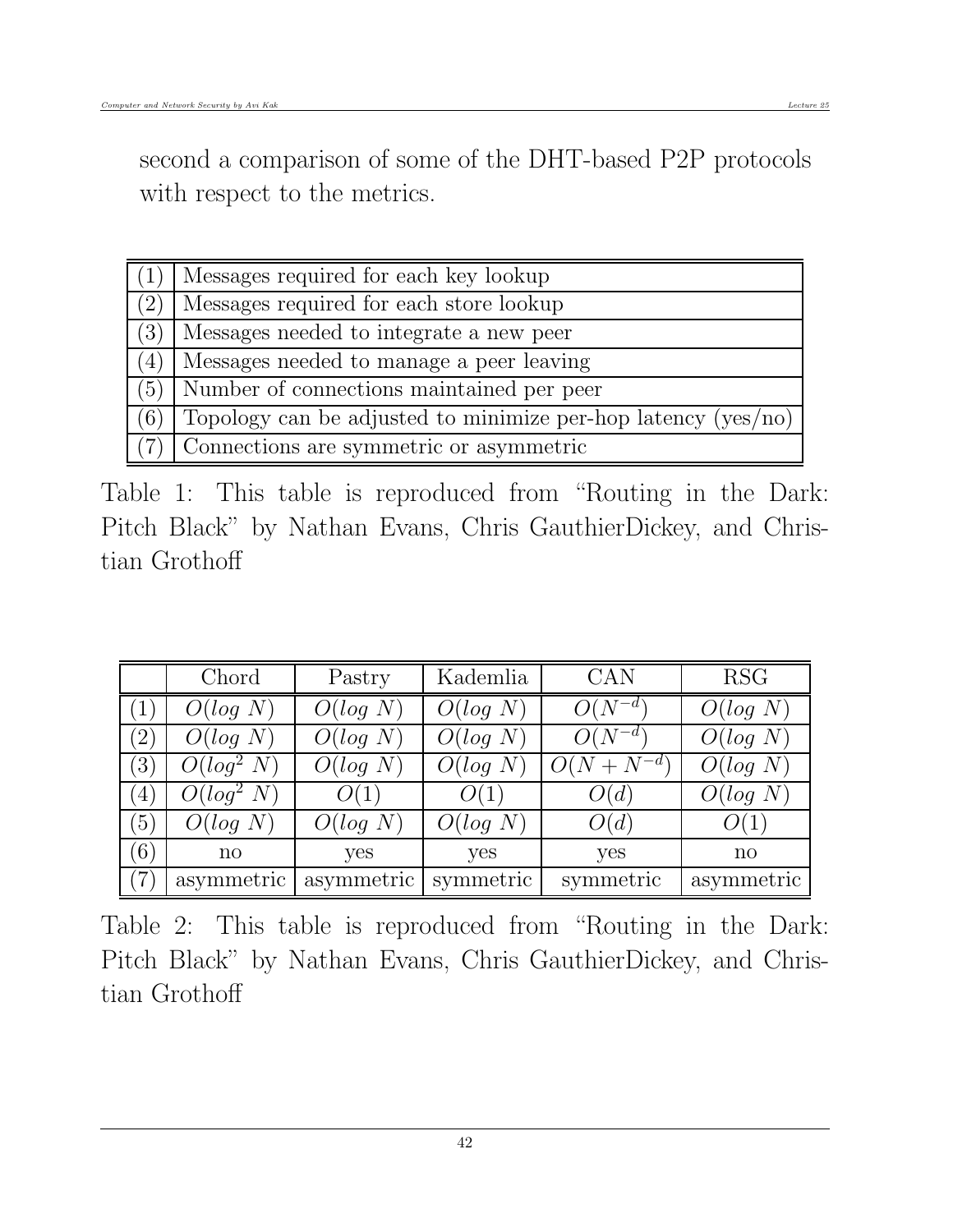## <span id="page-42-0"></span>25.9 THE BitTorrent PROTOCOL

- Because this protocol has become extremely popular for fast downloads of large video and movie files on a peer-to-peer basis and because, in some of its versions, the protocol uses the Kademlia DHT, it is appropriate to review it briefly here.
- There is no official specification of the BitTorrent protocol that was originally developed by Bram Cohen. He created a BitTorrent client that is now referred to as the **mainline** client. The mainline client serves as a reference for the **protocol.**  $\left[$  A casual reader might think that if we have BitTorrent clients, we must also have BitTorrent servers. Strictly speaking, there is no such thing as a BitTorrent server. That is, all machines that run the BitTorrent software are clients. A BitTorrent client does both the downloading and the uploading of the different pieces of a file. BitTorrent creates a peer-to-peer network for exchanging the different pieces of a large file. However, note that some folks refer to the node on which a tracker is running as a **server**. (As you we will see later in this section, a tracker stores the content key for each media object that is available for P2P download and, for each content key, a list of IP/port addresses of the peers currently distributing the content.) Using a DHT, however, it is possible to run BitTorrent in a pure P2P trackerless mode. You could say that with DHT, the tracker becomes distributed over all the nodes participating in the DHT.]
- BitTorrent breaks a large file into smaller pieces called **blocks** that can subsequently be downloaded by clients by interacting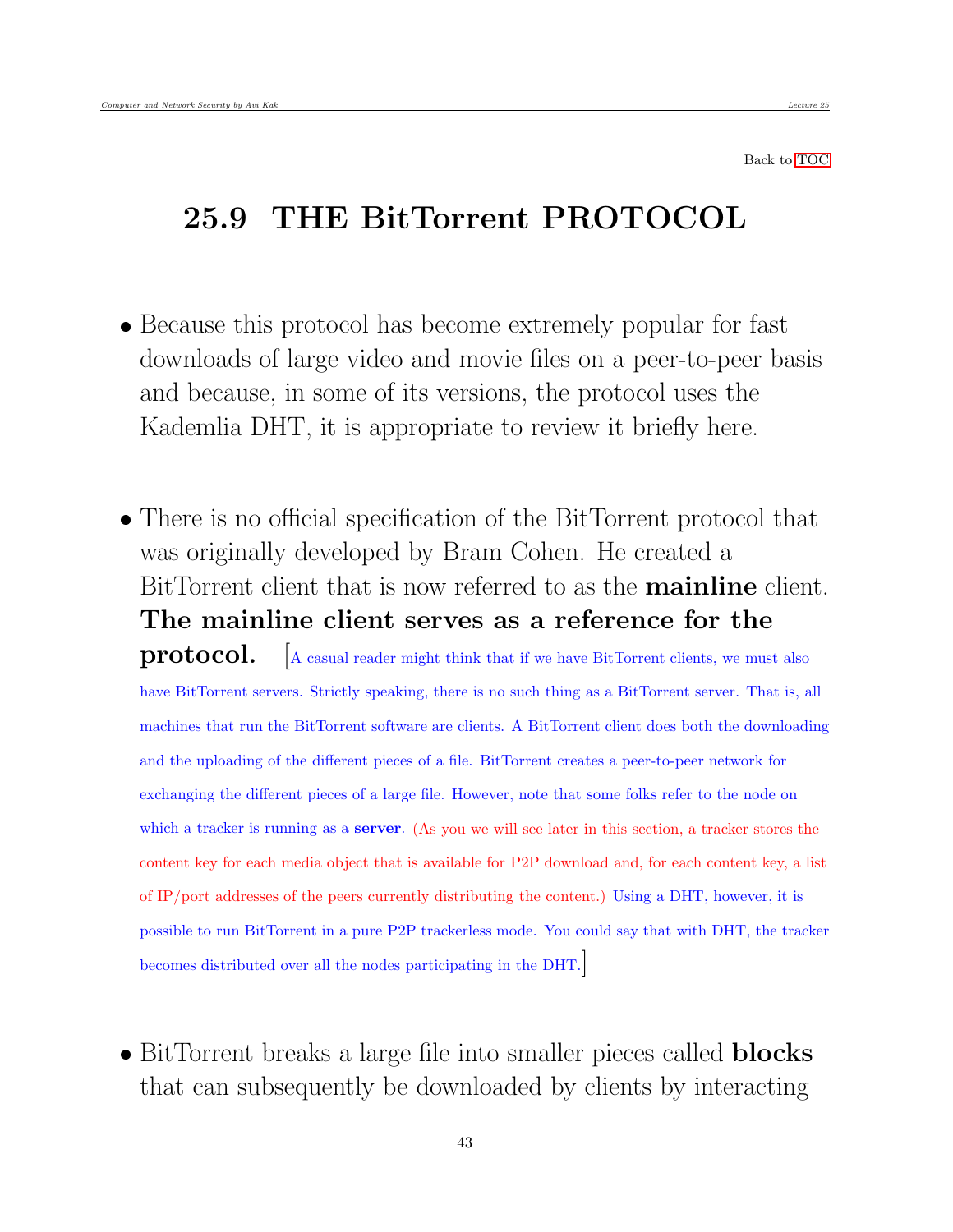with other clients possessing different pieces of the same file. A client that has collected all the blocks is called a **seeder**. And a client that is still collecting the blocks is called a **leecher**. A block is typically 250 kilobytes in size.

- Let's say you want to make a file available for a BitTorrent download by others. The first thing you do is to use the BitTorrent software to create a *torrent* file; this is a file whose name ends in the suffix ".torrent". The torrent file contains the following sections:
	- an "announce" section that mentions the URL of the tracker.
	- an "info" section that mentions the block size used and SHA-1 hash for each block
- The tracker associates with a .torrent file the current list of peers, these being the nodes that currently possess different pieces of the file. This list is updated by the tracker as new nodes join a **swarm** and the old nodes leave. By definition, a swarm is the current set of peers engaged in exchanging different pieces of a file.
- Someone wishing to download a large file starts out by downloading the small **torrent** file related to the desired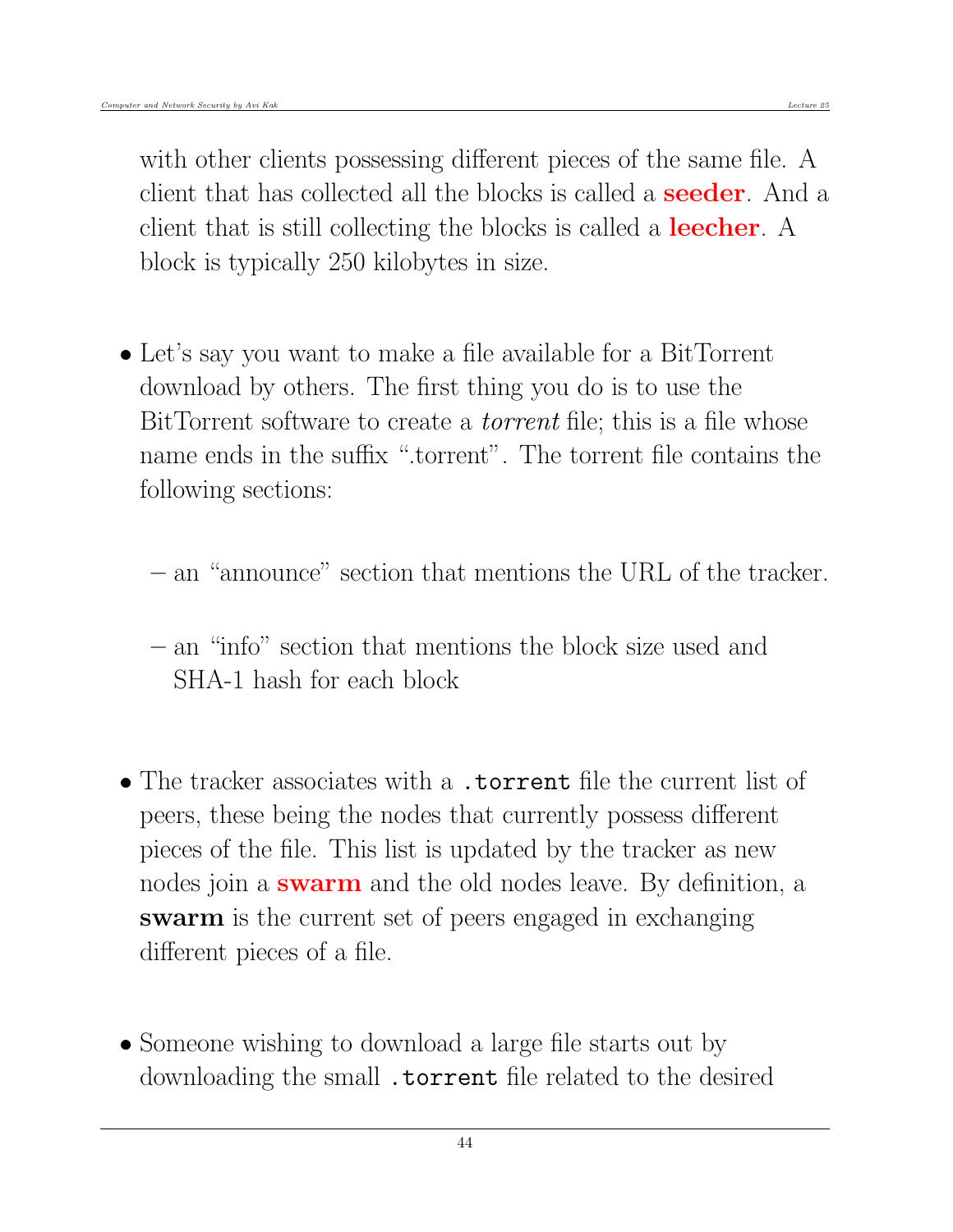download. The .torrent file tells the BitTorrent client where the tracker is located and the tracker informs the client what other peers are currently active in the swarm. [A BitTorrent client queries a tracker with a SHA-1 hash of the .torrent file. This hash serves as the content key for the media object that the user wants to download through BitTorrent. When querying a tracker, a client also subscribes to the tracker its IP address and the port number. The tracker returns to the client the IP addresses and the associated ports for all of the hosts that are currently in the same swarm. Therefore, the BitTorrent client running on your machine can see the IP addresses of all of the folks who are downloading the same media content. Since anyone can join a swarm for downloading any content whatsoever, what this means is that there is no anonymity at all for the downloaders of media content through BitTorrent. This lack of anonymity is further exacerbated by the fact that the communication between the tracker and the client is in plaintext. Therefore, anyone monitoring the traffic between a client and a tracker would be able to get information on the participants in a swarm even without having to join the swarm. Note that the communication between a client and tracker may be either through TCP or UDP. In either case, the security ramifications are the same.] If only the initial seeder for the file is available, the client connects with the seeder and starts downloading the different file pieces. As other clients join in by checking in with the tracker, thus creating a swarm, the clients start trading pieces with one another.

• What I have described so far is the "traditional" way of using BitTorrent for downloading large files. This approach suffers from the flaw that the service provider that serves as a clearing house for the **torrent** files becomes a single point of failure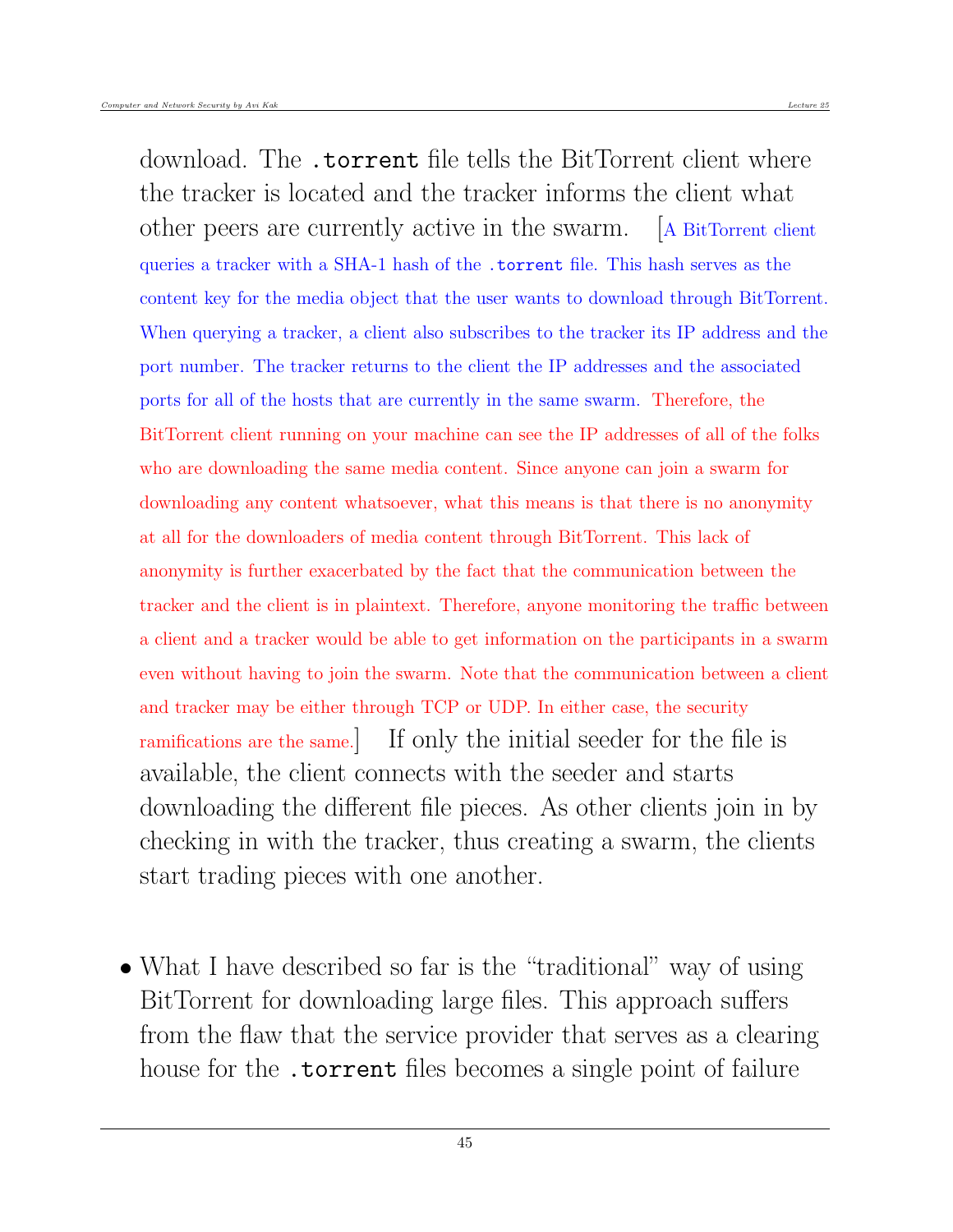for content delivery. A large service provider would obviously construct an index of all the .torrent files it can make available to the BitTorrent clients.

- A second shortcoming of the "traditional" approach is the heavy burden it places on the trackers. The world's largest repository of .torrent files, <http://thepiratebay.org>, used to maintain eight BitTorrent trackers for all the incoming traffic for P2P downloads. A user's BitTorrent client would first download a .torrent file from the web site and then approach one of the eight trackers with the content ID (SHA-1 hash of the the torrent file) in order to join the swarm related to the download of interest to the user.
- An ancillary protocol, called the PEX (for "Peer Exchange") protocol, was introduced to reduce the workload on the trackers. The PEX protocol allows a peer  $A$  to query peer  $B$  directly about the peers that  $B$  knows about that are currently in the swarm (that A is interested in).. The PEX protocol opened up the possibility that P2P file sharing could go on even if the tracker were to go down on account of, say, a DoS attack.
- Another shortcoming of the "traditional" approach is that maintaining an index for all the .torrent files and the trackers can make the provider of these services potentially complicit in the violation of anti-piracy laws should the authorities discover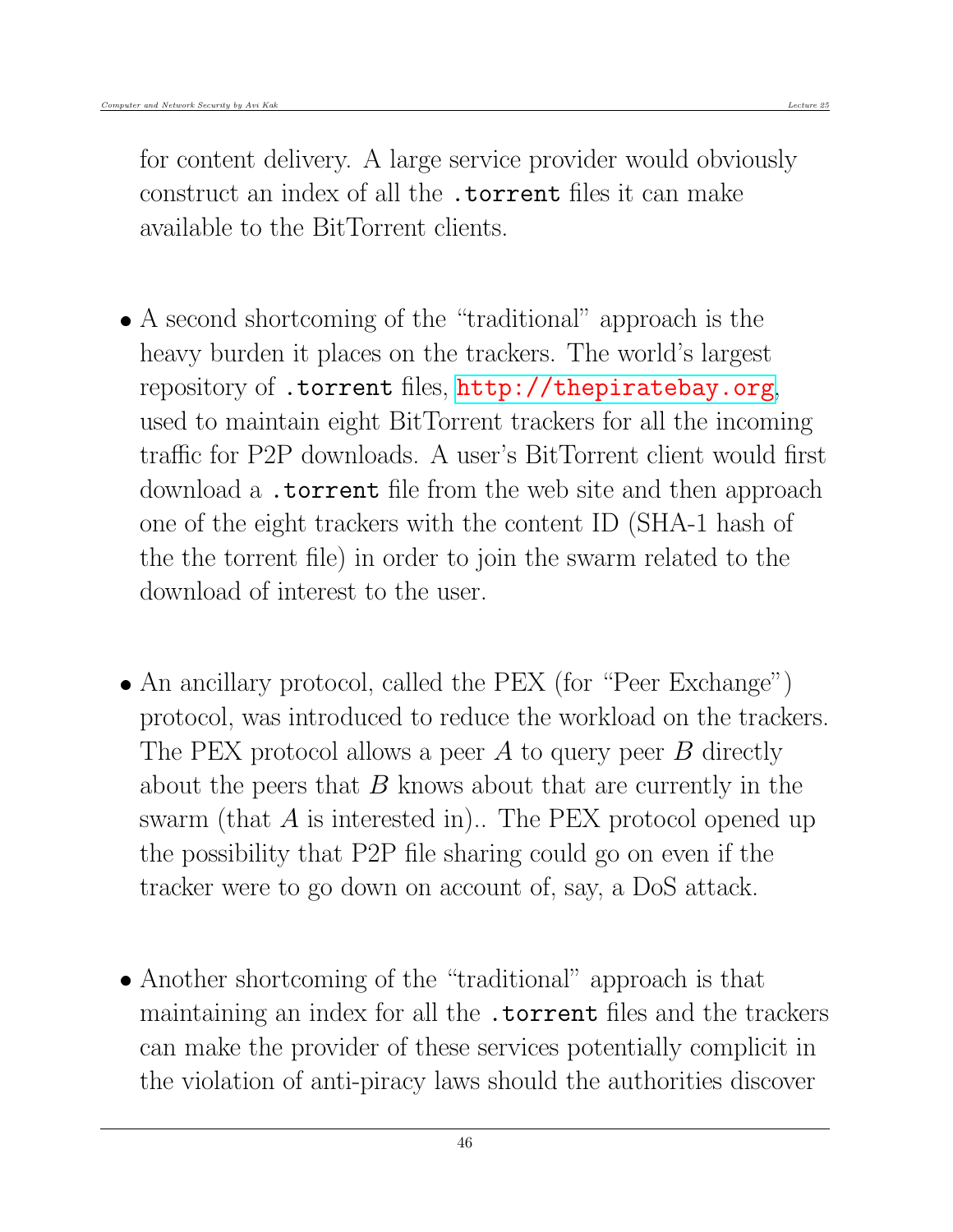these services as having facilitated unauthorized download of media content.

- So it should come as no surprise that torrent sites like <http://thepiratebay.org> have completely switched over to the DHT based operation of BitTorrent. With distributed storage and access made possible by DHT in the manner explained in the previous sections, there is now no need for centralized trackers anywhere. [With DHT, a BitTorrent client either directly downloads the hash of a torrent file or computes the same and then uses this hash as the content key to query the DHT for the node that has the tracker for that key. Subsequently, the client subscribes its IP address and the port number to that tracker. The tracker supplies to the client a list of all the peers currently in the swarm. The rest of the process is the same as with centralized trackers.]
- Even the need to provide a central index for the .torrent files is being done away with through the use of what are known as magnet links. A magnet link, at its simplest, is Base32 encoding of the SHA-1 hash of a .torrent file. Now instead of storing .torrent files directly and making them available through an index, a site such as <http://thepiratebay.org> would only store the magnet links and the BitTorrent clients would use those links to search the DHT network for the node that has the tracker.
- Abandoning centralized trackers (and even abandoning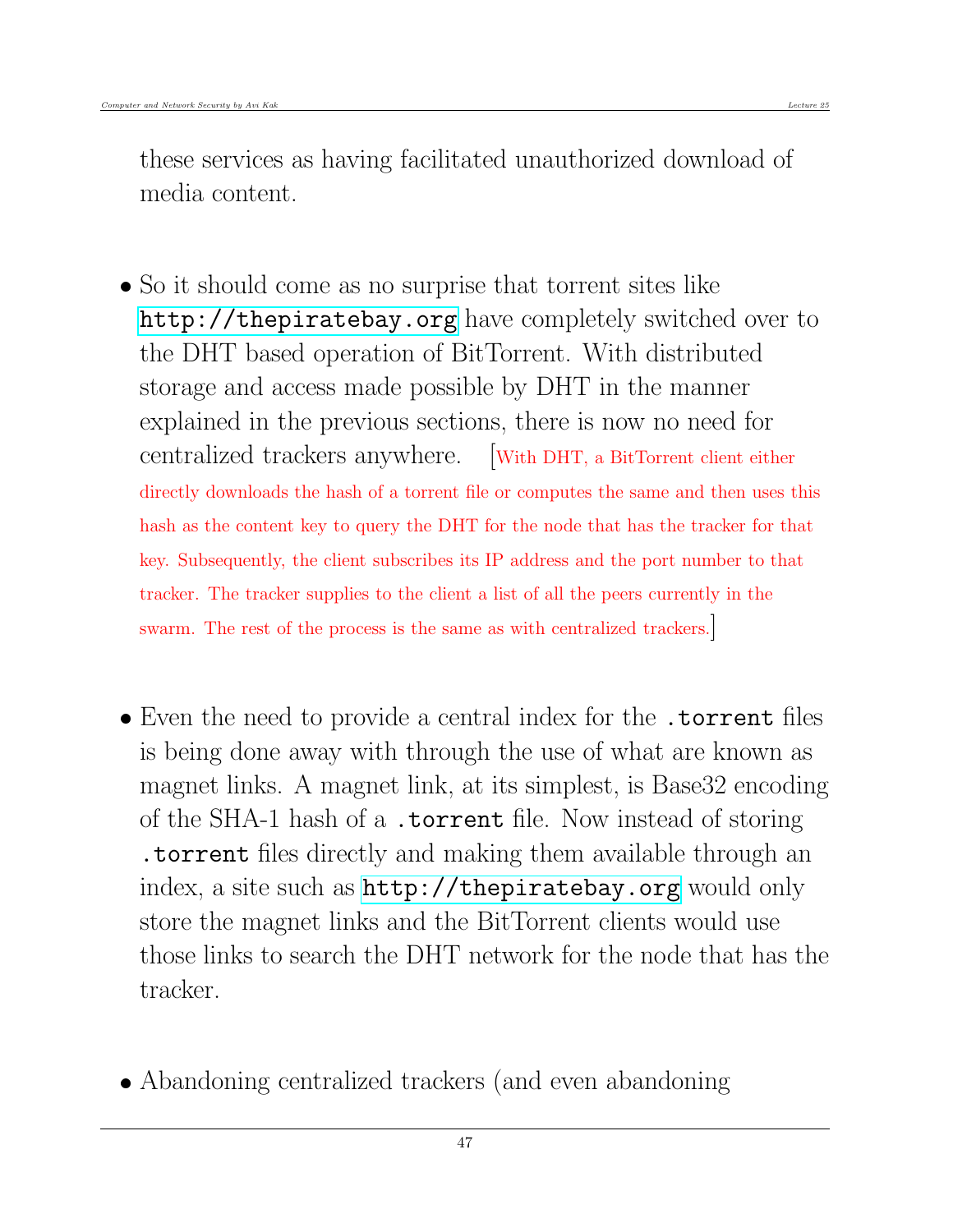centralized indexes for the torrent files) may make it easier for BitTorrent service providers to stay one step ahead of the anti-piracy police, the folks who like to use BitTorrent for downloading media content need to keep in mind the fact that nothing has changed from the perspective of anyone being able to join a swarm and seeing the IP addresses of all the others currently in the same swarm.

- Note that Ubuntu comes prepackaged with a BitTorrent client that you are likely to find at Applications→Internet→BitTorrent. Another popular BitTorrent client for Linux and Windows platforms that we will mention later is BitTornado. Folks who use MACS are likely to use a client called Miro.
- BitTorrent uses a set of policies to ensure a fast and fair distribution of all the file pieces to all the peers in a swarm. Here are some examples of these policies:
	- – Clients in a swarm request pieces for download in a random order to increase opportunities for trading pieces with other clients later.
	- $-$  It may seem that fair trading would result from a client sending pieces to only those clients who send pieces back. But such a policy, if followed strictly, would prevent new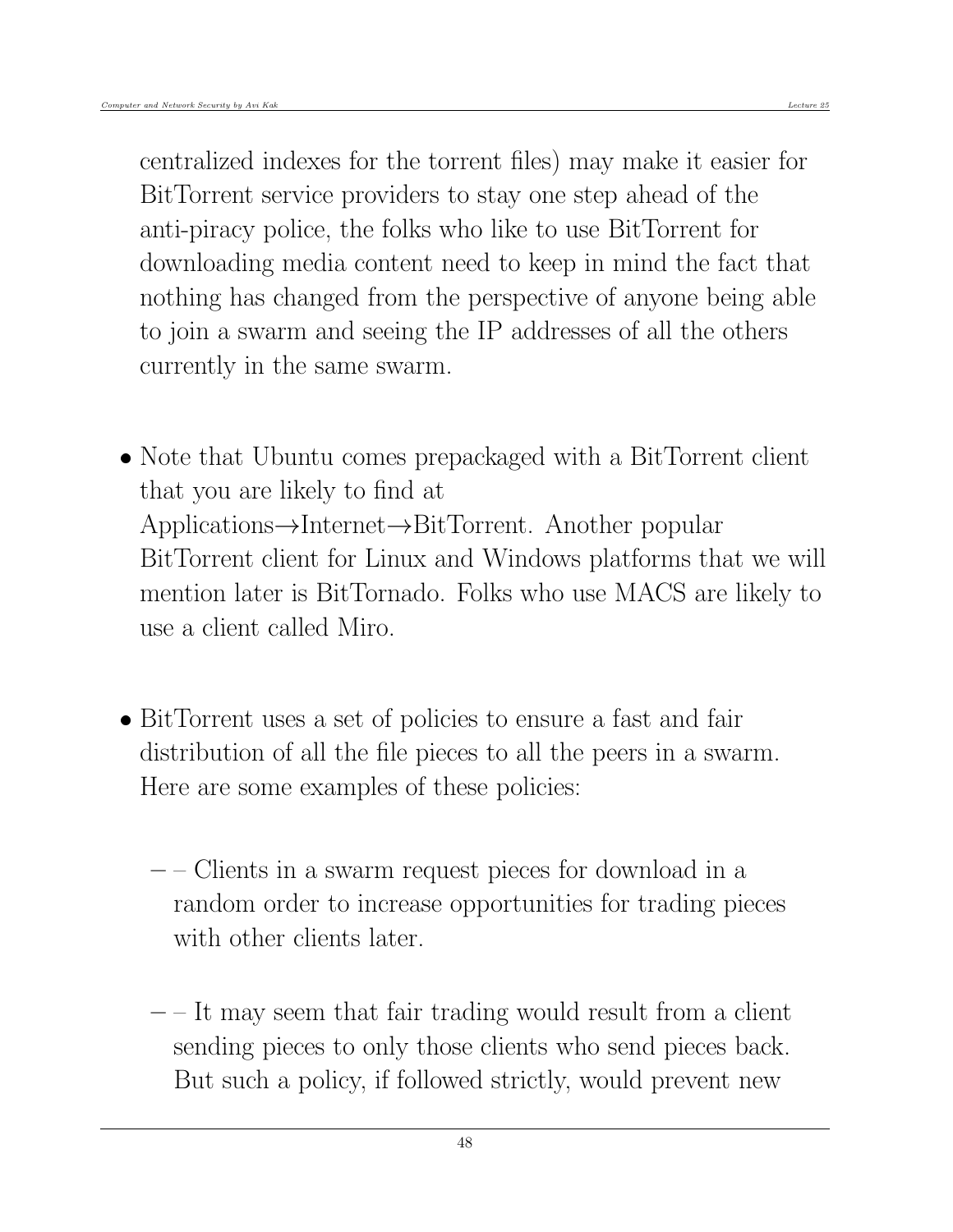clients from joining a swarm. To get around this problem, a BitTorrent client uses what Bram Cohen has called opportunistic unchoking. This policy consists of a client using a portion of its bandwidth to send pieces to clients selected at random from the list made available by the tracker. This allows new BitTorrent clients to bootstrap themselves with information that they can subsequently trade.

- Each BitTorrent client keeps track of the other clients in a swarm. The set of the other clients known to a client is known as the peer set.
- BitTornado is a Python-based BitTorrent client. This client is also known as ShadowBT. This works on a one GUI per torrent basis. BitTornado is a set of command line utilities for working with BitTorrent files.
- To use BitTornado in the form of a GUI as a BitTorrent client, after downloading and installing the BitTornado package, all you have to do is to call

```
btdownloadgui filename.torrent
```
or, if you want to specify the filename with just a command line and without recourse to the GUI, use

btdownloadcurses filename.torrent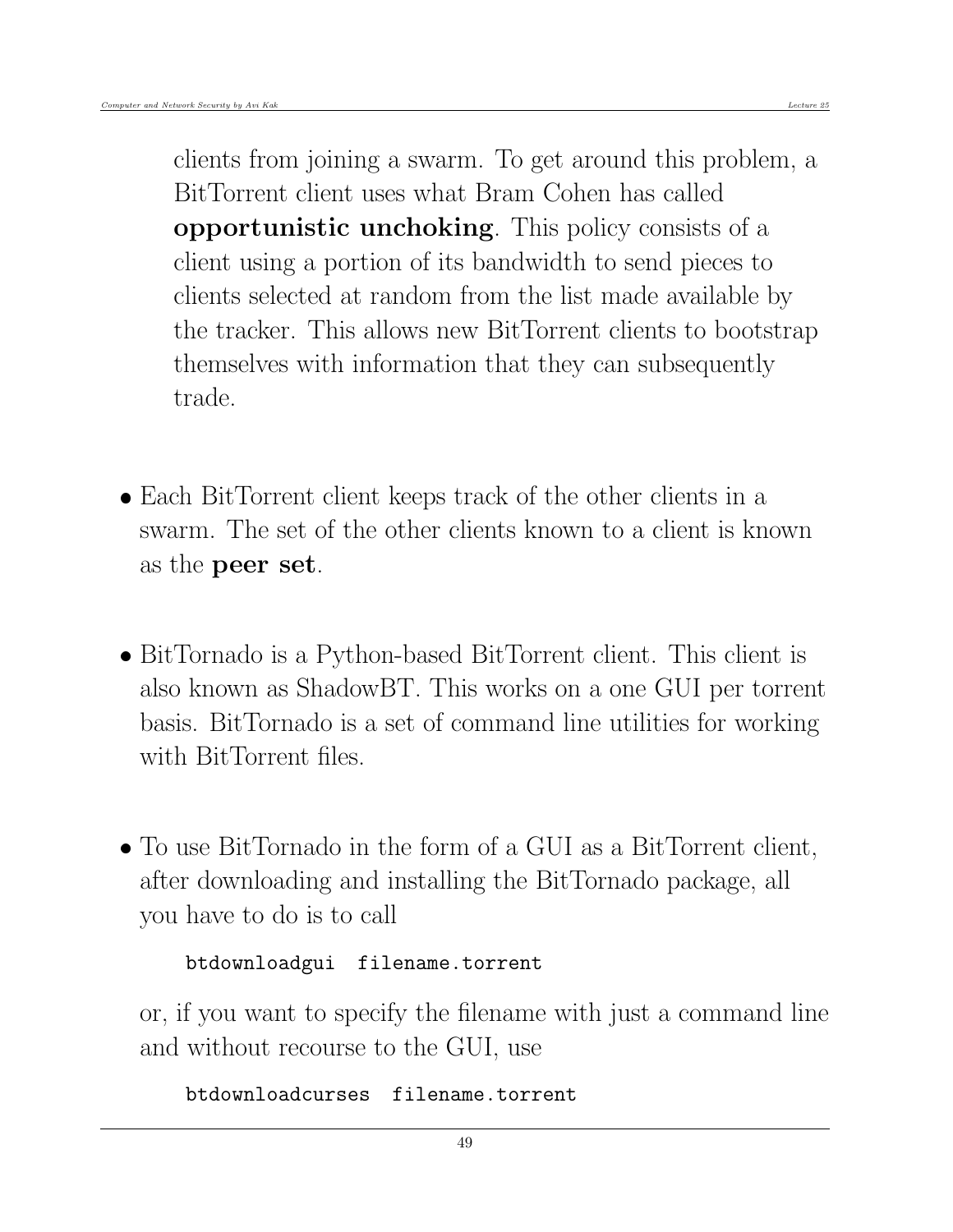assuming in both cases that you are invoking these commands in a directory that contains the torrent file. To download a torrent in the background, you can invoke

## btdownloadheadless

 If you are using version 0.3.18 of BitTornado with wxPython for the GUI, you may wish to look at the following "fix" provided by me:

## <https://engineering.purdue.edu/kak/distbt/>

What you will find there is a rebundled BitTornado package with changes to five files in order to make BitTornado 0.3.18 compatible with the python-wxgtk2.8 package.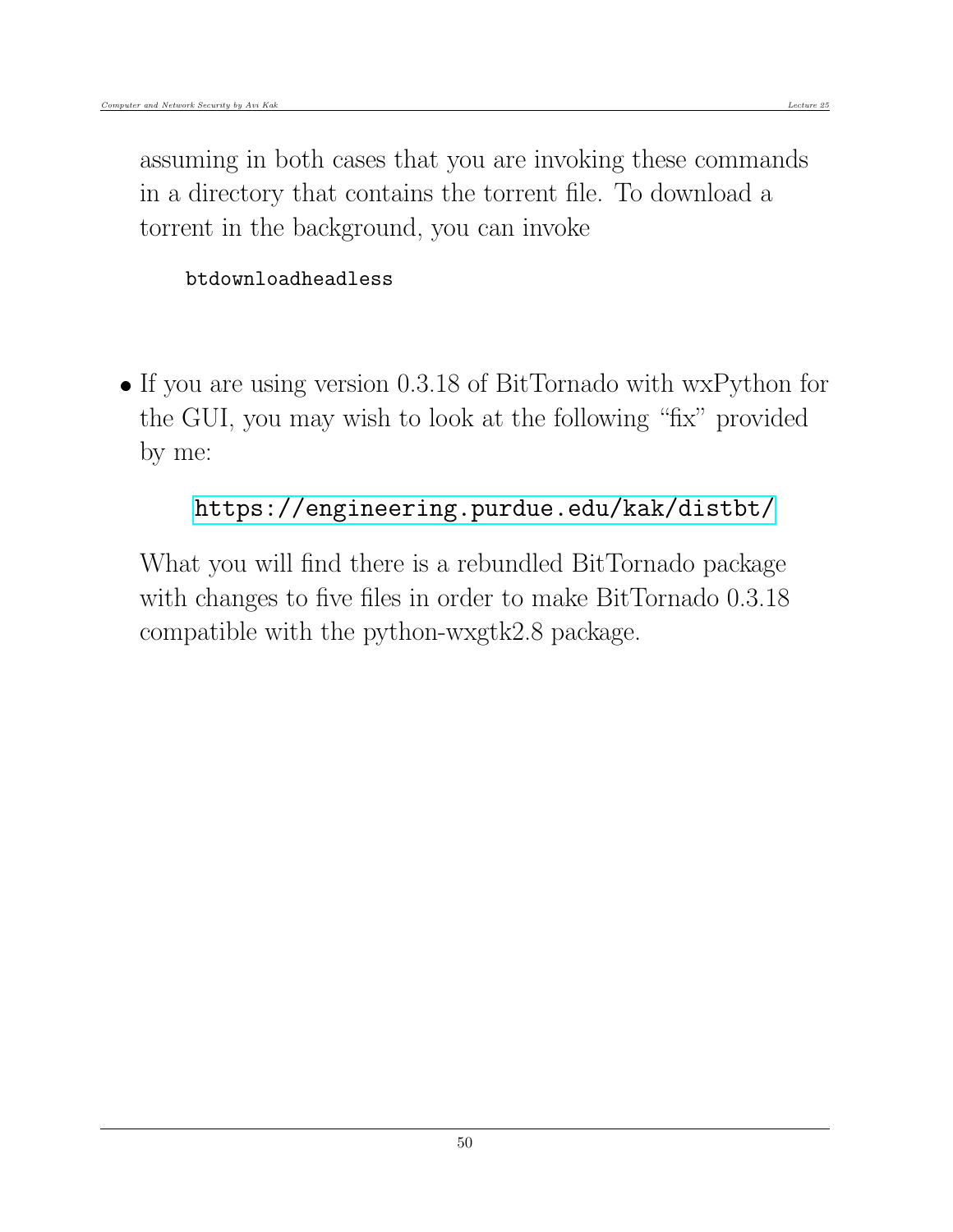# <span id="page-50-0"></span>25.10 SECURITY ASPECTS OF STRUCTURED DHT-BASED P2P PROTOCOLS

- The basic protocols for open DHT-based overlay networks are founded on the assumption that every node joining the overlay can be trusted to provide its own  $nodeID$  that can be assumed to come from a uniform probability distribution over the entire node identity space. For Chord and Pastry protocols, this space is the one-dimensional space corresponding to the Identifier Circle shown in Figure 1. When  $m$  bits are used for  $nodeID$ , this space will have a total of  $2^m$  points in it. In the rest of this section, we will use the phrase "identifier space" to refer to the space of all possible values for nodeID and the content keys.
- The above-stated founding assumption will in general be true if each node wishing to join a P2P network uses an algorithm such as SHA-1 or MD5 to hash its IP address into a fixed-length nodeID.
- In small P2P overlays, this trust in the participating nodes may be well-placed. But it would obviously be naive to make this assumption of trust if all and sundry are allowed to join a P2P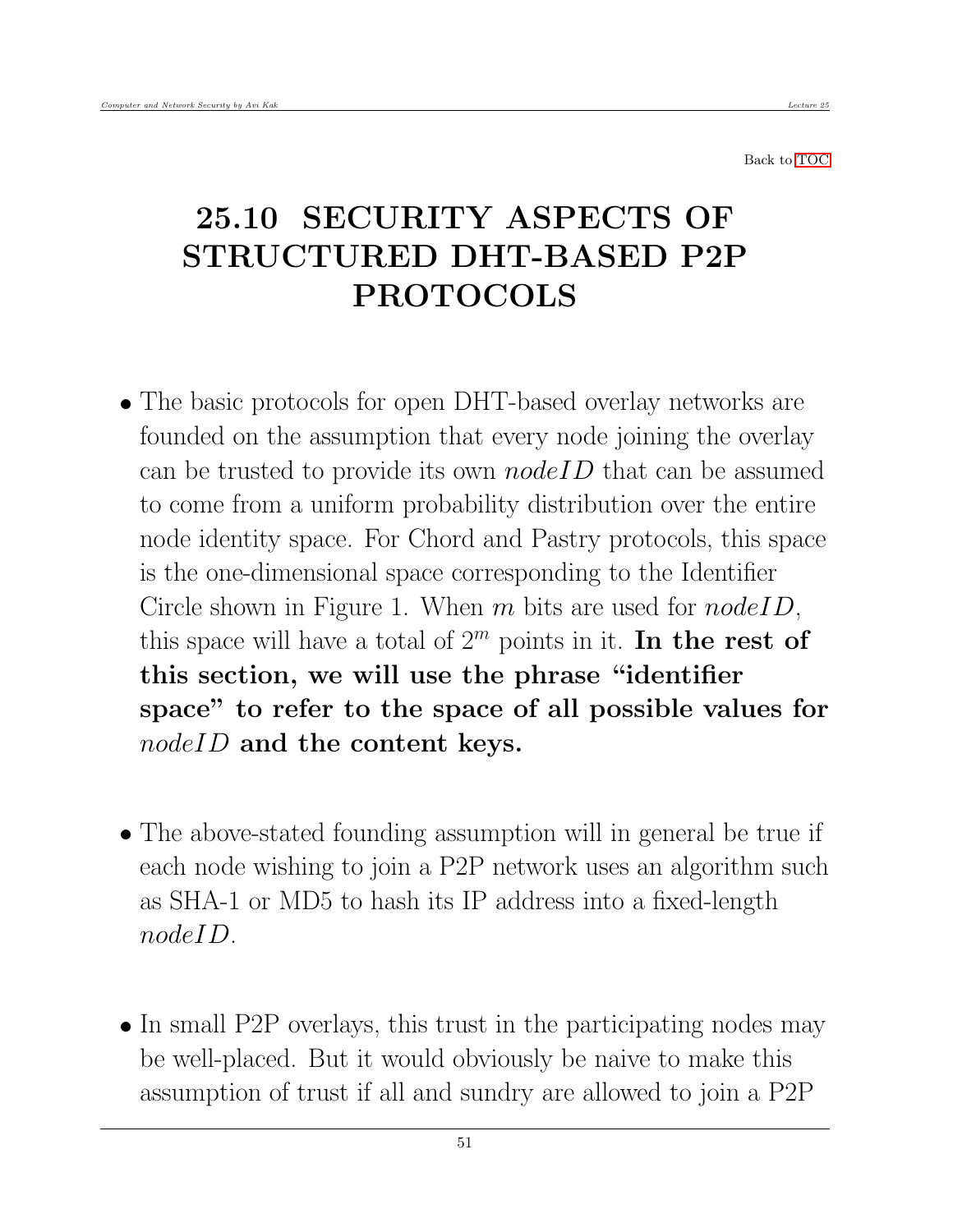overlay.

- When no constraints are placed on who can join a P2P overlay, security problems can be created by any or all of the following possibilities:
	- $-$  a new node supplying a legitimate nodeID but falsifying information in its own routing table
	- $-$  a new node supplying a fake *nodeID* that is meant to cause harm to the operation of the overlay
	- $-$  the same new node joining an overlay repeatedly with different *nodeIDs*
	- $-$  a set of nodes conspiring together with fake values for  $nodeID$  to disrupt the operation of the overlay

We will now talk about each of the above possibilities.

• One of the easiest ways for a malicious node to cause problems is by falsifying the information in its routing table (and, for the case of Pastry, in its leaf table also). As the reader will recall, for the case of Chord, the  $i^{th}$  entry in the routing table of the node whose  $nodeID$  is n is the IP address of the node whose nodeID is the smallest integer going clockwise after the point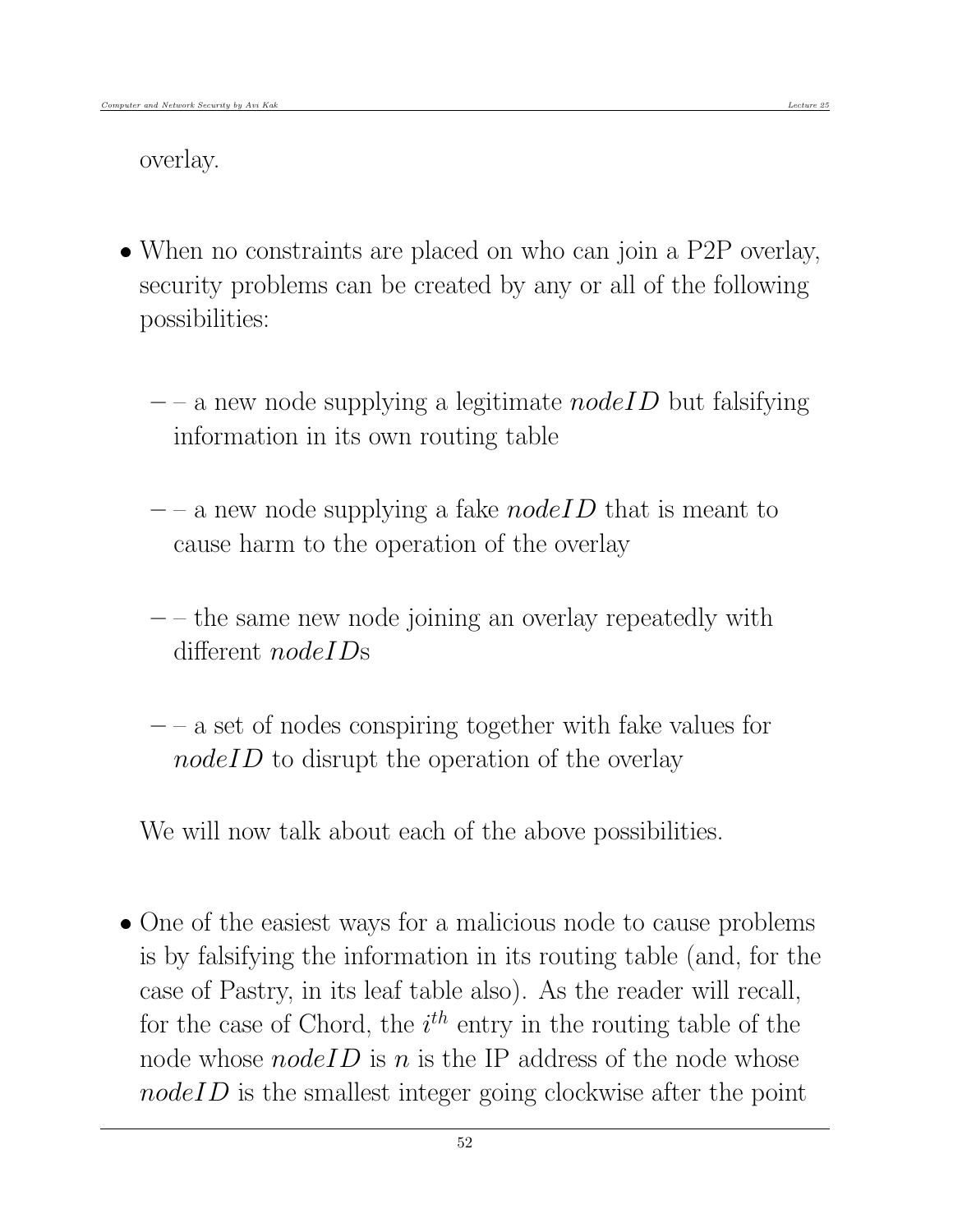$n + 2^{i-1}$  on the Identifier Circle. By inserting some other or even a non-existent IP address at this location in the routing table, routing queries would be misdirected (or not further directed at all). This could cause the data to be stored at places from where it would subsequently not be retrievable.

- All DHT-based overlays are vulnerable to false information in the routing tables of the intruder nodes. This is referred to as a topology attack on a P2P overlay.
- Theoretically at least, the misdirections caused by fake pointers in routing tables should be detectable because a query in a DHT-based P2P overlay can only travel in the direction of decreasing difference between the *nodeIDs* and the content key. But for this to actually work in practice, the propagation of a query in an overlay must create an audit trail for the originator of the query.
- Even with an audit trail, it may not be possible for the originator of a query to verify that the query landed at the node whose  $nodeID$  is closest to the query key. That is because, by design, DHT-based P2P overlays are meant to be a dynamic that allow for nodes to join and leave at will and because, again by design, there is no global record of the configuration of the overlay at any time instant. So the only way to verify that data meant for storage landed at the correct node is to later retrieve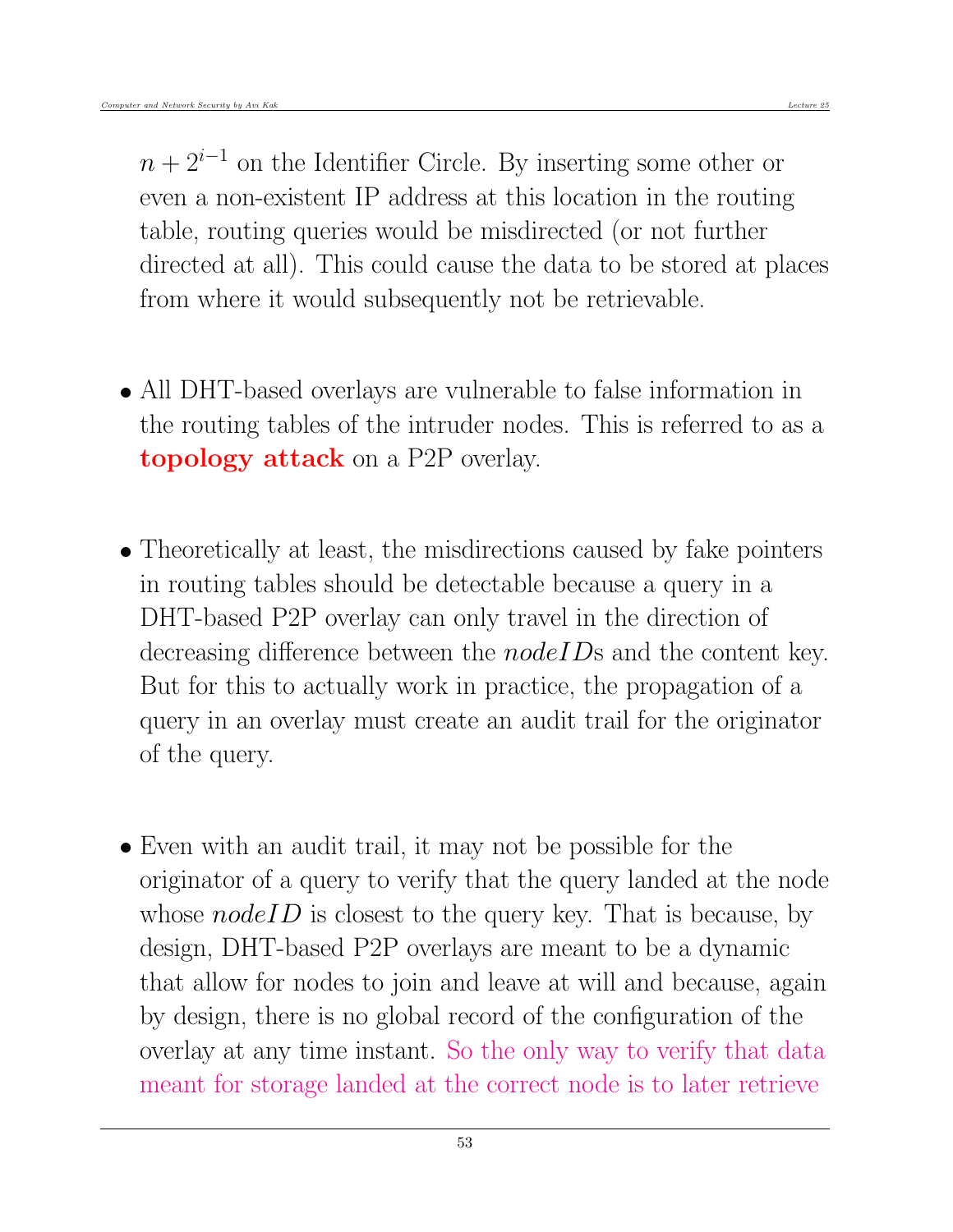that data from some other node in the overlay.

- Let's now consider the case when a node supplies a fake  $nodeID$  when issuing its request to join the overlay. We will assume that the intruder node is using a legitimate IP address assigned to it. [Although not a part of the basic P2P protocols, a node's IP address could be verified by having it acknowledge test messages when it first links up with its neighboring nodes in the P2P network. A node advertising a fake IP address for itself could still receive test messages from other nodes in the network if the fake address belonged to a co-conspirator machine. But, at least for the present, we will assume that such is not the case.] An attack mounted with a fake  $nodeID$ , especially if that identity belongs to some other legitimate node, is called the Spartacus Attack.
- Let's further assume that the fake  $nodeID$  supplied above is the content key for a particular resource (that we may assume can be computed by hashing either its title or its content). In this manner, the node would become the destination for that content object. If content keys are computed solely on the basis of a set of key words or the title of the data object, the malicious node could supply any questionable material when receiving a query for that data object.
- Ordinarily, for the sake of fault tolerance and for dealing with node departures, replicas of the same data object would be stored at a set of nodes in a neighborhood (in the *nodeID* space) of the node that minimizes the difference between the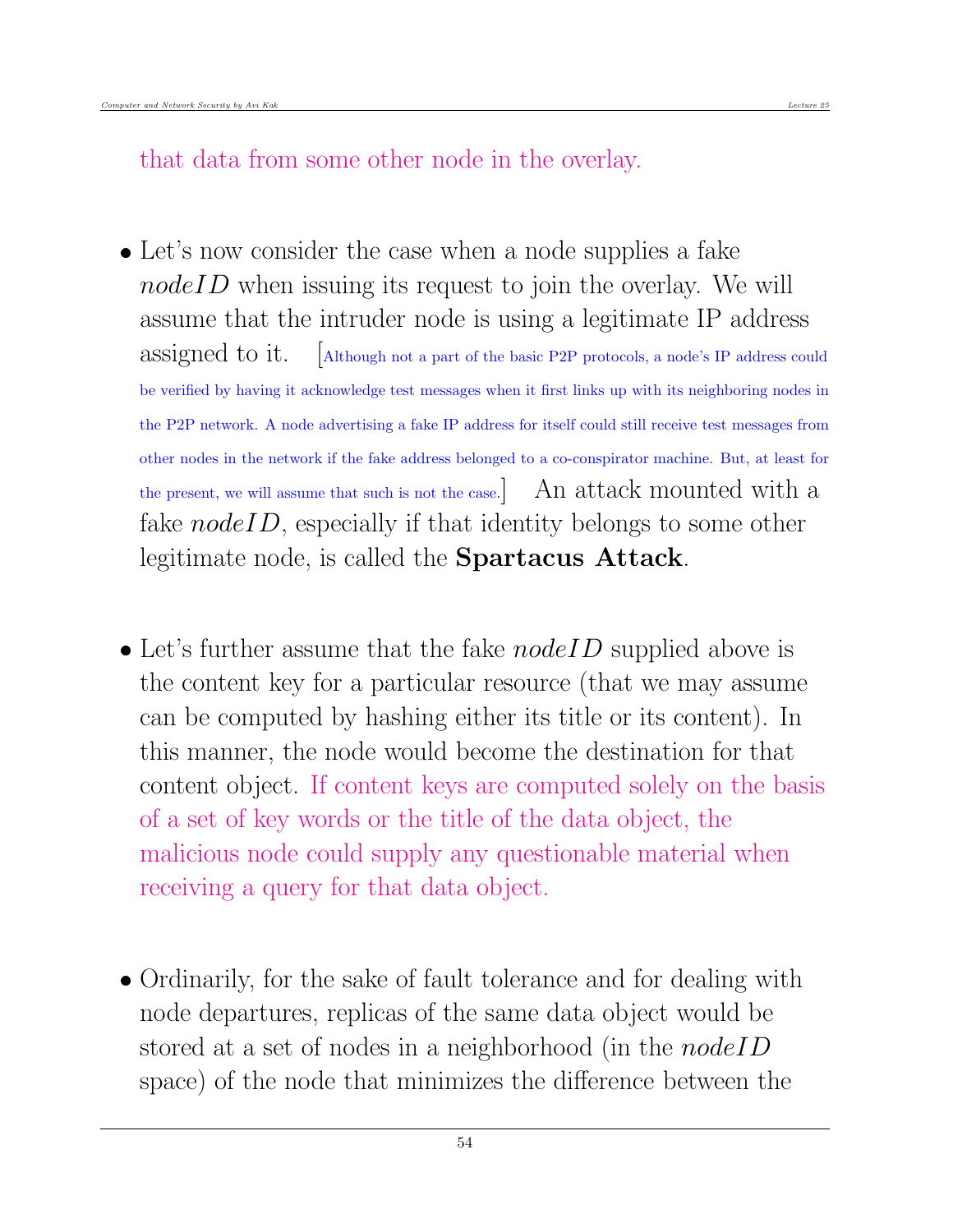nodeID and the key. Several nodes conspiring together could hijack a neighborhood around a key and cause disruptions with the delivery of any of the replicas. The same sort of an attack could be mounted by a single node that is able to field multiple nodeID values. When a single malicious node presents multiple nodeIDs to an overlay network, we say the offending node is mounting a Sybil attack.

- Another possible security problem can arise if a malicious node in a "legal" overlay is simultaneously a member of another similar overlay consisting of a set of co-conspiring malicious nodes. An unsuspecting new node wishing to join the legal overlay may instead get directed into the illegal overlay. If the illegal overlay contains some of the same data as the legal overlay, the new node may not be able to detect that anything is awry. Since the data storage in a P2P overlay is itself a dynamic process, in the sense that the data can migrate around as new nodes join and existing nodes leave the overlay, data siphoning off by illegal operators would not be detectable.
- Another security problem can occur when several malicious nodes decide to join and leave an overlay in rapid succession. This has the potential of degrading the performance of the overlay network since the routing table updates at all the affected nodes in the overlay may not be able to keep up with the additions and the departures of the offending nodes. As a result, several legitimate nodes may end up with inconsistent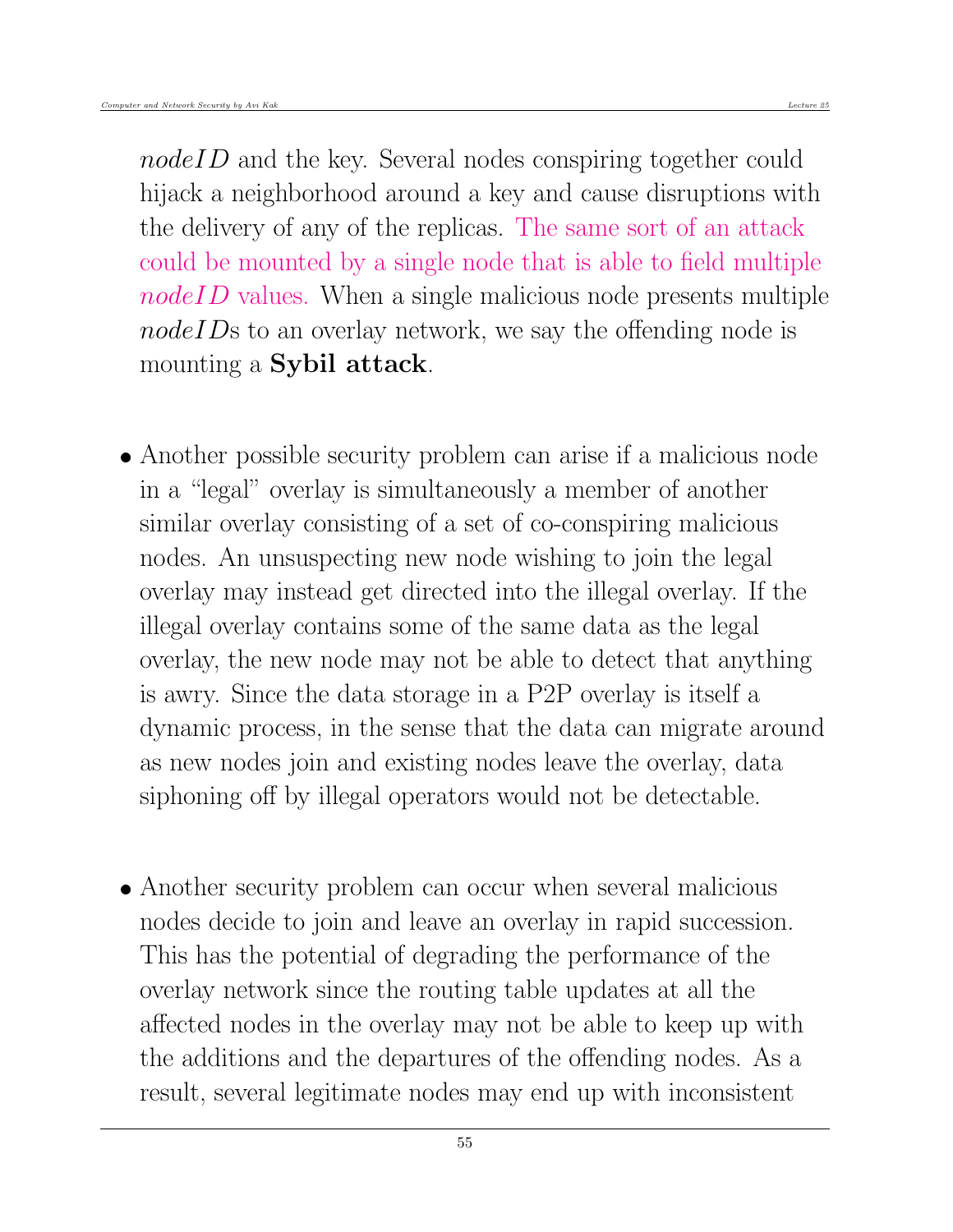routing tables.

• Proximity routing used in Pastry is vulnerable to fake proximities injected into the overlay by a malicious node working in cahoots with other malicious nodes. Ordinarily, an estimate of proximity would be obtained by invoking a utility such as traceroute to estimate the number of a hops to a given IP. But if this probe is intercepted by a malicious node, that node can send back a pointer to another cooperating malicious node.

- Although not by itself a security issue, the fact that it is now common for a machine to possess a non-static IP addresses (through DHCP) can create issues of its own with regard to how a node behaves in an overlay. Let's say an active node changes its IP address after its DHCP lease expires, that would invalidate its IP-address-based  $nodeID$ . Suddenly, all of the information stored at the node would become inconsistent with its new  $nodeID$ . So the node would have to reinitialize itself as if it was starting with a blank slate.
- Somewhat along the same lines as mentioned above, the fact that many machines these days operate behind NAT devices and proxy servers can also create big problems with regard to their participation in DHTs. The IP addresses for these machines as visible from the outside are usually the same for all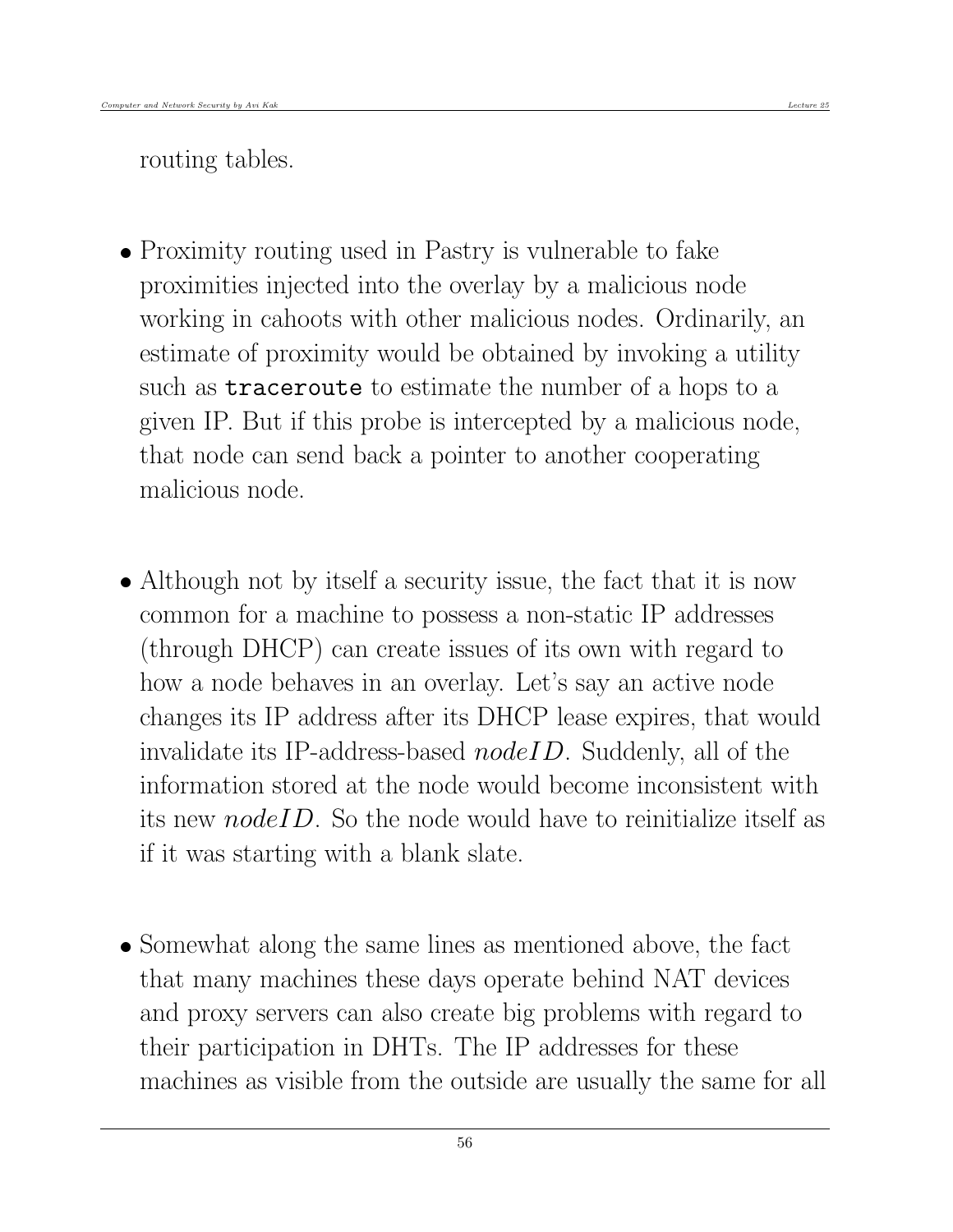the machines that are being NATed or that are operating behind the same proxy server. So it may make no sense to base the *nodeID* for such machines on their IP addresses.

- To deal with the above problem and also to make it easier to authenticate the nodes participating in a P2P overlay network, it has been suggested that the *nodeID* of a node be derived by hashing its public key. Such a *nodeID* would be unforgable.
- About defenses against the security problems mentioned above (and others not mentioned here), P2P security is still a wide open research area. As P2P system become even more important in the years to come, the security aspect will surely see a lot of action.
- It is conceivable that as a protection against some of the attacks listed above, a structured P2P network will have certain designated nodes acting as **guards at certain chosen** locations in the identifier space. By exchanging "network integrity messages" amongst themselves — messages that involve different values for the content keys  $-$  and observing the behavior of the overlay network with regard to the storage and retrieval of those messages, the guard nodes will be able to monitor the health of the overlay.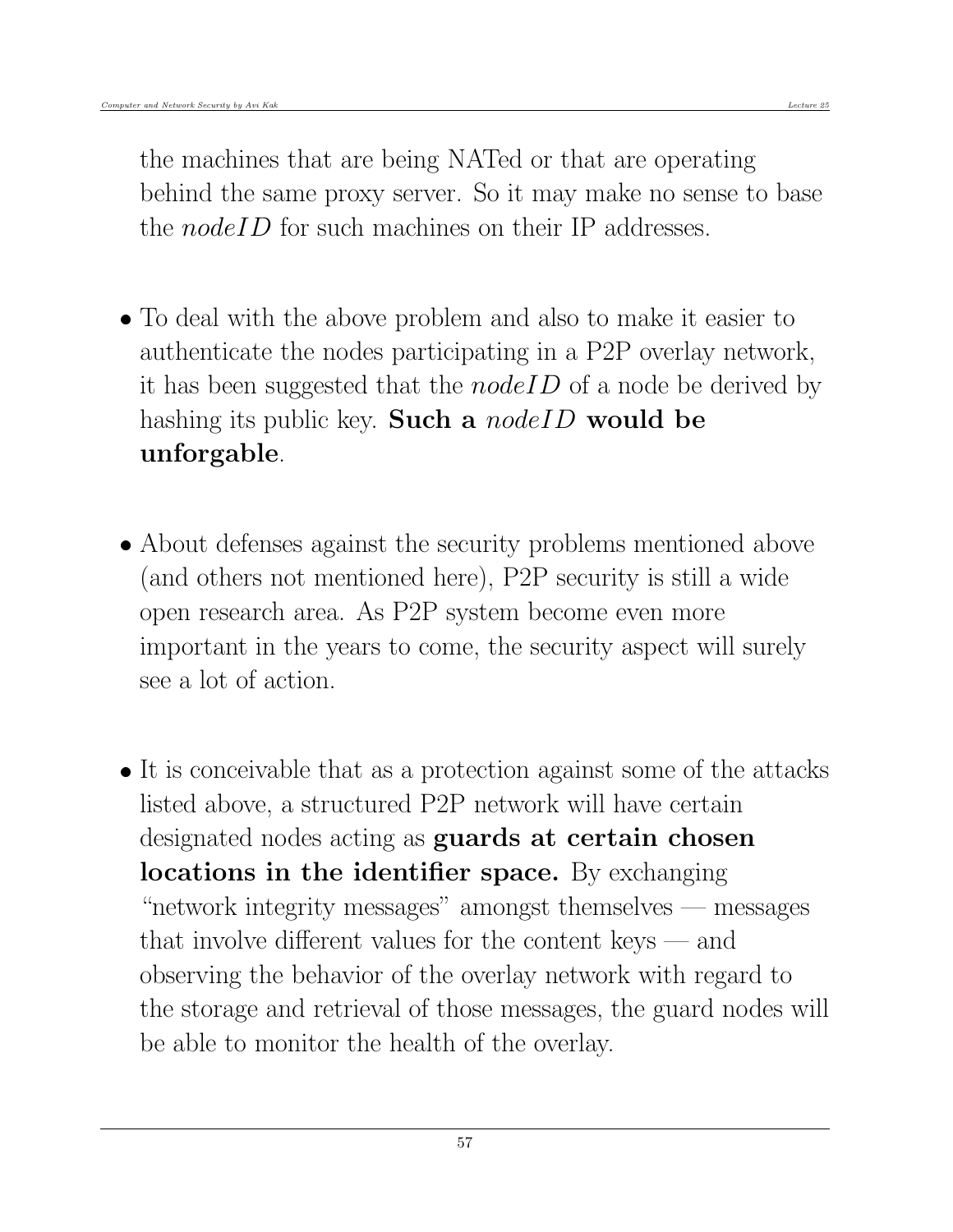• Further protection could be obtained by designating certain trusted machines to act as bootstrap machines. Those would be the only entry points for the new nodes. In order not to create choke points in a P2P system, the set of machines designated for bootstrapping could itself be made dynamic by insisting that such machines possess certificates issued by certain authorities.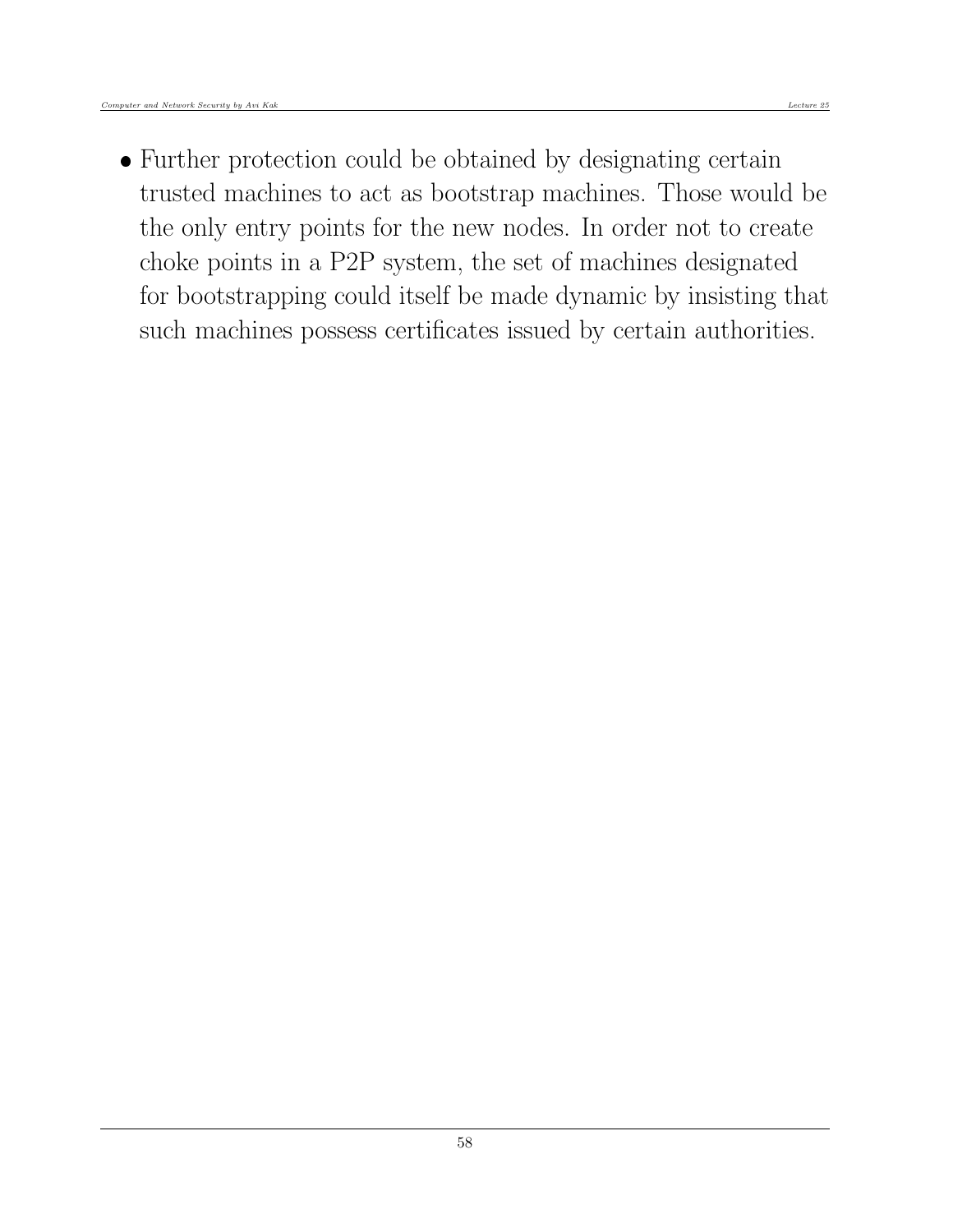## <span id="page-58-0"></span>25.11 ANONYMITY IN STRUCTURED P2P OVERLAY NETWORKS

- There is a legitimate need for privacy and anonymity in the conduct of human enterprise. That is, perverts and the mentally sick are not the only ones who may wish to remain private and/or anonymous in their dealings with the rest of the world.
- Privacy and anonymity are somewhat interrelated. Whereas privacy refers to a desire that others not become privy to one's actions, anonymity refers to one engaging in actions that would be visible to others but without a knowledge of the author of the actions.
- As an example of a legitimate need for privacy, it is now common for lawyers to ask their expert witnesses to not engage in any meaningful email communication with the lawyers because all email can be discovered and subject to court scrutiny. So if an expert witness wants to engage the law firm he/she is working for in any deep dialog about the issues, it can only be done either through voice communications or in face-to-face meetings. If it was possible for there to be a form of email that would allow people to communicate as privately as,say, through a telephone call (no wiretapping assumed), it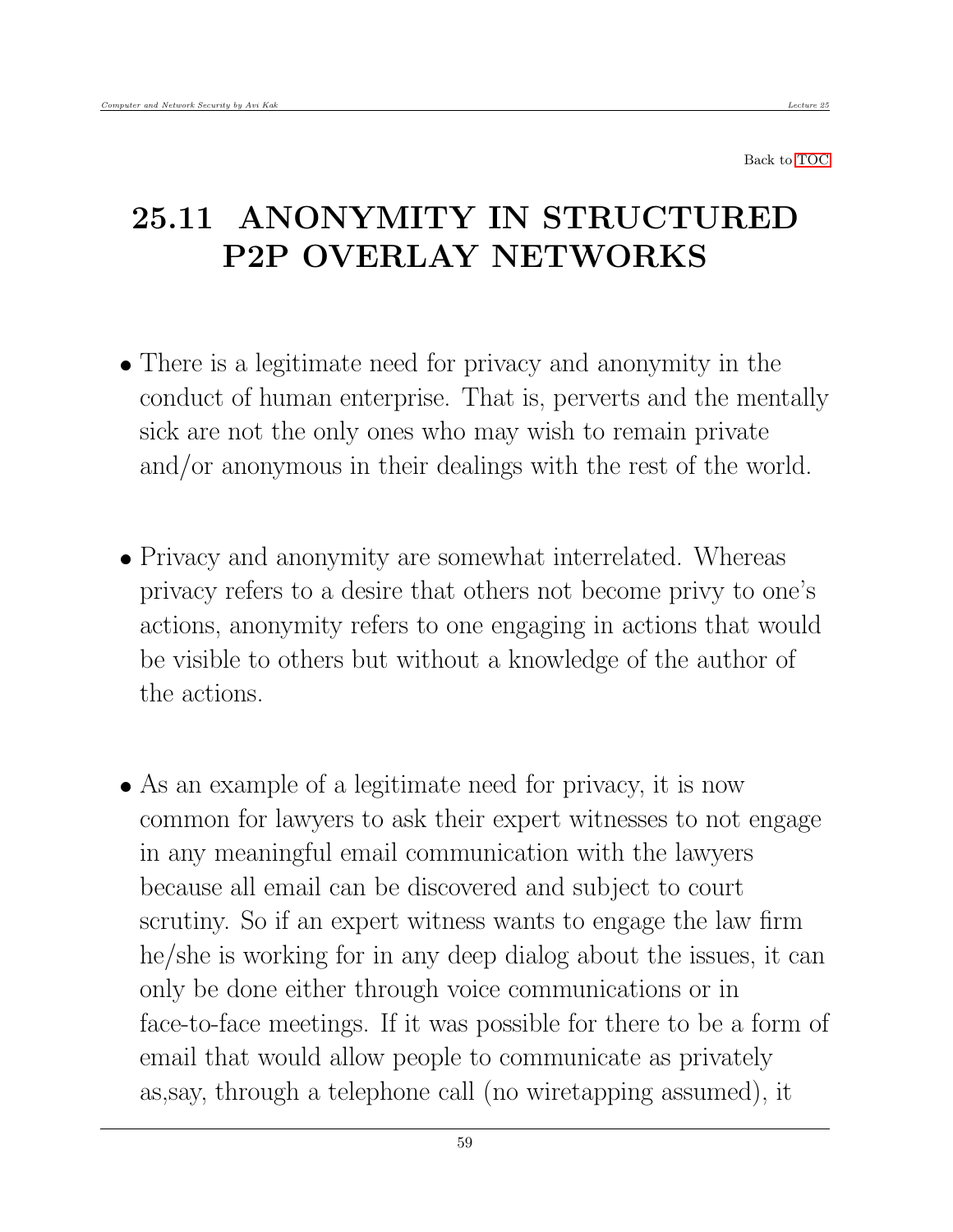would be popular in many legitimate business enterprises.

- With regard to anonymity, history has shown that it serves an important role in legitimate expressions of dissent and in mounting opposition to repressive control.
- Privacy and anonymity are also important for each one of us individually in order to keep our private lives private  $$ especially with regard to how we interact with the world of the internet. It should be no one's business as to what sort of music and movies I download from web, or as to which web sites I frequent for my amusement. [Individually we desire privacy and anonymity, not because we have anything illegitimate to hide, but simply because we do not care for others to know about certain aspects of ourselves. For example, I have a desire to not be seen by others when I am picking my nose.]
- Anonymity was one of the original reasons for people to get excited about P2P networks. The reasoning was that if information could migrate to any node (or to even a set of nodes) in a P2P network and could subsequently be downloaded from wherever it resided, there would be less of an association between the information and the owner of that information, and therefore less of a legal hassle associated with the download of that information.
- So an important question is as to what extent the structured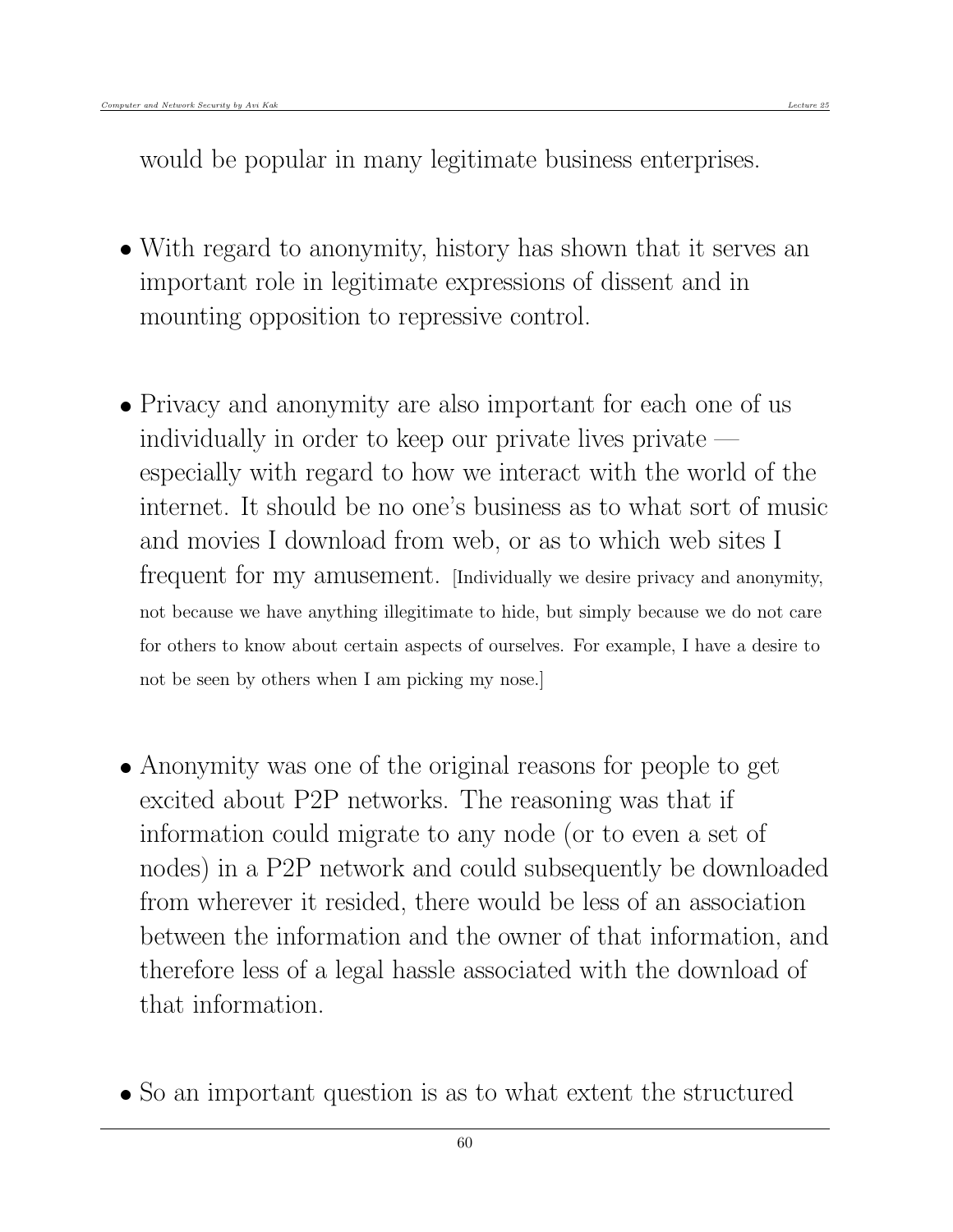P2P overlay networks provide anonymity to the nodes participating in a network.

- A problem with most structured P2P protocols is that in their basic implementations they do not allow for the nodes to remain anonymous. Since the overlay topology is controlled strictly by mathematical formulas and since that is also the case with how the information to be stored is assigned to the different nodes, ordinarily speaking there is no anonymity either with regard to the node identities or with regard to the association between the nodes and the information they make available.
- Yet, it is possible for a DHT-based structured P2P overlay to provide **sender anonymity** — as demonstrated recently by the work of Nikita Borisov — provided the lookup queries are forwarded recursively as opposed to iteratively.
- We say that a lookup query in a P2P overlay is forwarded **iteratively** if the original sender node contacts one of its neighbors in its routing table to find out where the query should be directed. Subsequently, the original node sends the query to that node to find out where the query should be sent next. This process continues iterative until the goal node is reached that minimizes the distance between the key and the *nodeID*. At that point, the original sender sends the query directly to the goal node. Note that, in the iterative mode, the original sender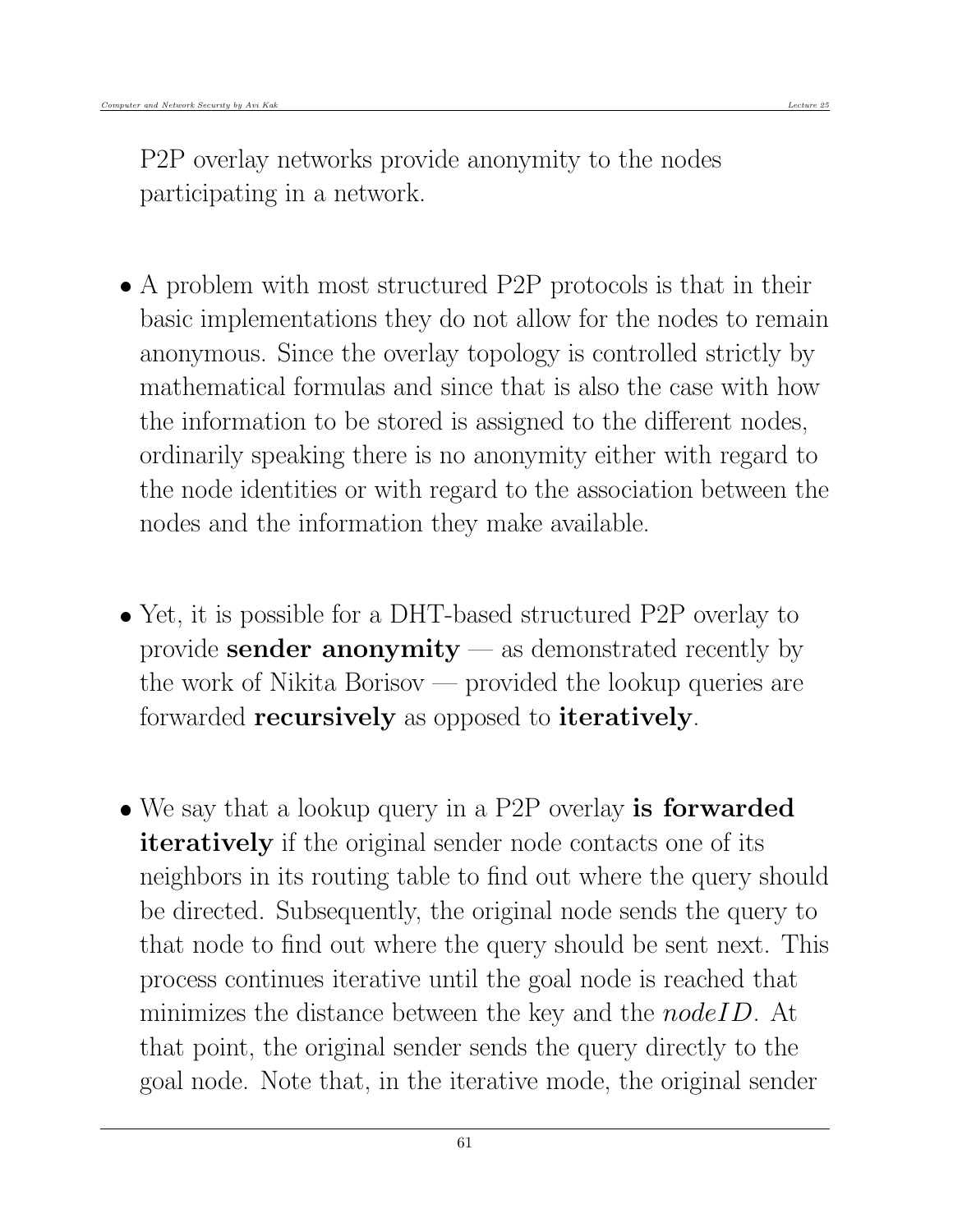node directly communicates with all of the enroute nodes until the goal node is found. Obviously, there is no way for the sender to remain anonymous in this approach to data lookup for either posting new information or retrieving existing information.

- We say that a lookup query in a P2P overlay is forwarded recursively if the original sender node sends the query itself to one of its neighbors in its routing table. That node forwards the query to the next node in its own routing table, and so on, until the query reaches the goal node. If the query was for posting new information, there would be no need to include the identity of the original sender with the query as it wends its way to the final destination. On the other hand, if the query was for retrieving data, the destination node (if it has the data) can send the data back to the node from which it received the query, and that node can send it back to where it got the query from, and so on. In this manner, the original sender of the query will be able to access the information but the intermediate nodes will not have direct access to the identity of the original sender. So this approach does offer a measure of sender anonymity as the intermediate nodes would not know where the query originated.
- But the above seemingly simple approach to achieving anonymity has a few shortcomings, not the least of which is that it depends on the distance between the original sender and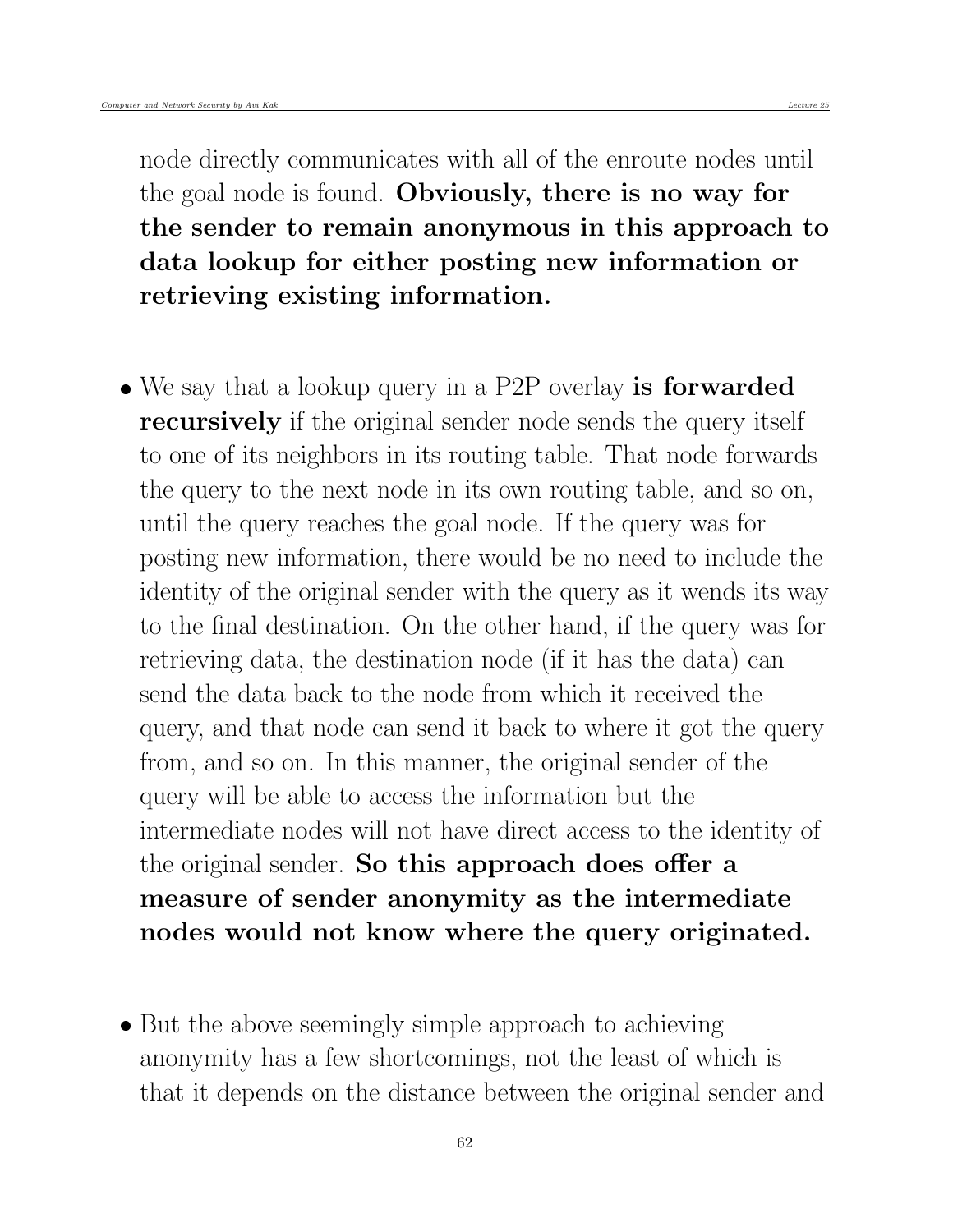the final destination in the identifier space.

 Borisov has shown that it is possible to achieve greater anonymity with recursive queries if one interposes a random walk in the path of a query from the original sender to its final destination.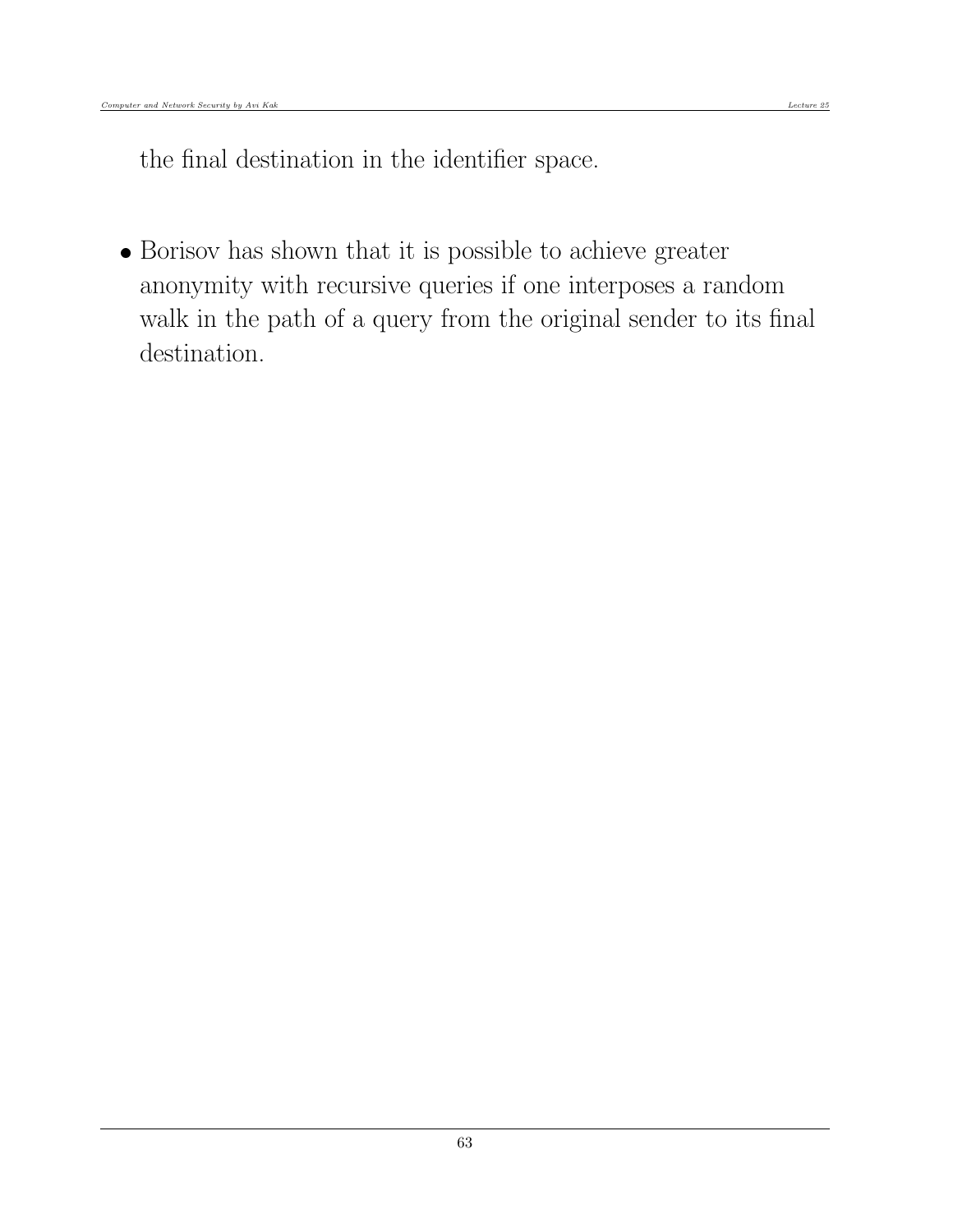# <span id="page-63-0"></span>25.12 AN ANSWER TO "Will I be Caught?"

- When P2P file-sharing tools first hit the internet, they became instantly popular. Many people believed that a big reason for this popularity was the perception that there was less of a chance of "getting caught" if you downloaded music or video from others just like yourself, especially if the different pieces of what you wanted came from different randomly selected places on the internet.
- So are the chances of being caught really less with a P2P file-sharing system compared to the more traditional methods of downloading stuff directly from web sites?
- The bottom-line answer to the question is that you are just as vulnerable with P2P as you are with the more traditional methods — even if what you are downloading is protected by strong encryption.
- Confidentiality offered by strong encryption and anonymity offered by mechanisms such as the insertion of random walks in query propagation in P2P overlays is mostly illusory.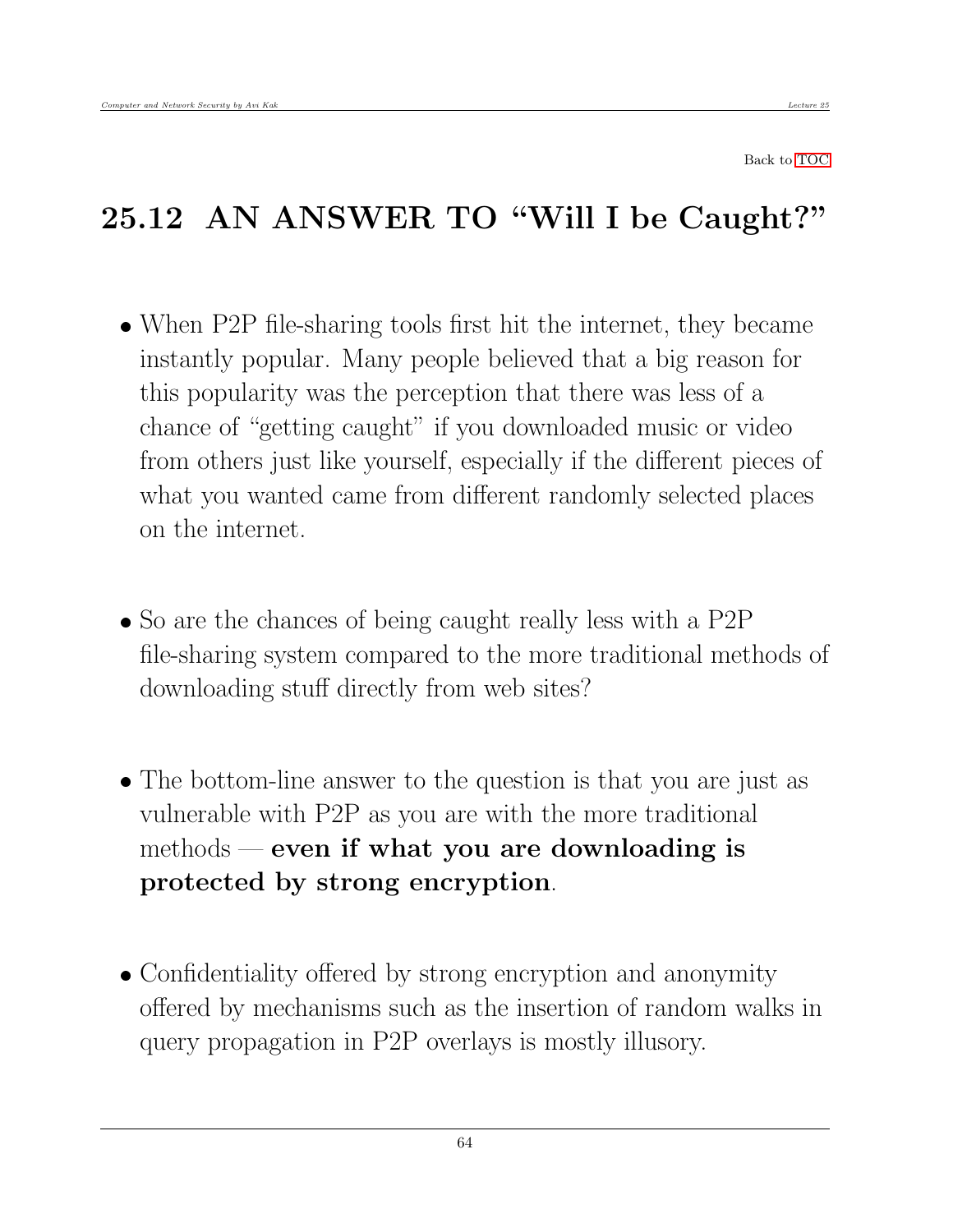- If you can join a P2P network, so can any everyone else and that includes the folks who want to know what it is you are downloading. If your viewer is able to see the contents of an encrypted file, the viewer available to those folks will be able to do the same. If the material is questionable, all that the enforcement folks have to do is to compare the digital signature of the file they downloaded with the file you downloaded. So giving a different name to a downloaded encrypted file with questionable content does not necessarily protect you.
- You could, of course, give the files strong encryption on your own with a key that only you know about. Obviously, such a file would not be examinable by enforcement folks. But, don't forget that when you downloaded the file it was encrypted either by the P2P protocol or by a protocol associated with the communication link. If the encryption was provided by the P2P protocol with a session key (that may be different for each download), your end of the protocol most likely decrypted the file before it was stored on the disk. The same would be true for the encryption provided by the communication link. In either case, the ISP you are connected to can easily record the digital signatures of the files you download. These can be compared with the digital signatures of the files that the enforcement folks would download from the same P2P network.
- I am not saying that ISPs routinely log the digital signatures of the files that are downloaded by their customers. But the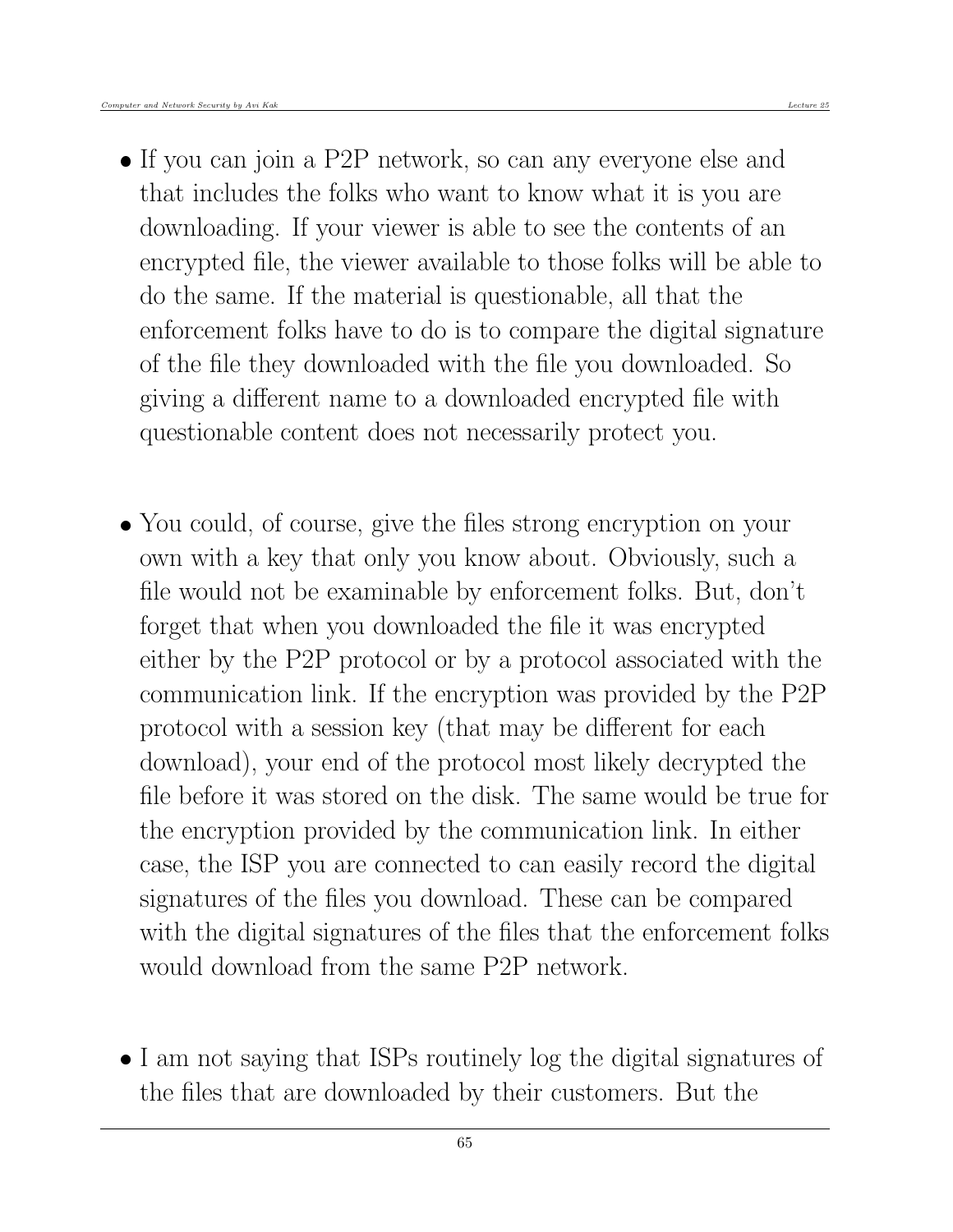- The enforcement folks may also deliberately post questionable material in the overlay database to catch "bad guys." Not only that, people who want to watch you and others can deploy a large number of machines at different points in a P2P overlay's identifier space to monitor how the information is being routed in those portions of the space. By examining the routing tables at the nodes under their control, the enforcement folks can get a sense of how the material posted by them is migrating in the overlay. This may not immediately reveal as to who has actually downloaded what. However, since the routing tables must contain the IP addresses, over time and with repeated trials of the ploy, the enforcement folks may be able develop a good list of suspects.
- The bottom line is that there is practically no anonymity on the internet. [Even using fake login names at popular web email sites does not give you a whole lot of anonymity since the locations from where you are logging in can be monitored.
- Yes, by using strong encryption, you can get a measure of confidentiality, but that is only true amongst a small group of individuals who trust one another. There is no privacy or confidentiality when it comes to downloading files that are available to all and sundry even when these files are strongly encrypted.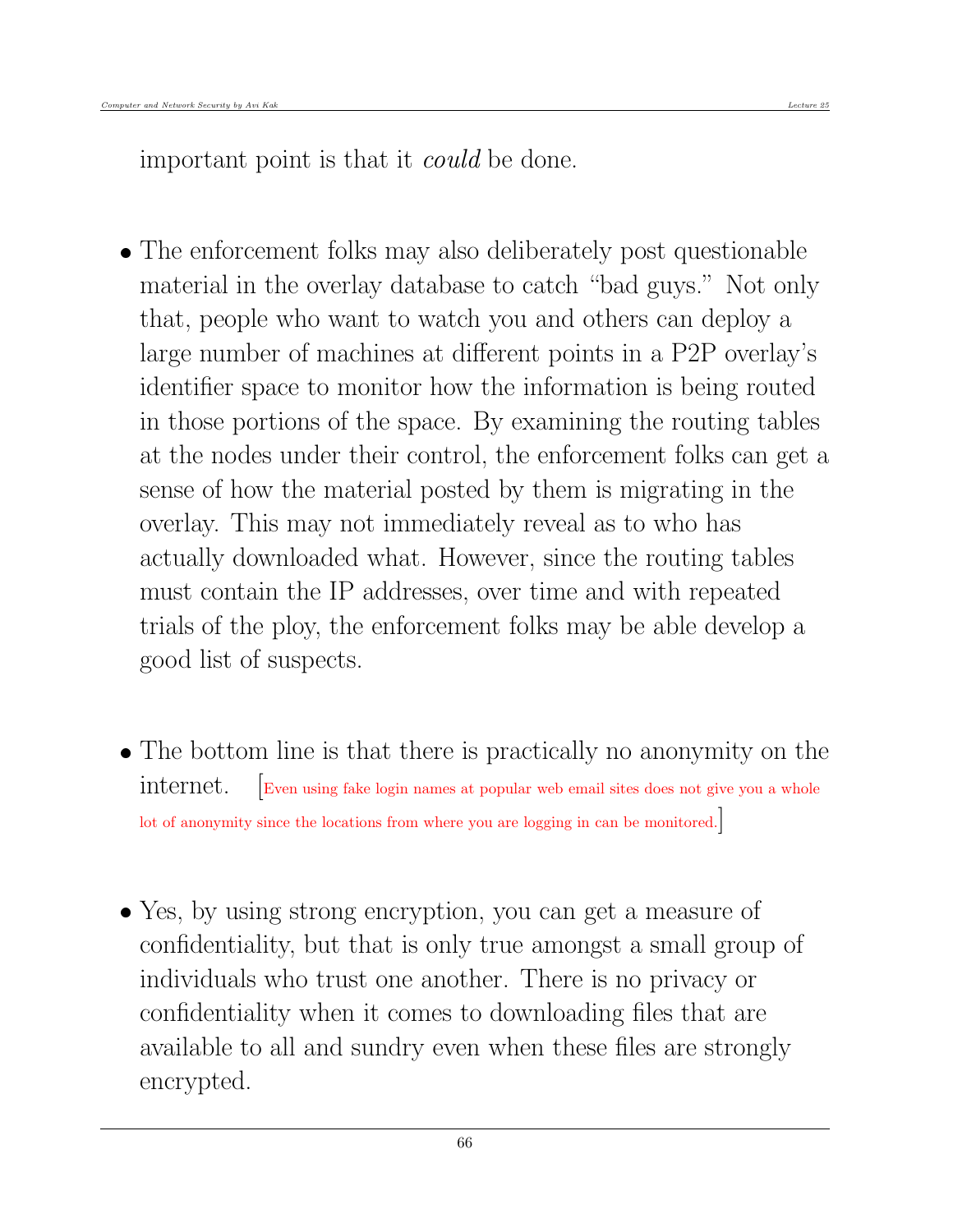- If what I have said above is the case, how come there are so many bad guys on the internet? From all the spam we receive and all of the nefarious places we can wander into, there appears to be no shortage of scamsters on the internet. How can they get away with it?
- The answer to the above question is that law enforcement with regard to internet fraud is extremely weak in a large number of countries. Additionally, even in the US, the law enforcement folks simply have not considered it worth their while to pursue certain crimes on the internet.
- So if you have a desire to use P2P for questionable downloads, I'd say don't. It's not worth it.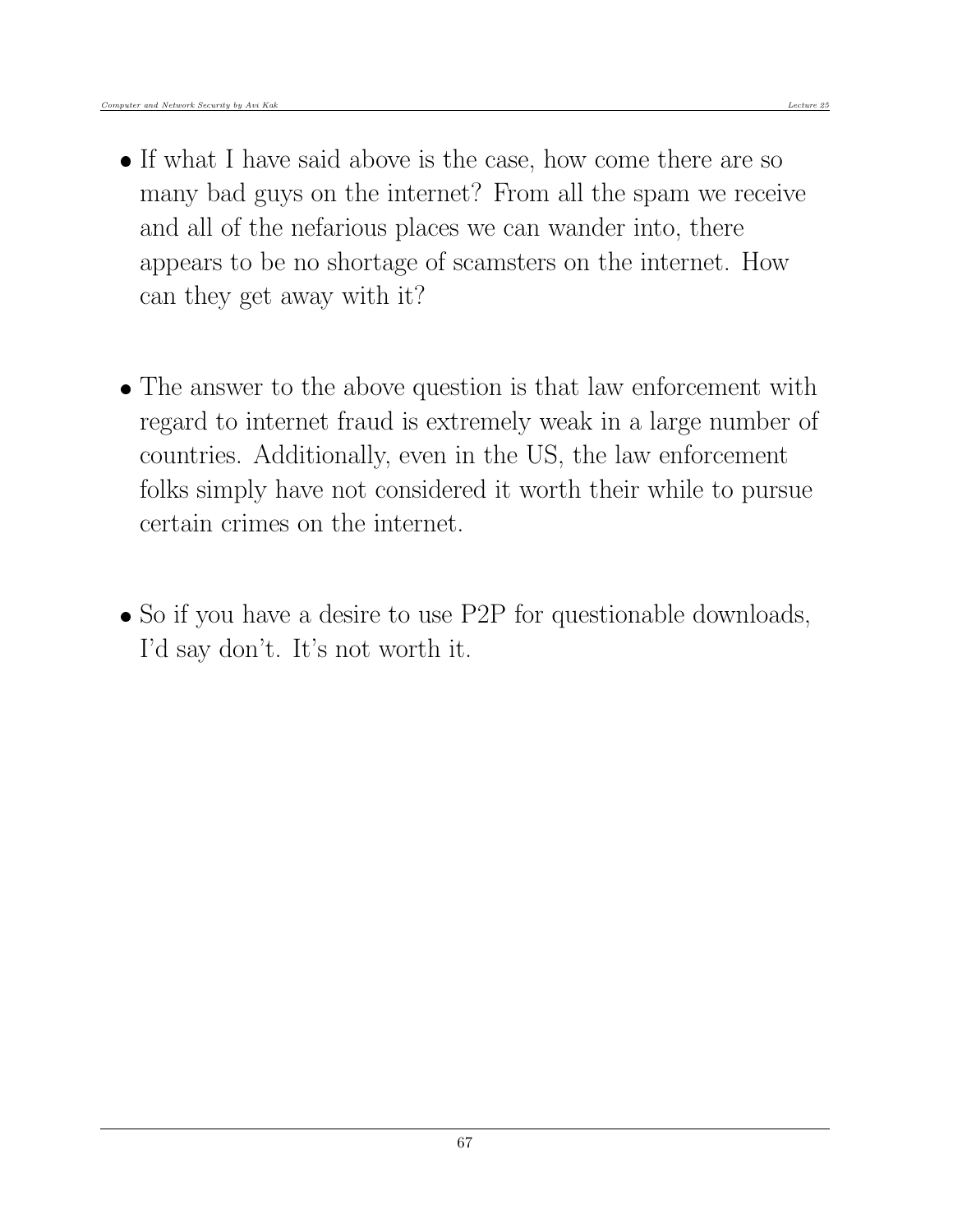## <span id="page-67-0"></span>25.13 SUGGESTIONS FOR FURTHER READING

- Ion Stoica, Robert Morris, David Karger, M. Frans Kaashoek, and Hari Balakrishnan, "Chord: A Scalable Peer-to-Peer Lookup Service for Internet Applications" SIGCOMM'01, August 27-31, San Diego, CA, 2001.
- Hari Balakrishnan, M. Frans Kaashoek, David Karger, Robert Morris, and Ion Stoica, "Looking Up Data in P2P Systems," Communications of ACM, pp. 43-47, 2001.
- Antony Rowstron and Peter Druschel, "Pastry: Scalable, Decentralized Object Location and Routing for Large-Scale Peer-to-Peer Systems,"  $18^{th}$  IFIP/ACM International Conference on Distributed Systems Platforms (Middleware 2001), Heidelberg, Germany, 2001.
- Miguel Castro, Peter Druschel, Y. Charlie Hu, and Antony Rowstron, "Exploiting" Network Proximity in Peer-to-Peer Overlay Networks," Technical Report MSR-TR-2002-82, Microsoft Research, 2002.
- Miguel Castro, Peter Druschel, Y. Charlie Hu, and Antony Rowstron, "Exploiting" Network Proximity in Distributed Hash Tables," position paper.
- Emil Sit and Robert Morris, "Security Considerations for Peer-to-Peer Distributed Hash Tables," Proc. of the 1st International Workshop on Peer-to-Peer Systems (IFTPS '02), Cambridge, MA, March 2002.
- John Douceur, "The Sybil Attack," Proc. of the 1st International Workshop on Peer-to-Peer Systems (IFTPS '02), Cambridge, MA, March 2002.
- Miguel Castro, Peter Druschel, Ayalvadi Ganesh, Antony Rowstron, and Dan Wallach, "Secure Routing for Structured Peer-to-Peer Overlay Networks," Proc. 5th Usenix Symposium on Operating Systems Design and Implementation, December 2002.
- Nikita Borisov, "Anonymous Routing in Structured Peer-to-Peer Overlays", Ph.D. Dissertation, Computer Science, University of California, Berkeley, 2005.
- Peter Maymounkov and David Mazieres, "Kademlia: A Peer-to-Peer Information System Based on the XOR Metric," Proceedings of IPTPS02, Cambridge, March 2002.
- Michael Goodrich, Michael Nelson, and Jonathan Sun, "The Rainbow Skip Graph: A Fault-Tolerant Constant-Degree Distributed Data Structure," Proceedings of the 7th Annual ACM/SIAM Symposium on Discrete Algorithms, pp. 384-393, New York, 2006.